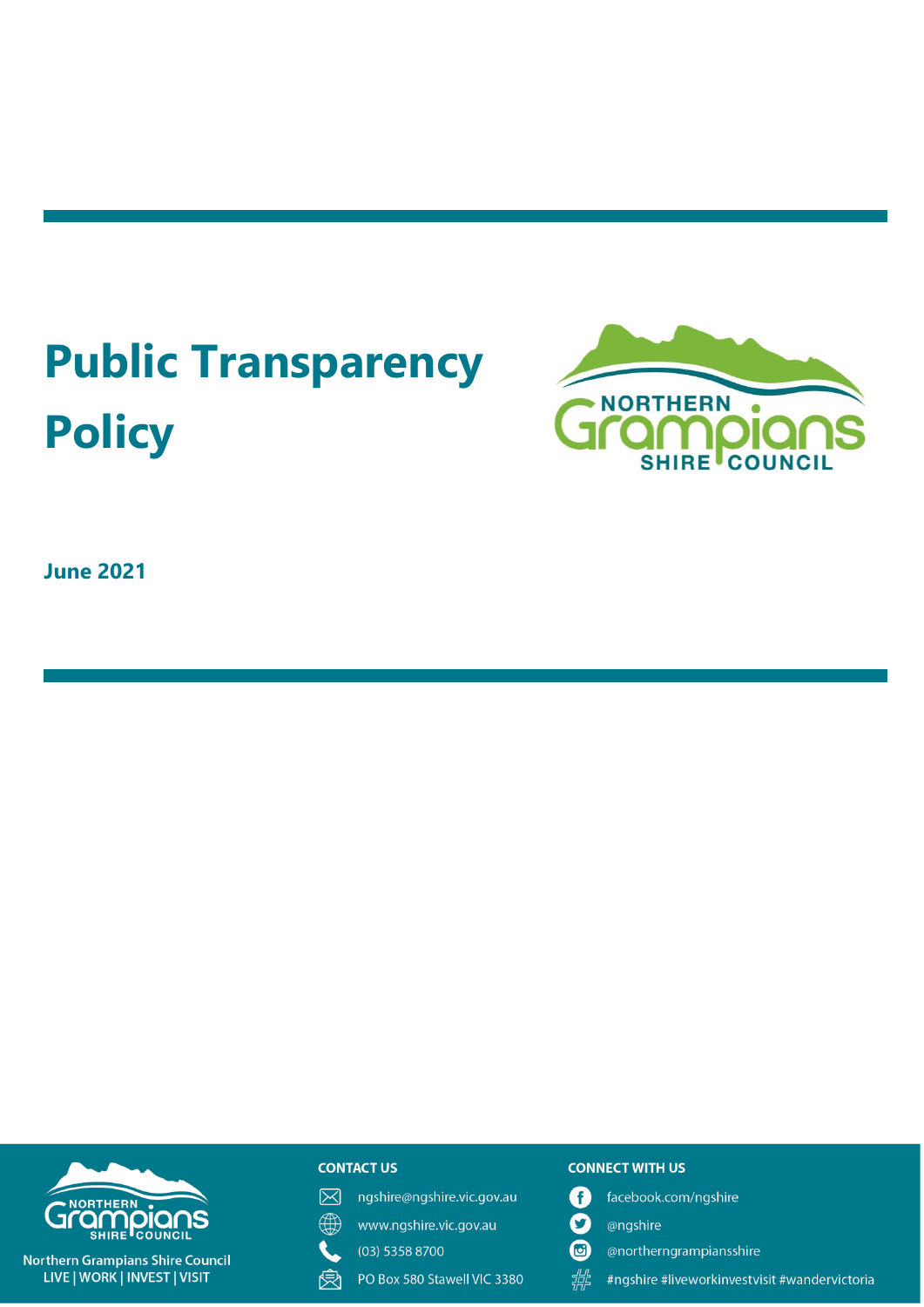# **Public Transparency Policy**



# **Council Policy**

**Functional area Governance Date adopted by Council Council** 3 August 2020 **Review date All and Service 2025** 

**Responsible director Director Director Corporate Services Responsible officer** Manager Governance & Civic Support

#### **Purpose**

Councils must adopt a Public Transparency Policy under section 57 of the *Local Government Act 2020* (the Act).

#### **Background**

Councils must adopt and maintain a Public Transparency Policy under section 57 of the *Local Government Act 2020* to give effect to the following Public Transparency Principles outlined in section 58 of the Act—

#### **58. The public transparency principles**

The following are the public transparency principles—

- (a) Council decision-making processes must be transparent except when the Council is dealing with information that is confidential by virtue of this Act or any other Act;
- (b) Council information must be publicly available unless—
	- (i) the information is confidential by virtue of this Act or any other Act; or
	- (ii) public availability of the information would be contrary to the public interest;
- (c) Council information must be understandable and accessible to members of the municipal community;
- (d) public awareness of the availability of Council information must be facilitated.

#### **Policy**

A Public Transparency Policy must—

- (a) give effect to the public transparency principles; and
- (b) describe the ways in which Council information is to be made publicly available; and
- $(c)$  subject to s.58(b)<sup>1</sup> specify which Council information must be publicly available, including all policies, plans and reports required under the Act or any other Act;
- (d) include any other matters prescribed by the regulations.

 $<sup>1</sup>$  S.58 states Council information must be publicly available unless the information is confidential by virtue of this Act or any other Act or public</sup> availability of the information would be contrary to the public interest.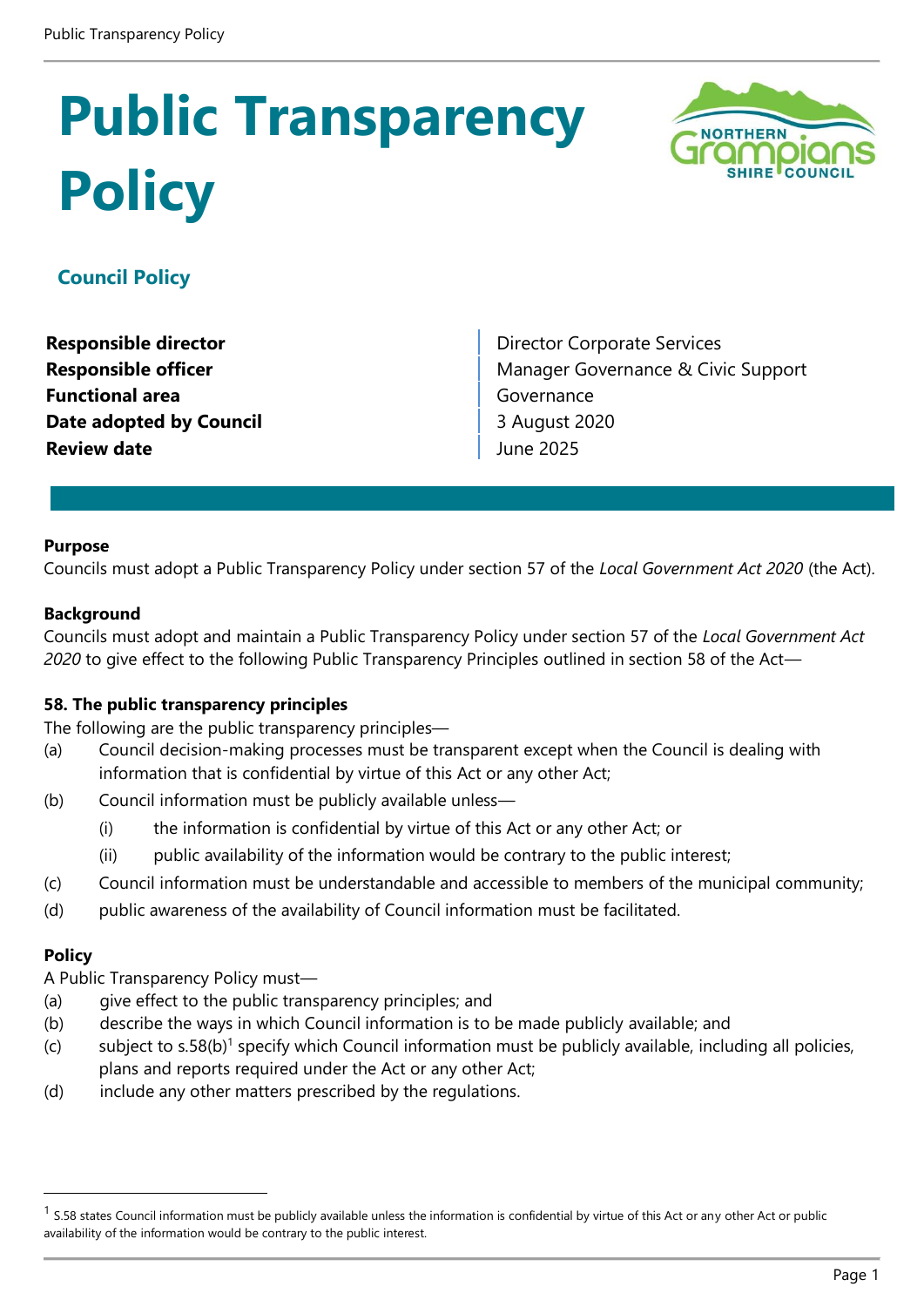## **1. Council decision-making**—

- a. will be undertaken in accordance with the Act and the Governance Rules;
- b. will be conducted in an open and transparent forum, unless in accordance with the provisions in the Act and Governance Rules; and
- c. will be informed through community engagement and deliberative engagement practices.

## **2. Council meetings**—

Council must keep a council or delegated committee meeting **open** to the public unless Council or the committee considers it necessary to close the meeting to the public because a circumstance specified below applies:

- (a) the meeting is to consider confidential information<sup>2</sup>; or
- (b) security reasons; or
- (c) it is necessary to do so to enable the meeting to proceed in an orderly manner.

# **3a. Publicly available information**—

Council must make a variety of information publicly available under the Act and other Acts. The listing attached as **Addendum 1** also informs the community of the ways in which the information is made publicly available.

# **3b. Matters for which public notice<sup>3</sup> must be given**—

Council must give public notice of a variety of matters under the Act and other Acts which requires it to make publicly available documents and process. The listing of matters for which public notice is given is attached as **Addendum 2.**

## **3c. Council must resolve to adopt—**

Council must make and resolve to adopt a variety of policy, plans and other information under the Act and other Acts. The listing of the information Council must adopt is attached as **Addendum 3.**

## **3d. FOI Part II Statement - Publication of Certain Documents & Information**

A list of publicly available information is provided in the **[Part II Statement](https://www.ngshire.vic.gov.au/files/assets/public/document-resources/corporate/docs-for-public-inspection/foi-part-ii-statements-2021.pdf)** in accordance with the *Freedom of Information Act 1982*. This statement which is published on the Council's website and available at Council offices requires government agencies and local councils to publish six statements designed to assist members of the public in accessing the information it holds. The Statement is reviewed in January each year.

Statement 1: Organisations and Functions Statement 2: Categories of Documents Statement 3: FOI Arrangements Statement 4: Publicity Services Statement 5: Procedures and Guidelines Statement 6: Report Literature

### **3e. Council must undertake** *deliberative engagement* **practices for the development of the following documents—**

- i. Council Plan
- ii. Community Vision
- iii. Financial Plan

<sup>2</sup> 'Confidential Information' is defined in section 3 of the *Local Government Act 2020.*

<sup>&</sup>lt;sup>3</sup> Ways in which public notice is given are on the Council websit[e www.ngshire.vic.gov.au,](http://www.ngshire.vic.gov.au/) print media (North Central News, Weekly Advertiser, Stawell Times News, Herald Sun), social media (Facebook, Twitter, Instagram, YouTube, LinkedIn) and radio (Ace Radio MIXX FM 1089 3WM)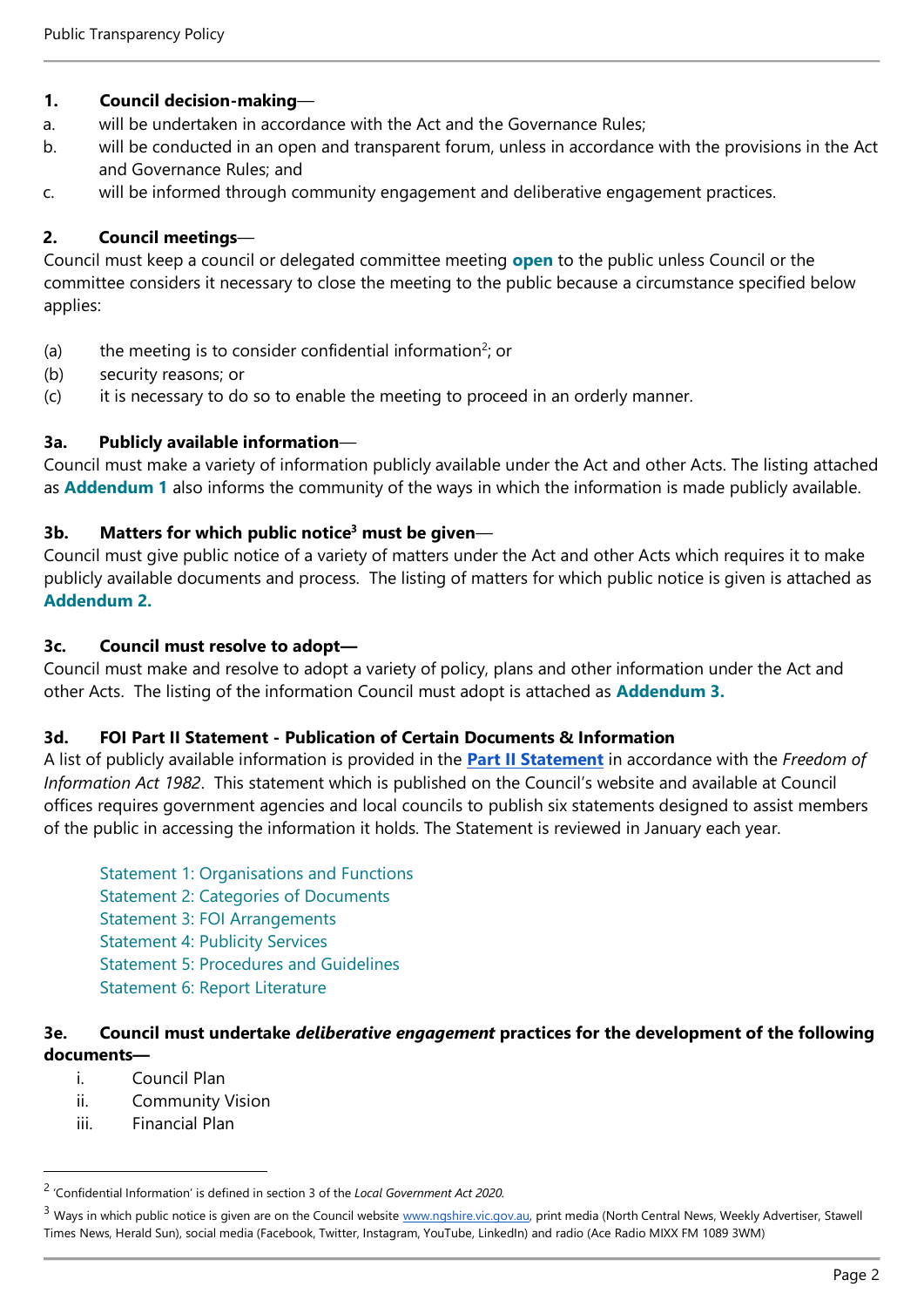- iv. Asset Plan
- v. Any matters prescribed by the Regulations.

#### **3f. Under the** *Local Government Act 1989* **Council must undertake** *community engagement* **for the following legislated activities—**

- i. Land leases
- ii. Electoral representation reviews (Joint undertaking by Council and Victorian Electoral Commission)
- iii. Community Engagement Policy development
- iv. Making of Local Laws
- v. Budget preparation
- vi. Policy development
- vii. Governance Rules development and amendment
- viii. Purchase or compulsory acquisition of land by the Council
- ix. Sale or exchange of land
- x. Making any decision to change the system to value land used by the Council

#### **3g. Council will undertake** *community engagement* **in line with its** *Community Engagement Policy.*

The *[Community Engagement Policy](https://www.ngshire.vic.gov.au/files/assets/public/document-resources/council-policies/community-engagement-policy-2021.pdf)* outlines the principles Council commits to community members to increase their participation in Council planning and decision-making and outlines how council will provide the community with opportunities for engagement.

#### **4. Ways to access information**

- a. Council will make information understandable and accessible to members of the municipal community. At a minimum, information will be made available on Council's website [https://www.ngshire.vic.gov.au,](https://www.ngshire.vic.gov.au/Home) at the Council's offices during office hours or by a written or verbal request.
- b. A Council officer is available to assist you with any enquiry.
	- c. Council will respond to all requests for information.
- d. The *Freedom of Information Act 1982* (FOI Act) gives the right of access to documents that councils hold. The Council is committed to, where possible, proactive and informal release of information in accordance with the Freedom of Information Professional Standards issued by the Victorian Information Commissioner. Read more at [www.ovic.vic.gov.au](http://www.ovic.vic.gov.au/) All requests for documents must be directed to the relevant officer in the first instance. The Freedom of Information Officer will make a decision on the release of documents not already publicly available to the community in line with the FOI Act.
- e. Council must have regard to the principles underpinning the *Freedom of Information Act 1982* which establishes a *"general right of access to information ... limited only by exceptions and exemptions necessary for the protection of essential public interests and making available to the public information about the operation of agencies and, in particular, ensuring that rules and practices affecting members of the public in their dealings with agencies are readily available…."* (s.3 FOI Act)

#### **5. Information not available**

Council will make information publicly available unless—

- a. the information is confidential by virtue of this Act or any other Act; or
- b. public availability of the information would be contrary to the public interest.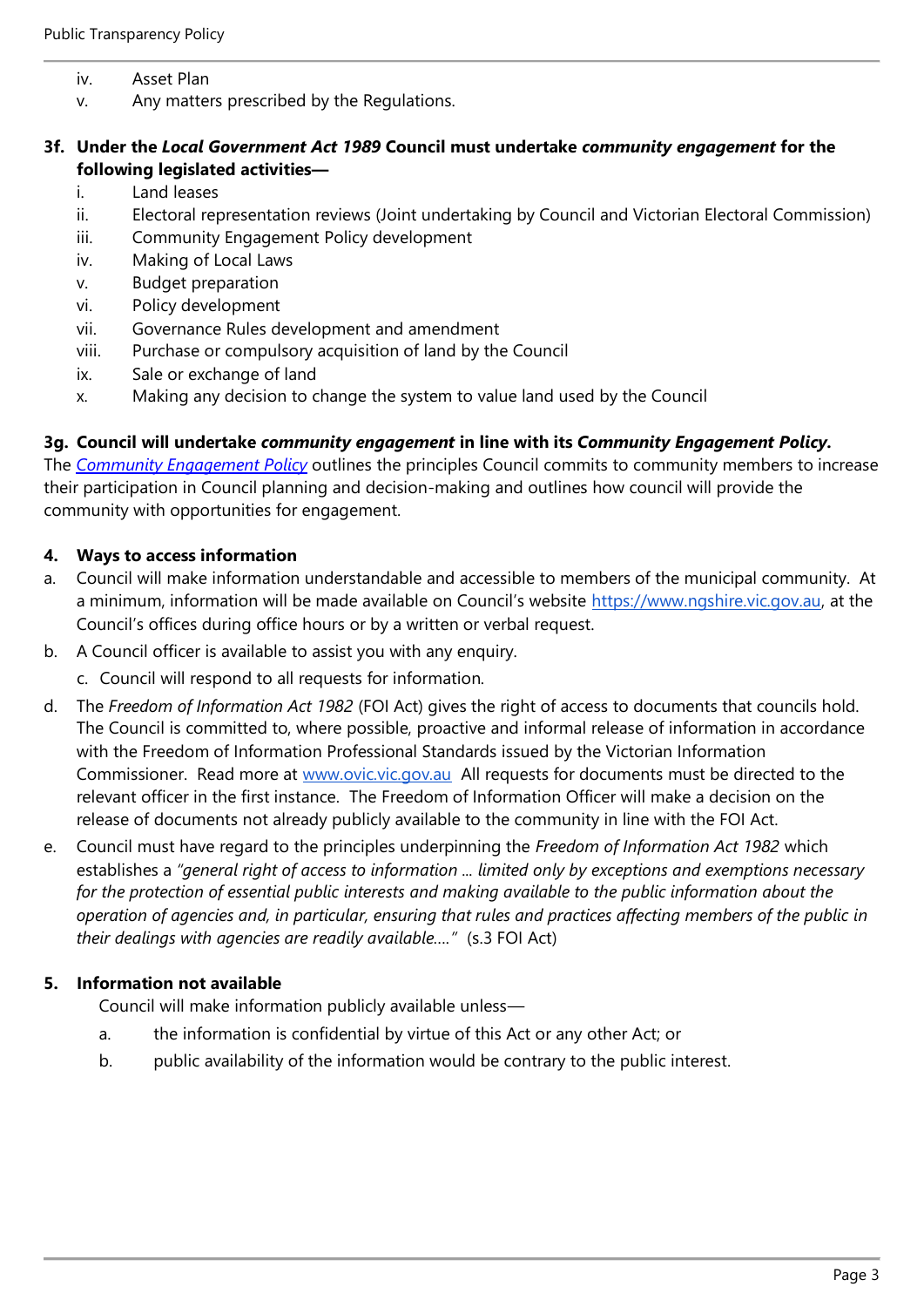#### **6. Confidential Information**

Confidential information<sup>4</sup> is defined in section 3 of the *Local Government Act 2020*. It includes the types of information listed in the following table.

| <b>Type</b>                                                 | <b>Description</b>                                                                                                                                                                                                           |
|-------------------------------------------------------------|------------------------------------------------------------------------------------------------------------------------------------------------------------------------------------------------------------------------------|
| Council business information                                | Information that would prejudice the Council's position in commercial<br>negotiations if prematurely released.                                                                                                               |
| Security information                                        | Information that is likely to endanger the security of council property or<br>the safety of any person if released.                                                                                                          |
| Land use planning information                               | Information that is likely to encourage speculation in land values if<br>prematurely released.                                                                                                                               |
| Law enforcement information                                 | Information that would be reasonably likely to prejudice the investigation<br>into an alleged breach of the law or the fair trial or hearing of any person if<br>released.                                                   |
| Legal privileged information                                | Information to which legal professional privilege or client legal privilege<br>applies.                                                                                                                                      |
| Personal information                                        | Information which would result in the unreasonable disclosure of<br>information about any person or their personal affairs, if released.                                                                                     |
| Private commercial information                              | Information provided by a business, commercial or financial undertaking<br>that relates to trade secrets or that would unreasonably expose the<br>business, commercial or financial undertaking to disadvantage if released. |
| Confidential meeting<br>information                         | Records of council and delegated committee meetings that are closed to<br>the public to consider confidential information.                                                                                                   |
| Internal arbitration information                            | Confidential information relating to internal arbitration about an alleged<br>breach of the councillor code of conduct.                                                                                                      |
| <b>Councillor Conduct Panel</b><br>confidential information | Confidential information relating to a Councillor Conduct Panel matter.                                                                                                                                                      |
| Confidential information under<br>the 1989 LGA              | Information that was confidential information for the purposes of section<br>77 of the Local Government Act 1989.                                                                                                            |

Note: Council can by resolution designate that 'confidential information' that ceases to be confidential is no longer 'confidential information'.

#### **Non-compliance with this policy**

If a member of the community wishes to question a decision about the release of information, this should be raised directly with the officer handling the matter in the first instance. If the initial communication with the council is not successful in resolving the problem, please refer to Council's *[Complaints Resolution Policy](https://www.ngshire.vic.gov.au/files/assets/public/document-resources/corporate/docs-for-public-inspection/complaints-resolution-policy.pdf)*.

#### **[Council Plan](https://docs.google.com/document/d/15hJirPjjxh1_9YgI9CUFlN1_nOLrIs9ojxVxlZYIGto/edit) [Objective/Strategy](https://docs.google.com/document/d/15hJirPjjxh1_9YgI9CUFlN1_nOLrIs9ojxVxlZYIGto/edit)**

Improve Organisational Effectiveness - Improve transparency and public information.

<sup>&</sup>lt;sup>4</sup> Council can by resolution designate that 'confidential information' that ceases to be confidential is no longer 'confidential information'.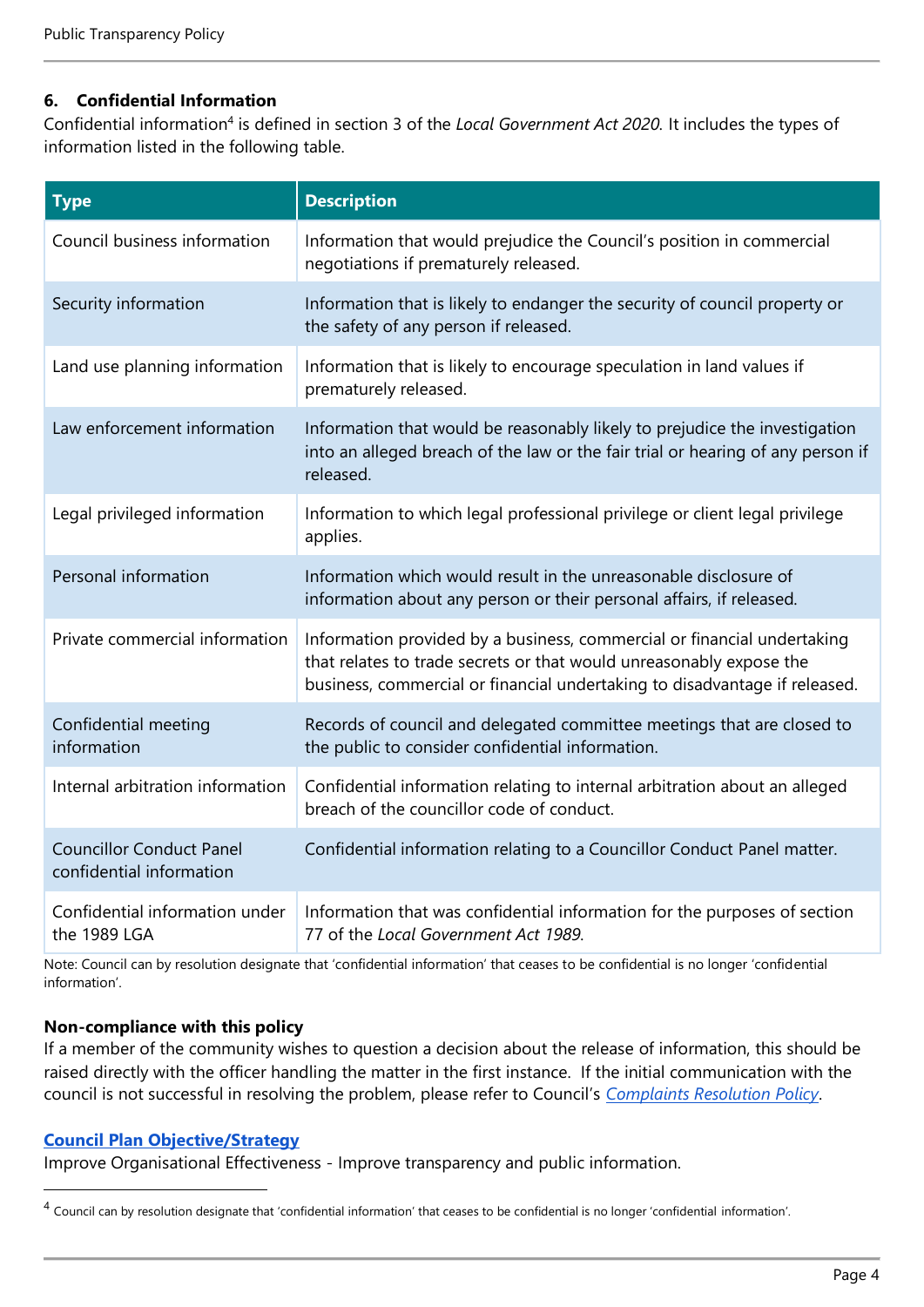#### **Legislation and Standards**

*Local Government Act 2020 Local Government Act 1989 Freedom of Information Act 1982 NGSC Community Engagement Policy Privacy & Data Protection and Health Records Policy Complaints Resolution Policy Governance Rules FOI Part II Statement*

#### **Responsibilities**

| <b>Party/Parties</b>                  | <b>Roles and responsibilities</b>                                                                                                                                                                                                                                                                                                               |  |
|---------------------------------------|-------------------------------------------------------------------------------------------------------------------------------------------------------------------------------------------------------------------------------------------------------------------------------------------------------------------------------------------------|--|
| Council                               | Champion the commitment and principles for public transparency through<br>leadership, modelling practice and decision-making.                                                                                                                                                                                                                   |  |
| Executive Leadership Team             | Champion behaviours that foster transparency and drive the principles<br>through policy, process and leadership.                                                                                                                                                                                                                                |  |
| Senior Management Team                | Manage areas of responsibility to ensure public transparency, good<br>governance and community engagement is consistent with this policy.                                                                                                                                                                                                       |  |
| All staff                             | Public transparency is the responsibility of all employees as appropriate<br>to their role and function<br>All staff respond to requests for information and facilitate provision of<br>information in consultation with their Manager, the Privacy Officer and<br>Freedom of Information (FOI) Officer and in alignment with council<br>policy |  |
| Manager Governance &<br>Civic Support | To monitor implementation of this policy and conduct periodic reviews<br>to drive continuous improvement<br>Monitor implementation of this policy<br>Perform the duties of FOI Officer<br>Perform the duties of Privacy Officer                                                                                                                 |  |

#### **Stakeholders**

Councillors, staff and the municipal community.

Local Government Victoria (Engage Victoria) has worked collaboratively with all Victorian councils to enable them to meet the 1 September 2020 requirements for compliance with the *Local Government Act 2020.* This was achieved through co-design engagement and support to the sector and fast-tracking the development of a pathway of documents and materials.

When developing or applying a public transparency policy, the Council must have regard to the other principles contained within the Act, eg a community engagement should be used in the development of its policy; strategic planning should be undertaken with regard to public transparency.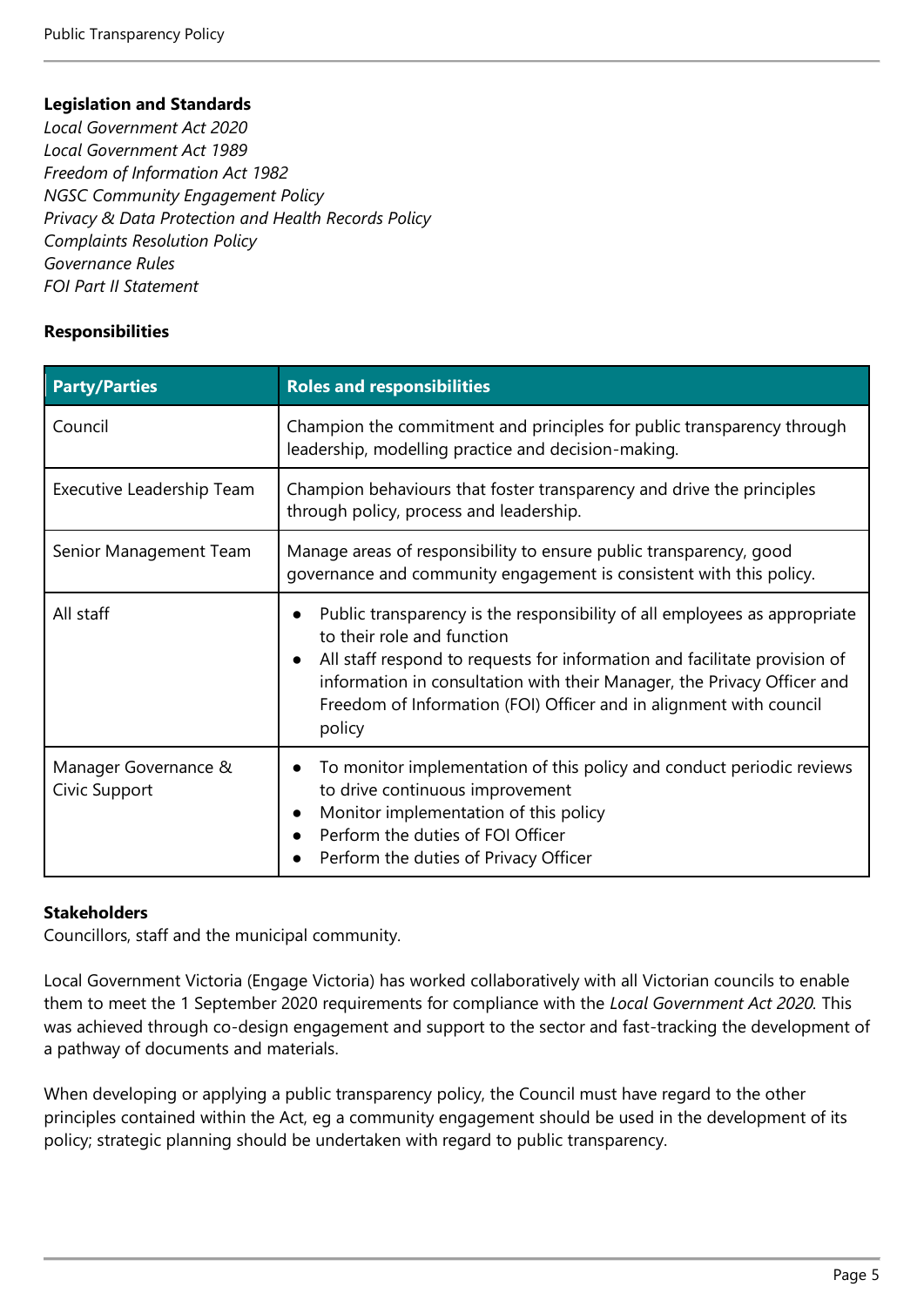#### **Review**

The initial assessment of the policy will be undertaken in 12 months to ensure Council has interpreted the intent of the Act correctly. Thereafter an assessment will be taken every four years to align with the Council term to ensure it remains current with the Council's goals, processes, aims and requirements and as a means by which to reduce Council's exposure to risk.

#### **Communication and implementation**

The policy will be communicated to the community via the Council website and print and social media and referred to during any community engagement process to develop policy, plan strategy or other information available for public inspection. It will be available to staff via the EDRMS and insites GoverniNG and PeopleHub and referred to in induction and/or training.

#### **References**

Local Government Victoria range of guidance and support materials and information found *[here.](https://engage.vic.gov.au/local-government-act-2020) [Victorian Ombudsman Investigation into the transparency of local government decision making, 2016](https://assets.ombudsman.vic.gov.au/assets/Reports/Parliamentary-Reports/1-PDF-Report-Files/Investigation-into-the-transparency-of-local-government-decision-making.pdf?mtime=20191218113407)* LGV Public transparency principles *Governance Rules Freedom of Information Part II Statement*

#### **Privacy and Data Protection compliance**

All Council policies must consider the *Privacy and Data Protection Act 2014* and the *Victorian Protective Data Security (VPDSS) Framework* which adopts a risk-based approach to protective data security.

The unauthorised release of confidential information has been identified as a security risk controlled by channelling all requests for confidential information through the Freedom of Information Officer.

#### *Gender Equality Act 2020*

Council must consider relevant gender equality principles, workplace gender equality of rights, opportunities, responsibilities and outcomes and the promotion of gender equality in the policies, programs and services it delivers.

#### **[Charter of Human Rights compliance](https://www.humanrights.vic.gov.au/legal-and-policy/victorias-human-rights-laws/the-charter/)**

This policy has a positive impact on the Human Right of *Taking part in public life*-

- a. Every person has the right to take part in public affairs.
- b. Every eligible person has the right to vote and be elected and to have access to the Victorian public service and public office.

#### **Definitions**

| deliberative engagement practices | mean the deliberative engagement practices included in a community<br>engagement policy                                                                                                                                                                                                                       |  |
|-----------------------------------|---------------------------------------------------------------------------------------------------------------------------------------------------------------------------------------------------------------------------------------------------------------------------------------------------------------|--|
| information                       | includes documents                                                                                                                                                                                                                                                                                            |  |
| municipal community               | includes-                                                                                                                                                                                                                                                                                                     |  |
|                                   | People who live in the municipal district of the Council;<br>(a)<br>People and bodies who are ratepayers of the Council;<br>(b)<br>Traditional owners of land in the municipal district of the Council;<br>(c)<br>People and bodies who conduct activities in the municipal district of<br>(d)<br>the Council |  |
| $\mathbf{1}$                      |                                                                                                                                                                                                                                                                                                               |  |

*publish means publish by any means including by publication on the Internet*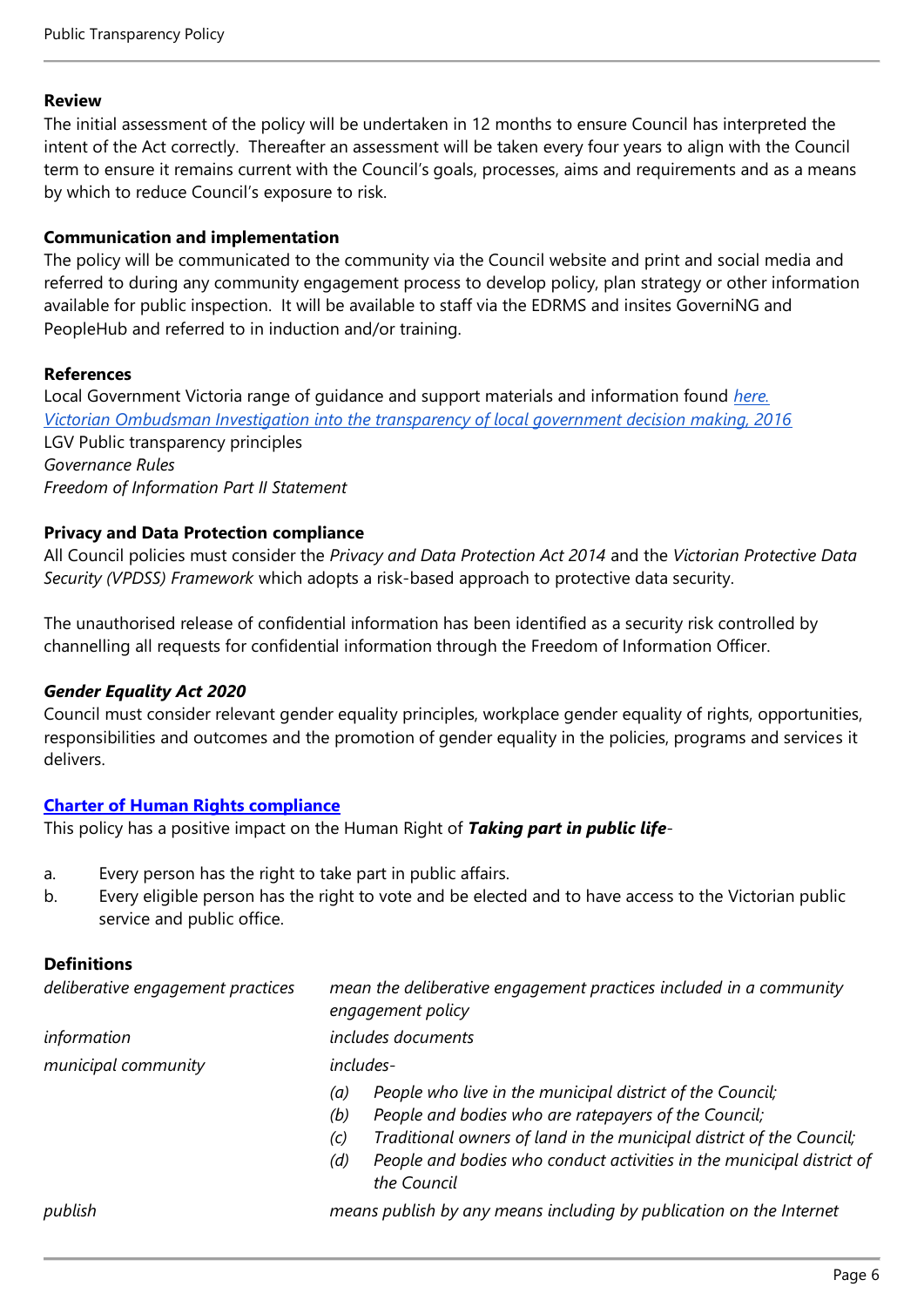#### **Review history**

| <b>Date</b>      | <b>Review details</b>                    | <b>Action</b>                            |
|------------------|------------------------------------------|------------------------------------------|
| June 2020        | Policy developed                         |                                          |
| <b>July 2020</b> | Reported to ELT and Councillors          | Make available for inspection            |
| 3 August 2020    | Reported to Council                      | Formally adopted by Council              |
| 24 October 2020  | Addendums updated with changes to        | Made available for public inspection on  |
|                  | <b>LGA and Regulations</b>               | website                                  |
| 1 June 2021      | Annual review. Added reference to        | Minor change, no need for formal council |
|                  | undertake community engagement in        | adoption.                                |
|                  | line with Community Engagement Policy    |                                          |
|                  | and new public availability requirements |                                          |
|                  | in the Planning & Environment Act 1987   |                                          |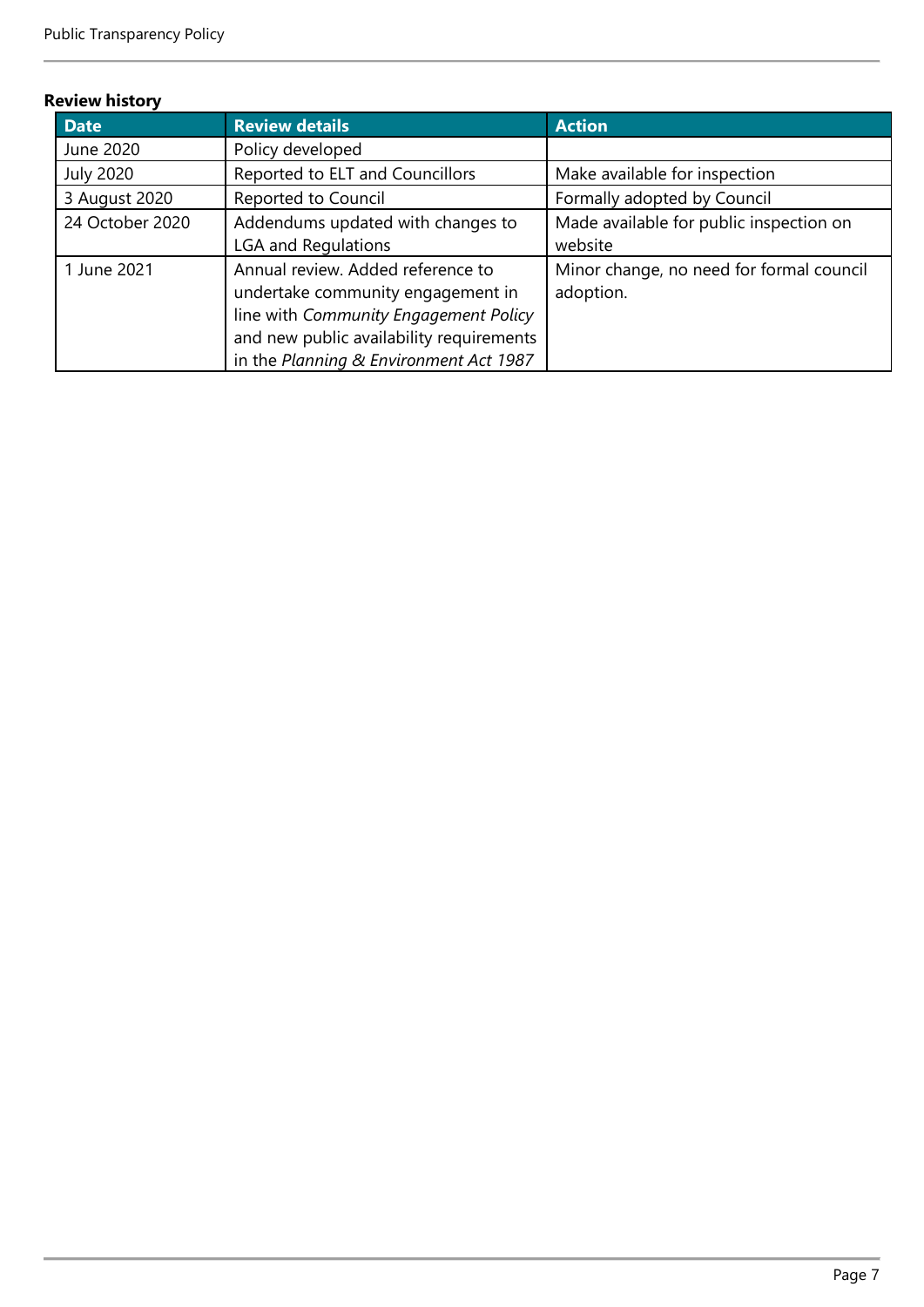# **ADDENDUM 1**

# **Information publicly available under the** *Local Government Act 2020* **or any other Act**

| <b>Type</b>                         | <b>Description</b>                                                                                                                                                                                                                                                                                       | Ways in which information is<br>made publicly available                                                                                                  |
|-------------------------------------|----------------------------------------------------------------------------------------------------------------------------------------------------------------------------------------------------------------------------------------------------------------------------------------------------------|----------------------------------------------------------------------------------------------------------------------------------------------------------|
| Agendas and<br>minutes              | Agendas and minutes of council meetings other than agendas<br>and minutes relating to a part of a meeting which was closed<br>to members of the public.                                                                                                                                                  | Available on website<br>www.ngshire.vic.gov.au<br>Hard and soft copies are available<br>upon request 03 5358 8700 or<br>email ngshire@ngshire.vic.gov.au |
| Amendment of<br>Licence             | Council must make available at its offices for inspection free of<br>charge a copy of an application referred to it under section<br>20A(6)(a) and any accompanying plans/specifications for works<br>approval within the meaning of section 19B. s.20A(6)(ba)<br><b>Environment Protection Act 1970</b> | Available for inspection at<br>Council offices during office<br>hours.                                                                                   |
| Authorised<br><b>Officers</b>       | s.224(1A) LGA 1989 Council must maintain a register that<br>shows the names of all people appointed by it to be<br>authorised officers.                                                                                                                                                                  | Available on website<br>www.ngshire.vic.gov.au Available<br>for inspection at Council offices<br>during office hours on request.                         |
| <b>Building Permits</b>             | Council has a duty to make documents available on request of<br>owner or mortgagee or person authorised in writing by the<br>owner or mortgagee. r.50 Building Regulations 2018                                                                                                                          | Available on request from<br>Council offices. See website for<br>contact details<br>www.ngshire.vic.gov.au                                               |
| Campaign<br><b>Donation Returns</b> | The CEO must ensure that within 14 days after a specified<br>period that a summary of each election campaign donation<br>return submitted to him is made available. s.307(2) Local<br>Government Act 2020                                                                                                | Available on website<br>www.ngshire.vic.gov.au Available<br>for inspection at Council Offices<br>during office hours on request.                         |
| Campaign<br><b>Donation Returns</b> | If an election campaign donation return is given after the end<br>of the period specified in section 306(1), the Chief Executive<br>Officer must ensure that a summary of the return is made<br>available on the Council's internet site. s.307(3) Local<br>Government Act 2020                          | Available on website<br>www.ngshire.vic.gov.au Available<br>for inspection at Council Offices<br>during office hours.                                    |
| Campaign<br><b>Donation Returns</b> | The Chief Executive Officer must ensure that a summary of an<br>election campaign donation return is made available on the<br>Council's internet site until the close of the roll for the next<br>general election. s.308(2) Local Government Act 2020                                                   | Available on website<br>www.ngshire.vic.gov.au Available<br>or inspection at Council Offices<br>during office hours.                                     |
| Campaign<br><b>Donation Returns</b> | The Chief Executive Officer must ensure that a copy of an<br>election campaign donation return is available for inspection<br>at the office of the Council during normal office hours for a<br>period of 4 years from the date that is given under s.306.<br>s.308(3) Local Government Act 2020          | Available on website<br>www.ngshire.vic.gov.au Available<br>for inspection at Council Offices<br>during office hours.                                    |
| Cemetery records                    | Council as a Cemetery Trustee has a duty to make information<br>in records available to the public for historical or research<br>purposes. s.60(1) Cemeteries and Crematoria Act 2003                                                                                                                    | Available upon request 03 5358<br>8700 or email<br>ngshire@ngshire.vic.gov.au                                                                            |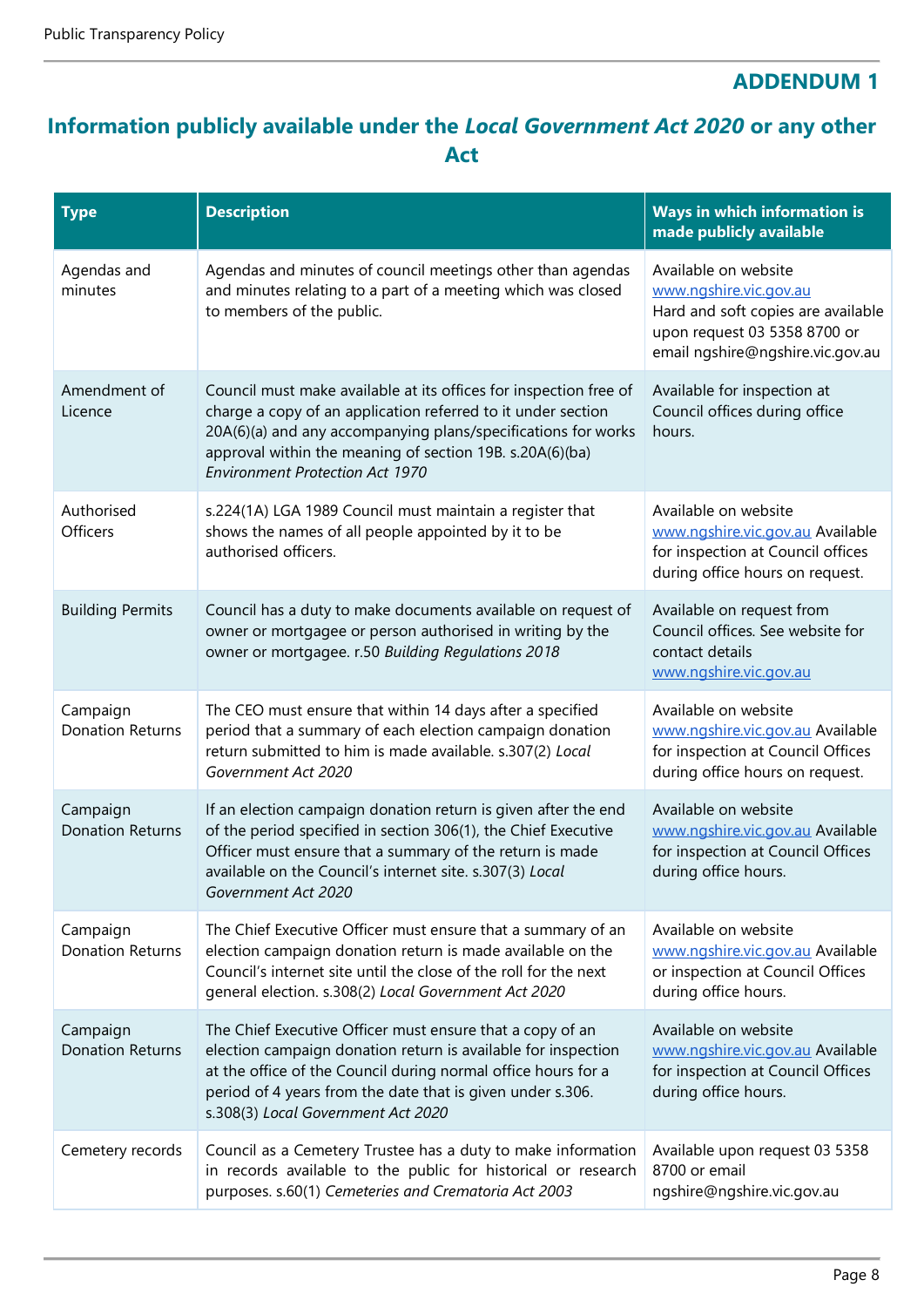L.

| <b>Type</b>                               | <b>Description</b>                                                                                                                                                                                                                                                                                                                                                                                                                                                                                                                                                                                                            | <b>Ways in which information is</b><br>made publicly available                                                                                                                                    |
|-------------------------------------------|-------------------------------------------------------------------------------------------------------------------------------------------------------------------------------------------------------------------------------------------------------------------------------------------------------------------------------------------------------------------------------------------------------------------------------------------------------------------------------------------------------------------------------------------------------------------------------------------------------------------------------|---------------------------------------------------------------------------------------------------------------------------------------------------------------------------------------------------|
| Cemetery records                          | Council as a Cemetery Trustee has a duty to make plans of<br>existing place of interment available to the public. s.70(2)<br>Cemeteries and Crematoria Act 2003                                                                                                                                                                                                                                                                                                                                                                                                                                                               | Available upon request 03 5358<br>8700 or email<br>ngshire@ngshire.vic.gov.au                                                                                                                     |
| Delegations by<br>Council                 | Council must keep a public register of delegations made under<br>section 11 of the Act s.11(8) Local Government Act 2020                                                                                                                                                                                                                                                                                                                                                                                                                                                                                                      | Available on website<br>www.ngshire.vic.gov.au Available<br>for inspection at Council offices<br>during office hours on request.                                                                  |
| Delegations by<br><b>CEO</b>              | A Chief Executive Officer must keep a register of delegations<br>made under section 47 of the Act s.47(7) Local Government Act<br>2020                                                                                                                                                                                                                                                                                                                                                                                                                                                                                        | Available on website<br>www.ngshire.vic.gov.au Available<br>for inspection at Council offices<br>during office hours on request.                                                                  |
| Designated<br>bushfire prone<br>areas map | Council has a duty to make a copy of the most recent map of<br>designated bushfire prone areas under sub-section (7)<br>prepared by the Minister available for inspection. s.192A(8)<br><b>Building Act 1993</b>                                                                                                                                                                                                                                                                                                                                                                                                              | Available for inspection by<br>members of the public without<br>charge, during business houses,<br>at Council offices.                                                                            |
| Designated<br>bushfire prone<br>areas map | Council has a duty to make a copy of the most recent map of<br>designated bushfire prone areas under s.r.7 prepared by the<br>Minister available for inspection. r.155(8) Building Regulations<br>2018                                                                                                                                                                                                                                                                                                                                                                                                                        | Available for inspection by<br>members of the public without<br>charge during business hours at<br>the office of the council.                                                                     |
| Designated special<br>areas               | Council has a duty to make up to date copy of each<br>designated special area map, applicable to Council's municipal<br>district, available to the public for inspection. r.149(4) Building<br><b>Regulations 2018</b>                                                                                                                                                                                                                                                                                                                                                                                                        | Available for inspection at council<br>offices during office hours.                                                                                                                               |
| <b>Differential Rate</b>                  | A Council which declares a differential rate must ensure that<br>copies of the following information are available on its Internet<br>website and for public inspection at the Council office-(a) the<br>definition of the types or classes of land which are subject to<br>the rate;(b) the objectives of the differential rate:(c) the rate an<br>amount of rates payable in relation to each type or class of<br>land and what proportion of the total rates and charges this<br>represents;(d) any other information which the Council<br>considers it necessary to make available. s.161(3) Local<br>Government Act 1989 | Available on website<br>www.ngshire.vic.gov.au Available<br>for inspection at Council Offices<br>during office hours.                                                                             |
| Dog and Cat<br>Register                   | Council is required to keep a register of all registered cats<br>1.<br>and dogs and make the register available.<br>2. A person, upon payment of a fee fixed by Council, can make<br>a record of the information contained in the registration of<br>a dog or cat, or obtain a certificate from Council setting out 2.<br>all or any requested particulars in relation to the registration<br>of a dog or cat. s.18 Domestic Animals Act 1994                                                                                                                                                                                 | 1. Available during office hours<br>for any person to inspect,<br>upon payment of a fee fixed<br>by Council.<br>A person can make a record<br>or obtain a certificate of<br>registration details. |
| Food Act<br>Administration                | Council must publish in its Annual Report any direction given<br>under s.7E(1) from the Minister in relation to any matter<br>concerning the administration of the Food Act 1984. s.7E(6)<br>Food Act 1984                                                                                                                                                                                                                                                                                                                                                                                                                    | Annual Report is available on<br>www.ngshire.vic.gov.au                                                                                                                                           |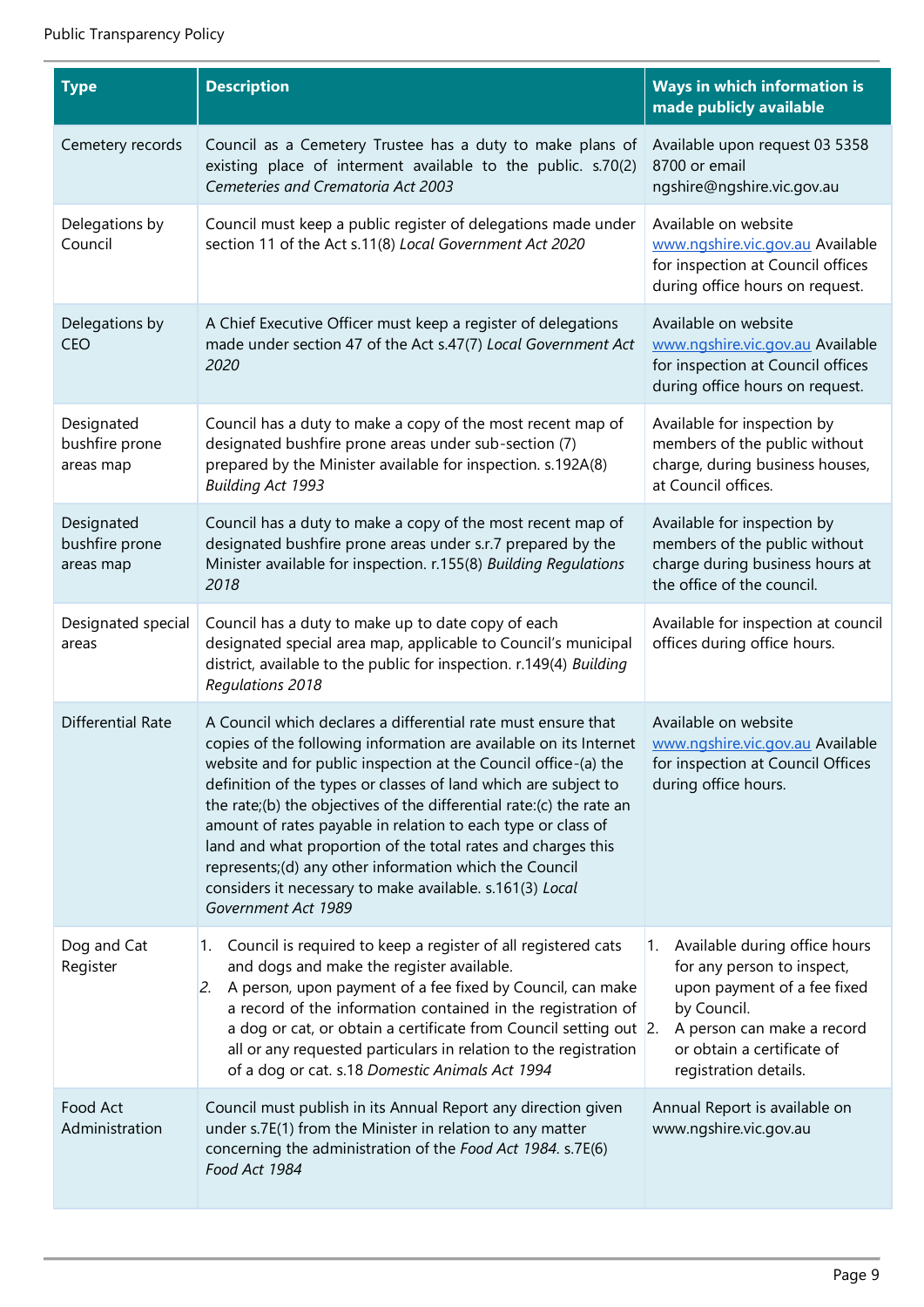L.

| <b>Type</b>                                               | <b>Description</b>                                                                                                                                                                                                                                                                                                                                                                                                                                                                                                                                                                                                                                                                                                      | Ways in which information is<br>made publicly available                                                                                                                                                                                          |
|-----------------------------------------------------------|-------------------------------------------------------------------------------------------------------------------------------------------------------------------------------------------------------------------------------------------------------------------------------------------------------------------------------------------------------------------------------------------------------------------------------------------------------------------------------------------------------------------------------------------------------------------------------------------------------------------------------------------------------------------------------------------------------------------------|--------------------------------------------------------------------------------------------------------------------------------------------------------------------------------------------------------------------------------------------------|
| Food Safety<br>Audits                                     | Council has a duty to ensure that information relating to costs<br>of a food safety audit are available for inspection by the public.<br>s.19U(4) Food Act 1984]                                                                                                                                                                                                                                                                                                                                                                                                                                                                                                                                                        | Available for inspection at<br>Council offices during office<br>hours.                                                                                                                                                                           |
| Food Safety<br><b>Audits</b>                              | Council has a duty to ensure that the method of determining a<br>fee under subsection 3(a) and the considerations that apply<br>under subsection (4) are available for inspection by the public.<br>s.19UA(5) Food Act 1984                                                                                                                                                                                                                                                                                                                                                                                                                                                                                             | Available for inspection at<br>Council offices during office<br>hours.                                                                                                                                                                           |
| Freedom of<br>Information<br>Annual Report                | Council must make available a copy of each report of the<br>operation of the FOI Act under s.65AA. s.65AA(3) Freedom of<br><b>Information Act 1982</b>                                                                                                                                                                                                                                                                                                                                                                                                                                                                                                                                                                  | Available for public inspection<br>during ordinary office hours at<br>the main office of the council.                                                                                                                                            |
| Freedom of<br><b>Information Part II</b><br>Statement     | The CEO must publish a statement specifying the documents<br>in its possession to which s.11 applies. s.11(2)(a) Freedom of<br><b>Information Act 1982</b>                                                                                                                                                                                                                                                                                                                                                                                                                                                                                                                                                              | Available on website<br>www.ngshire.vic.gov.auHard and<br>soft copies are available upon<br>request 03 5358 8700 or email<br>ngshire@ngshire.vic.gov.au                                                                                          |
| Freedom of<br>Information<br>Procedures and<br>Guidelines | Council must make available for inspection and purchase<br>certain documents provided by it for the use or guidance of, or<br>are used or may be used by the Council or its officers in<br>making decisions or recommendations. These include<br>interpretations of legislation and schemes, manuals,<br>procedures, policies, quidelines, practices, precedents and<br>documents referred to assist to make decisions as set out in<br>section 8. s.8 Freedom of Information Act 1982                                                                                                                                                                                                                                  | A list of documents available is<br>listed in the FOI Part II Statement<br>available on<br>www.ngshire.vic.gov.au<br>Hard and soft copies are available<br>upon request 03 5358 8700 or<br>email ngshire@ngshire.vic.gov.au                      |
| <b>Gender Equality</b><br><b>Action Plan</b>              | Council must prepare a Plan to include results of a workplace<br>gender audit and strategies and measures for promoting<br>gender equality in the workplace. s.10 Gender Equality Act<br>2020<br>Within a reasonable time after submitting the Gender Equality<br>Action Plan to the Commissioner, a council must publish the<br>completed Gender Equality Action Plan on its website.<br>s.12(3)(a) Gender Equality Act 2020<br>Council must prepare progress a report on the GEAP and<br>submit it to the Commissioner every 2 years. s.19(1) Gender<br>Equality Act 2020 and publish its progress report on its website<br>as soon as reasonably practicable after it is submitted. s.20<br>Gender Equality Act 2020 | Available on website<br>www.ngshire.vic.gov.au<br>Hard and soft copies are available<br>upon request 03 5358 8700 or<br>email ngshire@ngshire.vic.gov.au<br>Report publicly every two years<br>on progress of plan (Currently in<br>development) |
| Licensing of<br>Premises/Works<br>Approval referral       | Council must make available a copy of an application and any<br>accompanying documents for a licence for certain premises<br>that required a works approval to be obtained that had not<br>been obtained and the works have been completed /<br>substantially completed. s20(8) (ba) Environment Protection Act<br>1970                                                                                                                                                                                                                                                                                                                                                                                                 | Available for inspection at<br>Council offices free of charge.                                                                                                                                                                                   |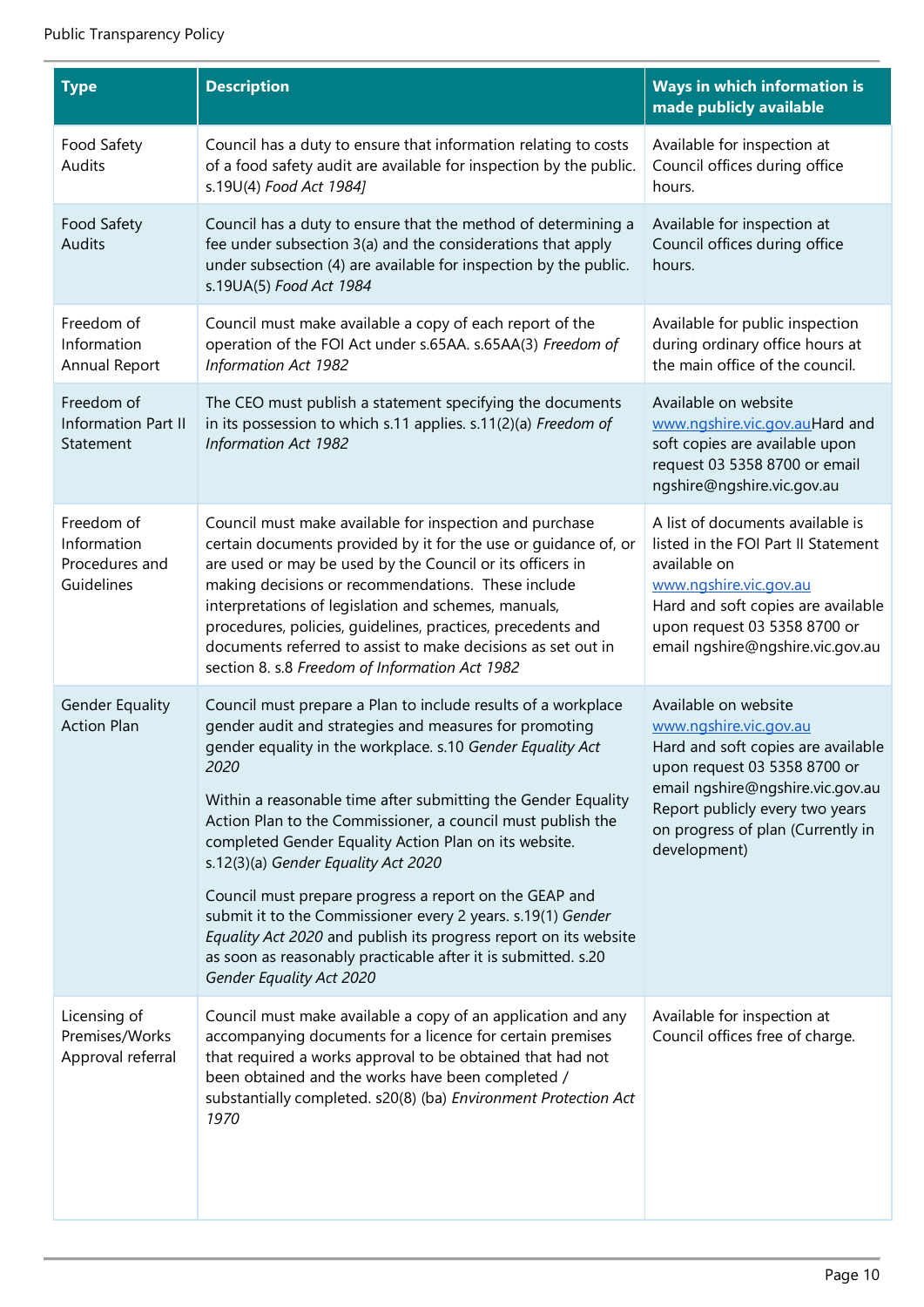| <b>Type</b>                        | <b>Description</b>                                                                                                                                                                                                                                                                                                                                                                                                                                                                                                                                                                                                                                                                                                                                                                                                                                                                                                                                                                                                                                                                                                                  | <b>Ways in which information is</b><br>made publicly available                                                                                           |
|------------------------------------|-------------------------------------------------------------------------------------------------------------------------------------------------------------------------------------------------------------------------------------------------------------------------------------------------------------------------------------------------------------------------------------------------------------------------------------------------------------------------------------------------------------------------------------------------------------------------------------------------------------------------------------------------------------------------------------------------------------------------------------------------------------------------------------------------------------------------------------------------------------------------------------------------------------------------------------------------------------------------------------------------------------------------------------------------------------------------------------------------------------------------------------|----------------------------------------------------------------------------------------------------------------------------------------------------------|
| Local Laws                         | Council must ensure that (a) a copy of the proposed local law;<br>and (b) an explanatory document setting out prescribed details<br>in relation to the local law - is available at, and obtainable<br>from, the Council office during ordinary business hours.<br>s.119(2A) Local Government Act 1989                                                                                                                                                                                                                                                                                                                                                                                                                                                                                                                                                                                                                                                                                                                                                                                                                               | Available on website<br>www.ngshire.vic.gov.au Available<br>for inspection at Council offices<br>during office hours.                                    |
| Local Laws                         | A Council must ensure that a copy of every local law - (a) is<br>available for inspection at the Council office during the Council<br>office's hours; and (b) can be purchased on demand at the<br>Council office during the Council office's office hours. s.120(2)<br>Local Government Act 1989                                                                                                                                                                                                                                                                                                                                                                                                                                                                                                                                                                                                                                                                                                                                                                                                                                   | Available on website<br>www.ngshire.vic.gov.au Available<br>for inspection and purchase at<br>Council offices during office<br>hours.                    |
| Local Laws                         | A Council must ensure that a copy of every document<br>incorporated by a local law under section 112 is available for<br>inspection at the Council office during the Council's office<br>hours. s.120(3) Local Government Act 1989                                                                                                                                                                                                                                                                                                                                                                                                                                                                                                                                                                                                                                                                                                                                                                                                                                                                                                  | Available on website<br>www.ngshire.vic.gov.au Available<br>for inspection at Council offices<br>during office hours.                                    |
| Local Laws                         | Council must ensure a copy of any proposed local law is<br>1.<br>available for inspection at its offices and on its website<br>s.73(5) Local Government Act 2020<br>After any local law is made, Council must publish a notice<br>2.<br>stating the title, objectives and effect of the local law and<br>make a copy available for inspection at its offices and on its<br>website s.74(4) Local Government Act 2020<br>A notice under subsection (4) must be published - (a) in the<br>3.<br>Government Gazette; and (b) on the Council's internet site;<br>and (c) in any other manner prescribed by the regulations<br>for the purposes of this section. s.74(5) Local Government<br>Act 2020<br>4. Council must ensure a copy of each local law it makes is<br>available for inspection at its offices and on its website. s.75<br>Local Government Act 2020<br>5. Council must ensure a copy of any document, code,<br>standard, rule, specification or method which contains any<br>matter incorporated in a local law is available for inspection<br>at its offices and on its website. s.76(4) Local Government<br>Act 2020 | Available on website<br>www.ngshire.vic.gov.au Available<br>for inspection at Council offices<br>during office hours.                                    |
| <b>Minutes</b>                     | Minutes of meetings of delegated committees established by<br>council other than agendas and minutes relating to a part of a<br>meeting which was closed to members of the public.                                                                                                                                                                                                                                                                                                                                                                                                                                                                                                                                                                                                                                                                                                                                                                                                                                                                                                                                                  | Available on website<br>www.ngshire.vic.gov.au<br>Hard and soft copies are available<br>upon request 03 5358 8700 or<br>email ngshire@ngshire.vic.gov.au |
| Neighbourhood<br>Safer Places Plan | Council has a duty to publish and make available its<br>Neighbourhood Safer Places Plan. s.50F(4) Country Authority<br>Act 1958                                                                                                                                                                                                                                                                                                                                                                                                                                                                                                                                                                                                                                                                                                                                                                                                                                                                                                                                                                                                     | Available on website<br>www.ngshire.vic.gov.au<br>Available for inspection at<br>Council offices during office<br>hours free of charge.                  |
| Personal interest<br>returns       | The CEO must publish on its website and ensure it is available<br>for inspection at the council office a summary of the personal<br>interests information disclosed in the last personal interests<br>returns lodged. s.135(3) Local Government Act 2020                                                                                                                                                                                                                                                                                                                                                                                                                                                                                                                                                                                                                                                                                                                                                                                                                                                                            | Available on website<br>www.ngshire.vic.gov.au Available<br>for inspection at Council Offices<br>during office hours.                                    |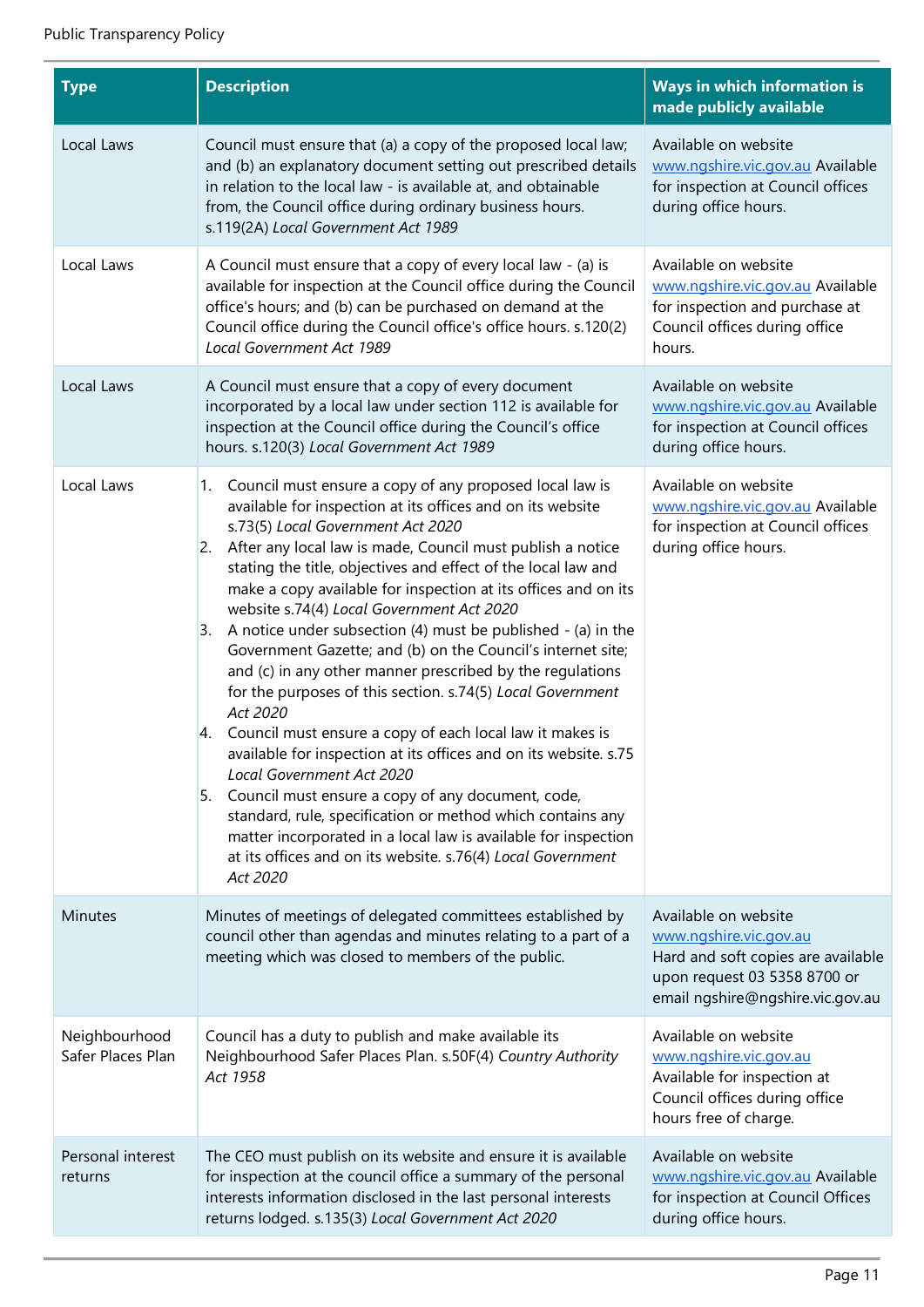| <b>Type</b> | <b>Description</b> | Ways in which information is |
|-------------|--------------------|------------------------------|
|             |                    | made publicly available      |

For the purposes of the *Planning and Environment Act 1987* council makes a document available in accordance with the *public availability requirements* in s.197A if council makes the document or register available-

- (a) In person at council offices during office hours
- (b) Both electronically s.197E; and
- (c) On request to inspect at council offices during office hours.197D

A document or register made available in accordance with the requirements set out in this section must be made available free of charge unless otherwise provided by this Act.

**Note: Council does not make its planning registers available electronically or on its website. It makes it permits and registers available at Council offices for any person to inspect during office hours free of charge to comply with information privacy principles.**

| <b>Planning Permit</b><br>Applications | Council is required to keep a register of all applications for<br>permits and all decisions and determinations relating to<br>permits. Part 4, Division 1, s.49(1) & (2) P&E Act 1987                                                                                                                                                                                                                                                           | Available in accordance with the<br>public availability requirements.                                                                                                                                                                                                                                                                                                                                                                                                                                                                                                                                                                                                                                                                                                                                                                                      |
|----------------------------------------|-------------------------------------------------------------------------------------------------------------------------------------------------------------------------------------------------------------------------------------------------------------------------------------------------------------------------------------------------------------------------------------------------------------------------------------------------|------------------------------------------------------------------------------------------------------------------------------------------------------------------------------------------------------------------------------------------------------------------------------------------------------------------------------------------------------------------------------------------------------------------------------------------------------------------------------------------------------------------------------------------------------------------------------------------------------------------------------------------------------------------------------------------------------------------------------------------------------------------------------------------------------------------------------------------------------------|
| <b>Planning Permit</b><br>Applications | Council must keep a copy of each agreement indicating any<br>amendment made to it available in accordance with the public<br>availability requirements. s.179(2) P&E Act 1987                                                                                                                                                                                                                                                                   | Available at Council offices for any<br>person to inspect during office<br>hours free of charge.                                                                                                                                                                                                                                                                                                                                                                                                                                                                                                                                                                                                                                                                                                                                                           |
| <b>Planning Permit</b><br>Applications | Council has a duty to make a copy of matter considered under<br>s.60(1A)(g) available for inspection free of charge. r.25(a) and<br>r.25(b) Planning & Environment Regulations 2015                                                                                                                                                                                                                                                             | Available at Council offices for any<br>person to inspect during office<br>hours free of charge.                                                                                                                                                                                                                                                                                                                                                                                                                                                                                                                                                                                                                                                                                                                                                           |
| <b>Planning Permit</b><br>Applications | Council must make a copy of every permit issued under section<br>97F by the Minister available in accordance with the public<br>availability requirements. s.97G(6) P&E Act 1987                                                                                                                                                                                                                                                                | Available at Council offices for<br>inspection by any person during<br>office hours free of charge.                                                                                                                                                                                                                                                                                                                                                                                                                                                                                                                                                                                                                                                                                                                                                        |
| Planning Permit<br>Applications        | Council is required to make a copy of every application and<br>1.<br>the prescribed information supplied in respect of it,<br>available in accordance with the public availability<br>requirements. Part 4, Division 1, s.51 Planning &<br>Environment Act 1987<br>Council is required to make a copy of every objection<br>2.<br>available in accordance with the public availability<br>requirements. s.57(5) Planning & Environment Act 1987 | 1. Available from Council offices<br>for any person to inspect<br>during office hours free of<br>charge until the end of the<br>latest period during which an<br>application for review may be<br>made under section 77, 79, 80<br>or 82 in relation to the<br>application or the permit, or if<br>an application for review is<br>made to the Tribunal within<br>period,<br>until<br>that<br>the<br>application is determined by<br>the Tribunal or withdrawn.<br>Whilst the application for a<br>permit is current any person<br>may come into the office and<br>inspect all the documents on<br>the planning application file.<br>2. Available for any person to<br>inspect during office hours free<br>of charge until the end of the<br>period<br>during<br>which<br>an<br>application may be made for<br>review of a decision on the<br>application. |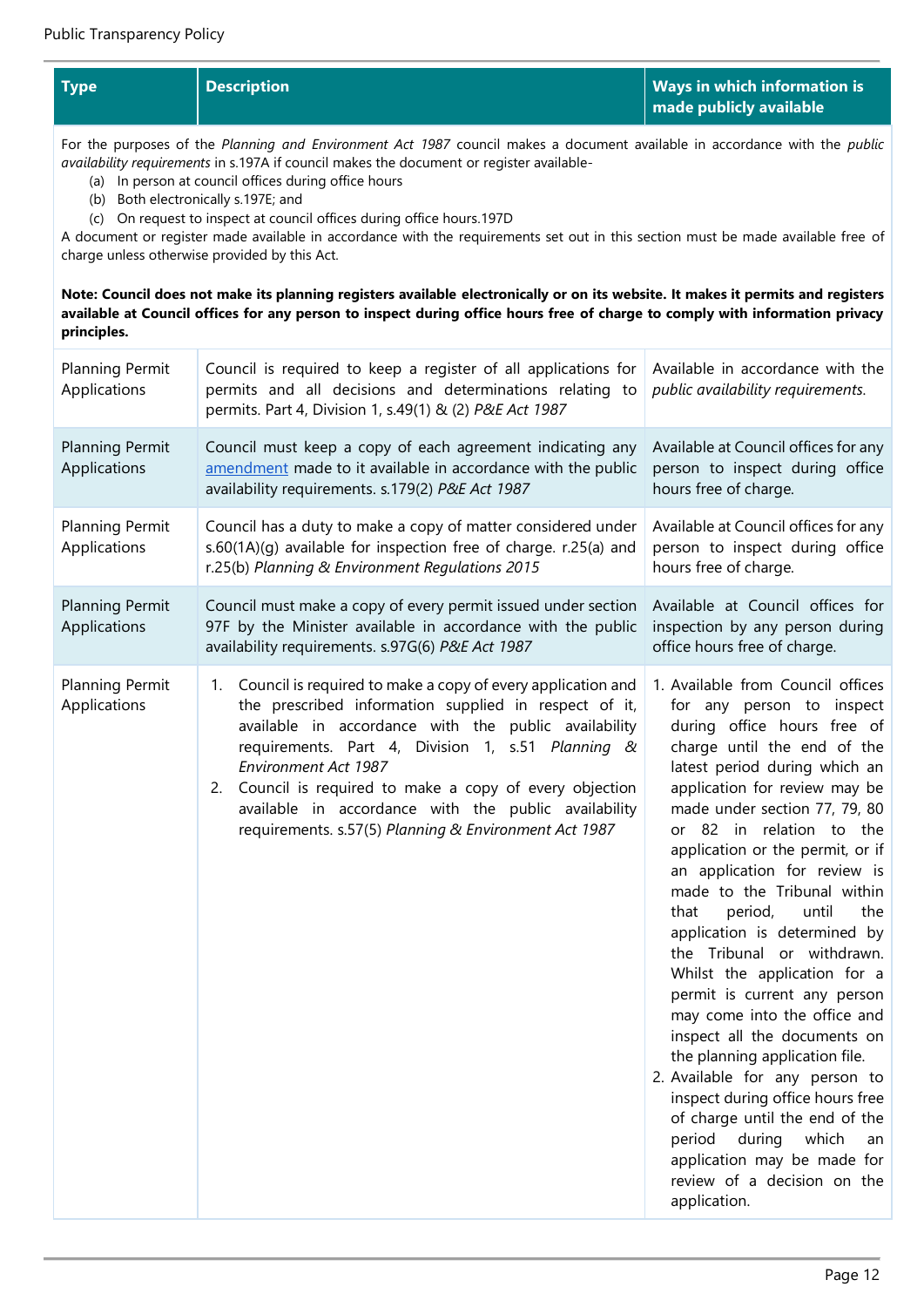| <b>Type</b>                                                       | <b>Description</b>                                                                                                                                                                                                                                                                                                                                                                                                                                                                                                                                                                                                                                                                                                                         | <b>Ways in which information is</b><br>made publicly available                                                                                                                                                                |
|-------------------------------------------------------------------|--------------------------------------------------------------------------------------------------------------------------------------------------------------------------------------------------------------------------------------------------------------------------------------------------------------------------------------------------------------------------------------------------------------------------------------------------------------------------------------------------------------------------------------------------------------------------------------------------------------------------------------------------------------------------------------------------------------------------------------------|-------------------------------------------------------------------------------------------------------------------------------------------------------------------------------------------------------------------------------|
| Planning Scheme<br>Amendments                                     | The planning authority that prepared an amendment and any<br>person who is given a copy of an <b>amendment</b> under section<br>$17(1)(a)$ or (c) must make the amendment, the explanatory<br>report, any document applied, adopted or incorporated in the<br>amendment and any accompanying agreement available in<br>accordance with the public availability requirements. Part 3,<br>Division 1, s.18 Planning & Environment Act 1987                                                                                                                                                                                                                                                                                                   | Available for inspection at<br>Council offices during office<br>hours free of charge until the<br>amendment is approved or<br>lapses.                                                                                         |
| Planning<br>Scheme<br>Amendments                                  | Council must make available the copy and any documents<br>lodged with it. s.4H Planning & Environment Act 1987]                                                                                                                                                                                                                                                                                                                                                                                                                                                                                                                                                                                                                            | Available at Council offices for<br>inspection during office hours for<br>any person free of charge for 2<br>months after the amendment<br>comes into operation and after<br>that period on payment of the<br>prescribed fee. |
| Planning Scheme<br>Amendments                                     | 1. Council may make the panel's report available in person in<br>accordance with the requirements set out in s.197B.<br>2. During the inspection period, the Council must make the<br>panel's report available in accordance with the public<br>availability requirements.<br>3. A report made available for inspection under ss. 26(1) must<br>be kept available for inspection<br>(a) beginning on the day after the day on which council<br>decides whether or not to adopt the amendment or the<br>day that is 10 business days after the day council<br>received the panel's report; and<br>(b) until the end of two months after the amendment<br>comes into operation or lapses. s.26(1) and (2) Planning<br>& Environment Act 1987 | Available for inspection at<br>Council offices during office<br>hours as required.                                                                                                                                            |
| Planning Scheme<br>Amendments and<br>schemes<br>(approved)        | During the inspection period, Council must make the copy of<br>an approved amendment to a planning scheme and any<br>documents lodged with it available in accordance with the<br>public availability requirements. [Division 4, s.41 Planning &<br>Environment Act 1987                                                                                                                                                                                                                                                                                                                                                                                                                                                                   | Available at Council offices for<br>inspection during office hours for<br>any person free of charge for 2<br>months after the amendment<br>comes into operation and after<br>that period on payment of the<br>prescribed fee. |
| <b>Planning Scheme</b><br>Amendments and<br>schemes<br>(approved) | Council must keep a copy of the planning scheme incorporating<br>all amendments to it and of all documents lodged with those<br>amendments under s.40 available in accordance with the public<br>availability requirements. Division 4, s.42 Planning &<br>Environment Act 1987                                                                                                                                                                                                                                                                                                                                                                                                                                                            | Available at Council offices for<br>inspection during office hours for<br>any person free of charge.                                                                                                                          |
| Planning Scheme<br>Amendment<br>Submissions                       | The planning authority must make a copy of every submission<br>available in accordance with the public availability<br>requirements until the end of two months after<br>the amendment comes into operation or lapses. Division 2,<br>s.21(2) Planning & Environment Act 1987                                                                                                                                                                                                                                                                                                                                                                                                                                                              | Available for inspection at<br>Council offices during office<br>hours until the end of two<br>months after the amendment<br>comes into operation or lapses.                                                                   |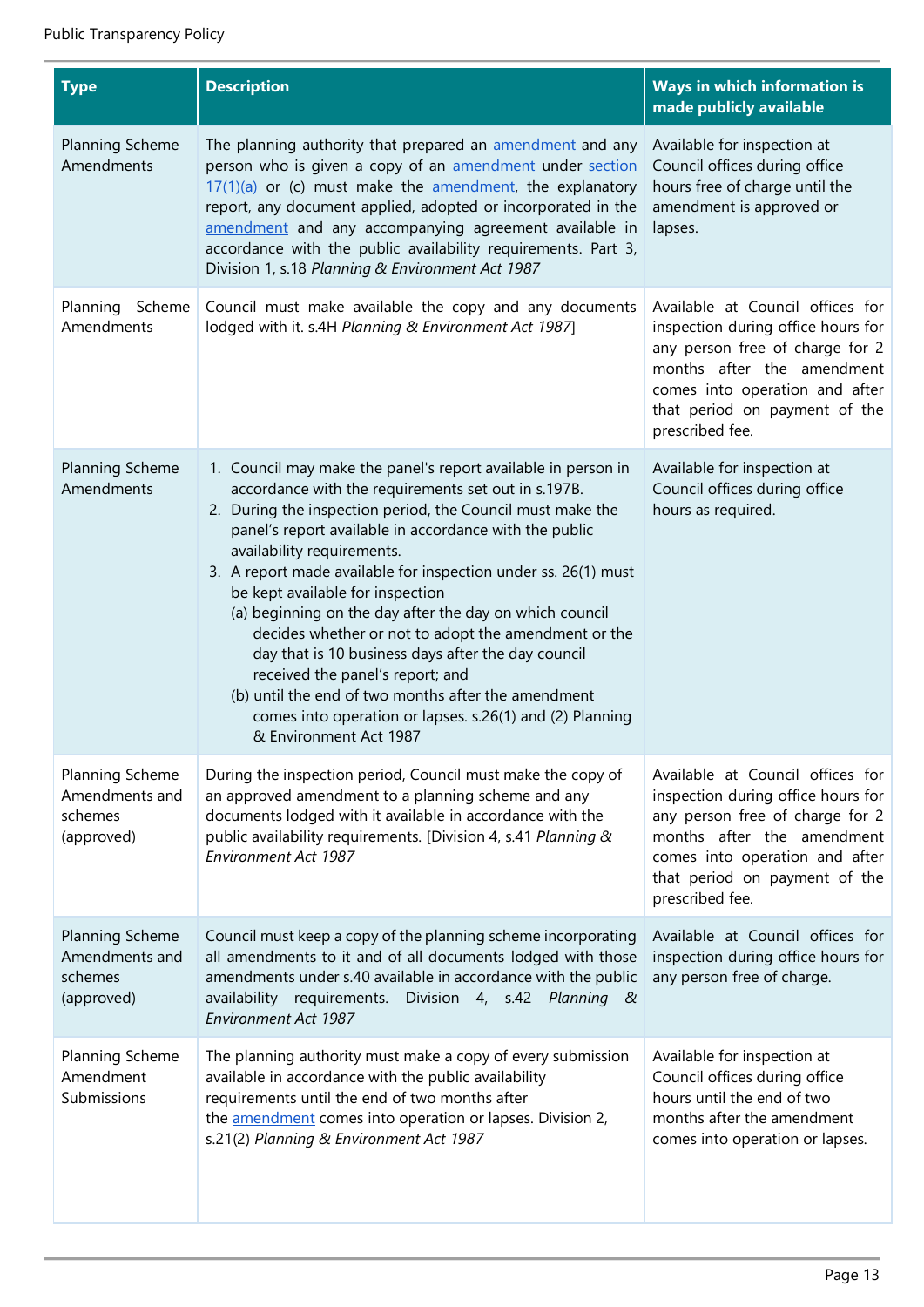| <b>Type</b>                                                                    | <b>Description</b>                                                                                                                                                                                                                                                                                       | Ways in which information is<br>made publicly available                                                                                                                     |
|--------------------------------------------------------------------------------|----------------------------------------------------------------------------------------------------------------------------------------------------------------------------------------------------------------------------------------------------------------------------------------------------------|-----------------------------------------------------------------------------------------------------------------------------------------------------------------------------|
| Power of entry<br>register                                                     | Council has a duty to make the register required under<br>s.230(2) available. s.230(7)(b) Building Act 1993                                                                                                                                                                                              | Available for inspection by the<br>Authority on request and at a<br>time agreed to between Council<br>and the Authority.                                                    |
| Public Health &<br>Wellbeing Plan                                              | Council has a duty to make a copy of its current municipal public<br>health and wellbeing plan available. s.26(7) Public Health &<br>Wellbeing Act 2008                                                                                                                                                  | Available at Council offices for any<br>person to inspect during office<br>hours.                                                                                           |
| Public Interest<br><b>Disclosures</b><br>Procedures                            | Council has a duty to make procedures established under s.58<br>available. s.59(4) Public Interest Disclosures Act 2012                                                                                                                                                                                  | Available on website<br>www.ngshire.vic.gov.au<br>Hard and soft copies are available<br>upon request 03 53588700 or<br>email ngshire@ngshire.vic.gov.au                     |
| Register of<br>Building,<br>Occupancy<br>Permits and<br>Temporary<br>Approvals | Council is required to keep a register of all building permits<br>issued, and make the register available during office hours for<br>any person to inspect free of charge. s.31(2) Building Act 1993                                                                                                     | Available for inspection at<br>Council offices during office<br>hours for any person free of<br>charge.                                                                     |
| Register of<br>Occupancy<br>Permits and<br>Temporary<br>Approvals              | Council is required to keep a register of all occupancy permits<br>and temporary approvals and amendments given to it and<br>make the register available. s.74(2) Building Act 1993                                                                                                                      | Available for inspection for any<br>person at Council offices during<br>office hours free of charge.                                                                        |
| Register of Orders                                                             | Council is required to keep and make available a register of all<br>emergency orders, building notices or building orders given to<br>Council. s.126(2) Building Act 1993                                                                                                                                | Available for inspection for any<br>person at Council offices during<br>office hours free of charge.                                                                        |
| Register of Public<br>Roads                                                    | A road authority must ensure that the register of public roads is<br>available. (It is sufficient for the purposes of subsection (5) if a<br>copy of the register of public roads is published on an Internet<br>website maintained by the road authority.) s.19(5) & 19(5A)<br>Road Management Act 2004 | Available on website<br>www.ngshire.vic.gov.au<br>Available at Council offices for<br>inspection by members of the<br>public free of charge, during<br>normal office hours. |
| Registration<br>Authority                                                      | Council has a duty to maintain records of registration of food<br>premises. If a person requests information held in the records<br>in relation to a particular food premises. s.43(3) Food Act 1984                                                                                                     | Available on request at Council<br>offices during office hours free<br>of charge.                                                                                           |
| Road<br>Management Plan<br>Review                                              | Council has a duty to produce a written report of review of road<br>management plan and make the report available. r.9(2) Road<br><b>Management (General) Regulations 2016</b>                                                                                                                           | Available on website<br>www.ngshire.vic.gov.au<br>Hard and soft copies are available<br>upon request 03 5358 8700 or<br>email ngshire@ngshire.vic.gov.au                    |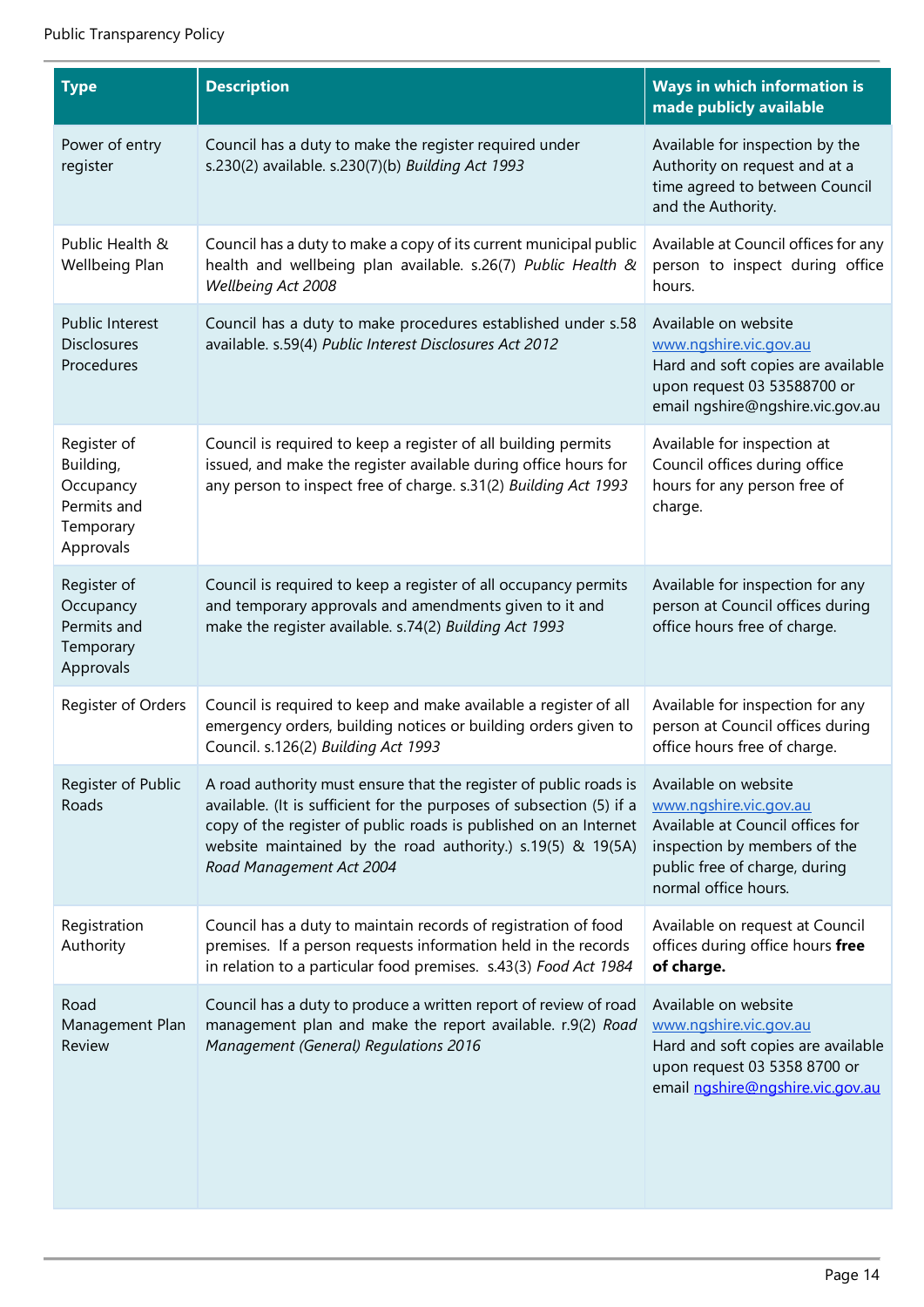i.

| <b>Type</b>                                         | <b>Description</b>                                                                                                                                                                                                                                                                                                                                                                                                                                                                                                                                                                                                                                                                                                                                                                                                                                                                                                                                                                              | Ways in which information is<br>made publicly available                                                                         |
|-----------------------------------------------------|-------------------------------------------------------------------------------------------------------------------------------------------------------------------------------------------------------------------------------------------------------------------------------------------------------------------------------------------------------------------------------------------------------------------------------------------------------------------------------------------------------------------------------------------------------------------------------------------------------------------------------------------------------------------------------------------------------------------------------------------------------------------------------------------------------------------------------------------------------------------------------------------------------------------------------------------------------------------------------------------------|---------------------------------------------------------------------------------------------------------------------------------|
| Roadside Weed<br>and Pest Animal<br>Management Plan | Council must publish the approved plan on its website as<br>1.<br>soon as practicable after the plan is approved. s.22I(1)<br>Catchment and Land Protection Act 1994<br>Council has a duty to ensure copies of the plan are<br>$\overline{2}$ .<br>available for inspection during normal office hours s.22I(2)<br>Catchment and Land Protection Act 1994<br>Council has a duty to ensure a consolidated version of the<br>3.<br>plan is available for inspection. s.22M(2) Catchment and<br><b>Land Protection Act 1994</b><br>4. Council must publish a consolidated version of its plan on<br>its website as soon as practicable after a variation to the<br>plan is approved under section 22K or 22L. s.22M(1)<br>Catchment and Land Protection Act 1994<br>Council must ensure that copies of the consolidated version<br>5.<br>of its approved plan are available for inspection during<br>normal office hours at its offices. s.22M(2) Catchment and<br><b>Land Protection Act 1994</b> | Available on website<br>www.ngshire.vic.gov.au<br>Available for inspection at<br>Council offices during normal<br>office hours. |
| Subdivision<br>Permits                              | Council has a duty to make a register available for inspection.<br>r.33(4) Subdivision (Procedures) Regulations 2016                                                                                                                                                                                                                                                                                                                                                                                                                                                                                                                                                                                                                                                                                                                                                                                                                                                                            | Available at Council offices for<br>inspection by members of the<br>public free of charge, during<br>normal office hours.       |
| Summary of<br>Personal Interest<br>Returns          | CEO must publish a summary of personal interests on the<br>Council's internet site and ensure that the summary of<br>personal interests is available for inspection at the Council<br>office. s.135(3) Local Government Act 2020                                                                                                                                                                                                                                                                                                                                                                                                                                                                                                                                                                                                                                                                                                                                                                | Available on website<br>www.ngshire.vic.gov.au Available<br>for inspection at Council Offices<br>during office hours.           |
| Water<br>Management Plan                            | Duty to keep copy of approved management plan available for<br>inspection. s.32H Water Act 1989                                                                                                                                                                                                                                                                                                                                                                                                                                                                                                                                                                                                                                                                                                                                                                                                                                                                                                 | Available at Council offices for<br>inspection by members of the<br>public free of charge, during<br>normal office hours.       |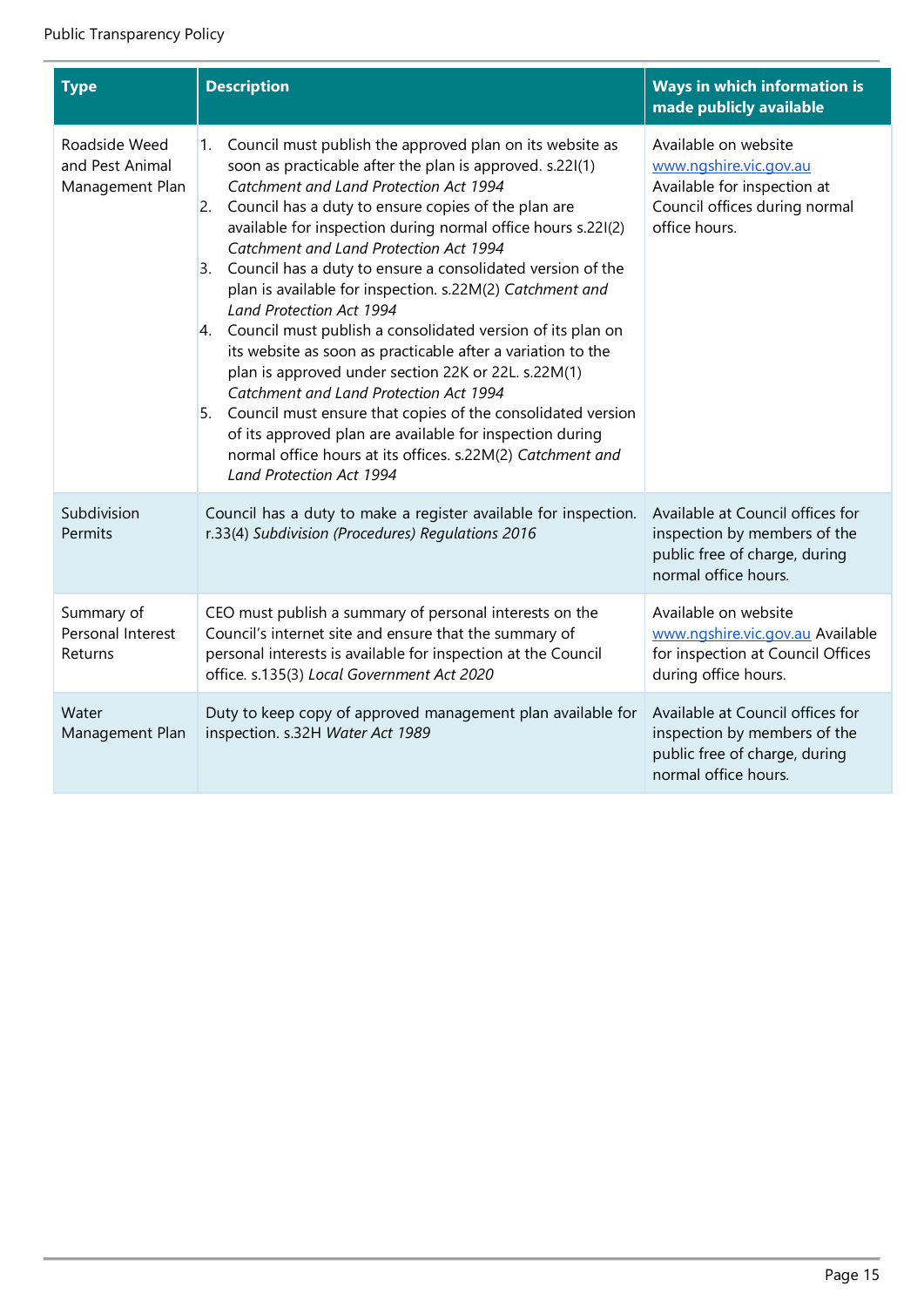# **ADDENDUM 2**

# **Matters for which public notice must be given under the** *Local Government Act 2020* **or any other Act**

| <b>Type</b>                                                            | <b>Description</b>                                                                                                                                                                                                                                                                                                                                                                                                                                                                                                                                                                                                                                                                                |
|------------------------------------------------------------------------|---------------------------------------------------------------------------------------------------------------------------------------------------------------------------------------------------------------------------------------------------------------------------------------------------------------------------------------------------------------------------------------------------------------------------------------------------------------------------------------------------------------------------------------------------------------------------------------------------------------------------------------------------------------------------------------------------|
| Authorisation of Police Officers to<br>enforce provisions of local law | Council must publish a notice in the Government Gazette which authorises police<br>officers to enforce provisions of local law. s.224A(2) Local Government Act 1989                                                                                                                                                                                                                                                                                                                                                                                                                                                                                                                               |
| Change of Valuation System                                             | Council has a duty to publish notice of change in valuation system. s.157(2) Local<br>Government Act 1989                                                                                                                                                                                                                                                                                                                                                                                                                                                                                                                                                                                         |
| Conservation or diversion of<br>drainage                               | (1) Before a Council executes in or upon any road any work which will concentrate<br>or divert the drainage flowing on the road and discharge it or permit it to flow on,<br>into or through any land, the Council must comply with this section.<br>(2) The Council must give notice of the proposed work to the owner and occupier<br>of any land likely to be affected by the concentration or diversion of the drainage.<br>(3) A person has a right to make a submission under section 223 on any proposed<br>work to concentrate or divert drainage. s.119 Local Government Act 1989                                                                                                        |
| Contracts for purchase of goods or<br>services/invite tenders          | Before council enters into a contract for the purchase of goods or services it must<br>give public notice of the purpose of the contract to which this relates and invite<br>expressions of interest. s.186(1) Local Government Act 1989 (to be repealed<br>1/7/2021                                                                                                                                                                                                                                                                                                                                                                                                                              |
| Decision to cause a valuation to be<br>made                            | Which systems of valuing land may a Council use?<br>(1) A Council may use the site value, net annual value or capital improved value<br>system of valuation.<br>(2) A Council must publish public notice of its decision to change its system of<br>valuation.<br>(3) For the purposes of calculating the site value, net annual value or capital<br>improved value of rateable land, a Council must use the current valuations<br>made in respect of the land under the Valuation of Land Act 1960 by a valuation<br>authority.<br>(5) A person has a right to make a submission under section 223 on a Council's<br>decision to change its system of valuation. s.157 Local Government Act 1989 |
| Declaration of a public highway                                        | Council must publish a notice in the Government Gazette of road to be declared a<br>public highway s.204(1) Local Government Act 1989                                                                                                                                                                                                                                                                                                                                                                                                                                                                                                                                                             |
| Declare a road a shopping mall                                         | A person may make a submission under section 223 Local Government Act 1989<br>on the proposed exercise of any power under cl 11 of Schedule 11;                                                                                                                                                                                                                                                                                                                                                                                                                                                                                                                                                   |
| Differential rate                                                      | In addition to any other requirements specified by this Act, the public notice<br>must - (c) advise that copies of the proposed declaration are available for<br>inspection at the Council office for at least 28 days after the publication of the<br>notice. s.163(1B)(c) Local Government Act 1989                                                                                                                                                                                                                                                                                                                                                                                             |
| <b>Type</b>                                                            | <b>Description</b>                                                                                                                                                                                                                                                                                                                                                                                                                                                                                                                                                                                                                                                                                |
| <b>Differential Rate</b>                                               | (1A) A Council must not make a declaration under subsection (1) unless it has<br>given public notice of its intention to make the declaration at least 28 days before                                                                                                                                                                                                                                                                                                                                                                                                                                                                                                                             |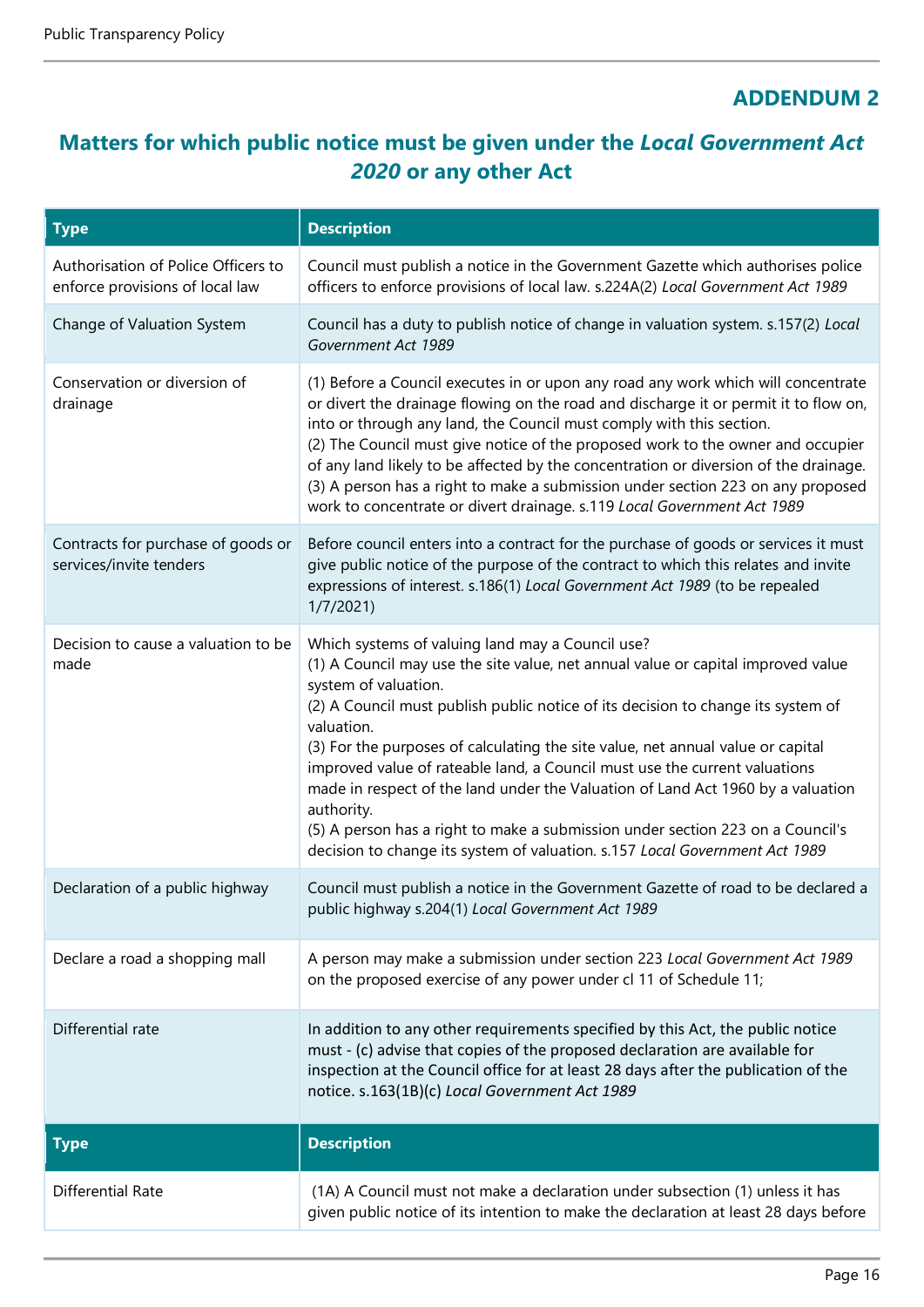|                                  | making the declaration.<br>(1B) In addition to any other requirements specified by this Act, the public notice<br>$must-$<br>(a) contain an outline of the proposed declaration; and<br>(b) set out the date on which it is proposed to make the declaration; and<br>(c) advise that copies of the proposed declaration are available for inspection at<br>the Council office for at least 28 days after the publication of the notice.<br>(1C) A Council must send a copy of the public notice to each person who will be<br>liable to pay the special rate or special charge within 3 working days of the day on<br>which the public notice is published. s.163 Local Government Act 1989 |
|----------------------------------|---------------------------------------------------------------------------------------------------------------------------------------------------------------------------------------------------------------------------------------------------------------------------------------------------------------------------------------------------------------------------------------------------------------------------------------------------------------------------------------------------------------------------------------------------------------------------------------------------------------------------------------------------------------------------------------------|
| Drainage of land                 | (1) A Council may give the owner or occupier of any building or land a notice<br>requiring that person to carry out any work for the drainage of a building<br>or of surface or storm water on any land.<br>(2) If the owner or occupier of the building or land does not carry out the work to<br>the satisfaction of the Council, the Council may carry out the work.<br>(3) If the Council carries out the work the owner or occupier must repay the cost<br>of carrying out the work to the Council.<br>(4) A person has a right to make a submission under section 223 on any notice<br>under this section. s.200 Local Government Act 1989                                            |
| Duty to publish a public notice  | s.223(1)(a) Local Government Act 1989                                                                                                                                                                                                                                                                                                                                                                                                                                                                                                                                                                                                                                                       |
| Fix and alter the level of roads | A person may make a submission under section 223 on the proposed exercise of<br>any power under clause 1(b) of Schedule 10; s.207A Local Government 1989                                                                                                                                                                                                                                                                                                                                                                                                                                                                                                                                    |
| Impounded livestock sale         | Council must give public notice that it intends to sell impounded livestock by<br>public auction or public tender. s.19(1) Impounding of Livestock Act 1994                                                                                                                                                                                                                                                                                                                                                                                                                                                                                                                                 |
| Land Leases                      | Council has a duty to give notice under s.223 before selling/exchanging land.<br>s.190 Local Government Act 1989 (to be repealed 1/7/2021) and replaced by s.115<br>(4) Local Government Act 2020                                                                                                                                                                                                                                                                                                                                                                                                                                                                                           |
| Land Leases                      | If a Council proposes to lease land that is subject to subsection (3) and that was<br>not included as a proposal in the budget, the Council must undertake a<br>community engagement process in accordance with the Council's community<br>engagement policy in respect of the proposal before entering into the lease.<br>s.115(4) Local Government Act 2020                                                                                                                                                                                                                                                                                                                               |
| Land Sale/Exchange               | Before selling or exchanging the land, the Council must - (a) at least 4 weeks prior<br>to selling or exchanging the land, publish a notice of intention to do so - (i) on the<br>Council's Internet site, and (b) in any other manner prescribed by the regulations<br>for the purposes of this subsection. s.114(2) Local Government Act 2020                                                                                                                                                                                                                                                                                                                                             |
| Land Sale/ exchange land         | Before selling or exchanging land Council must at least 4 weeks prior publish<br>notice of intention to do so on the council's internet site and in any other manner<br>prescribed by the regulations. s.189(2)(a) Local Government Act 1989 (To be<br>repealed 1/7/2021) and replaced with s.114(2) Local Government Act 2020                                                                                                                                                                                                                                                                                                                                                              |
| Make, maintain and repair roads  | A person may make a submission under section 223 on the proposed exercise of<br>any power under clause 1(b) of Schedule 10 Local Government Act 1989                                                                                                                                                                                                                                                                                                                                                                                                                                                                                                                                        |
| <b>Type</b>                      | <b>Description</b>                                                                                                                                                                                                                                                                                                                                                                                                                                                                                                                                                                                                                                                                          |
| Making of a local law            | After a local law is made, council must publish a notice stating the title, objectives,                                                                                                                                                                                                                                                                                                                                                                                                                                                                                                                                                                                                     |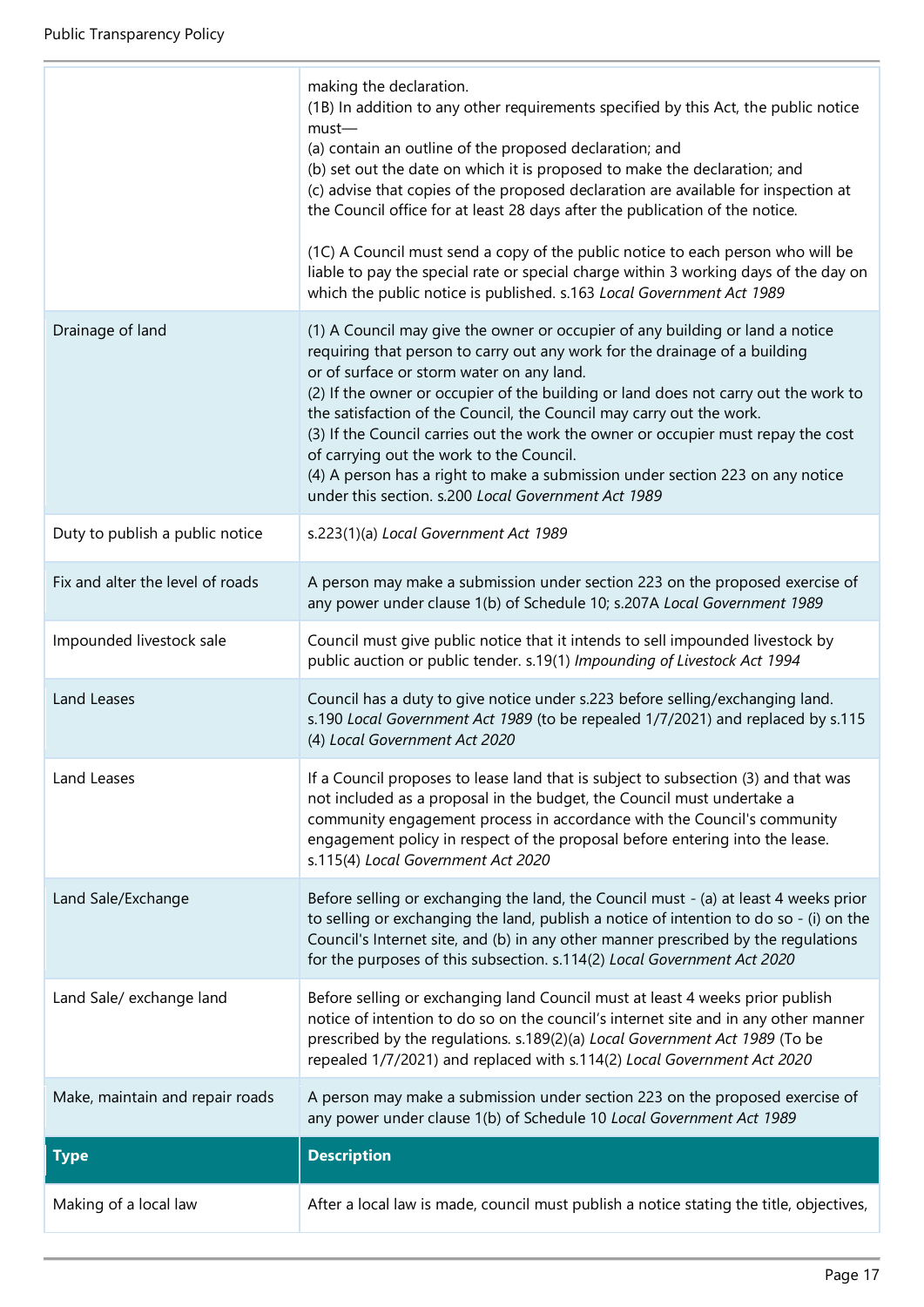|                                                         | effect and where copy is available. s.74(4) Local Government Act 2020                                                                                                                                                                                                                                                                                                                                                                                                                                                                                                               |
|---------------------------------------------------------|-------------------------------------------------------------------------------------------------------------------------------------------------------------------------------------------------------------------------------------------------------------------------------------------------------------------------------------------------------------------------------------------------------------------------------------------------------------------------------------------------------------------------------------------------------------------------------------|
| Place obstructions or barriers on a<br>road permanently | A person may make a submission under section 223 of the proposed exercise of<br>any power under clause 9 of Schedule 11 Local Government Act 1989;<br>A Council may block or restrict the passage or access of vehicles on a road by<br>placing and maintaining any permanent barrier or other obstruction on the road.                                                                                                                                                                                                                                                             |
| Place obstructions or barriers on a<br>road temporarily | A Council may block or restrict the passage or access of vehicles on a road by<br>placing and maintaining any temporary barrier or other obstruction on the road<br>A person may make a submission under section 223 on the proposed exercise of<br>any power under 10(1)(c) of Schedule 11Local Government Act 1989 - for a<br>genuine traffic diversion experiment.                                                                                                                                                                                                               |
| Proposed making of a local law                          | Notice must state the objectives of the proposed local law, intended effect, where<br>copy is available for inspection and the community engagement process that<br>applies in respect of the making of the local law. s.73(4) Local Government Act<br>2020                                                                                                                                                                                                                                                                                                                         |
| Rebates and concessions                                 | (1C) If subsection (1B)(a) applies and subsection (1B)(b) does not apply, a person<br>may make a submission under section 223 Local Government Act 1989                                                                                                                                                                                                                                                                                                                                                                                                                             |
| Restrict use of road by vehicles of<br>a certain size   | A person may make a submission under section 223 Local Government Act 1989<br>on the proposed exercise of any power under clause 12 of Schedule 11;                                                                                                                                                                                                                                                                                                                                                                                                                                 |
| Road alignment                                          | A person may make a submission under section 223 Local Government Act 1989<br>on the proposed exercise of any power under clause 7 of Schedule 10;<br>Power to fix road alignment (1) A Council may fix the alignment of a road by a<br>notice published in the Government Gazette.                                                                                                                                                                                                                                                                                                 |
| Road narrowing or widening                              | A person may make a submission under section 223 Local Government Act 1989<br>on the proposed exercise of any power under clause 8(1)(a) of Schedule 10;<br>Sch 10 s.8(3) Before starting any work to give effect to the narrowing or widening<br>of a road, the Council must publish a notice in the Government Gazette describing<br>the narrowing or widening.                                                                                                                                                                                                                   |
| Road narrowing or widening                              | Before starting any work to give effect to the narrowing or widening of a road, the<br>Council must publish a notice in the Government Gazette describing the<br>narrowing or widening. s.8(3) Local Government Act 1989                                                                                                                                                                                                                                                                                                                                                            |
| Special rates and charges                               | A person may make a submission under section 223 in relation to a Council's<br>proposal to make a declaration under section 163. s.163A Local Government Act<br>1989                                                                                                                                                                                                                                                                                                                                                                                                                |
| Variation of special rate or special<br>charge          | (3) If a variation of a special rate or special charge will result in-<br>(a) persons being required to pay a special rate or special charge who were not<br>previously required to do so; or<br>(b) an increase equal to or greater than 10% in the amount of the special rate or<br>special charge payable by a person-<br>a Council must comply with subsections (1A), (1B) and (1C) of section 163 as if<br>the variation were a declaration.<br>(4) If subsection (3) applies, a person may make a submission under section 223.<br>s.166(3) and (4) Local Government Act 1989 |

# **ADDENDUM 3**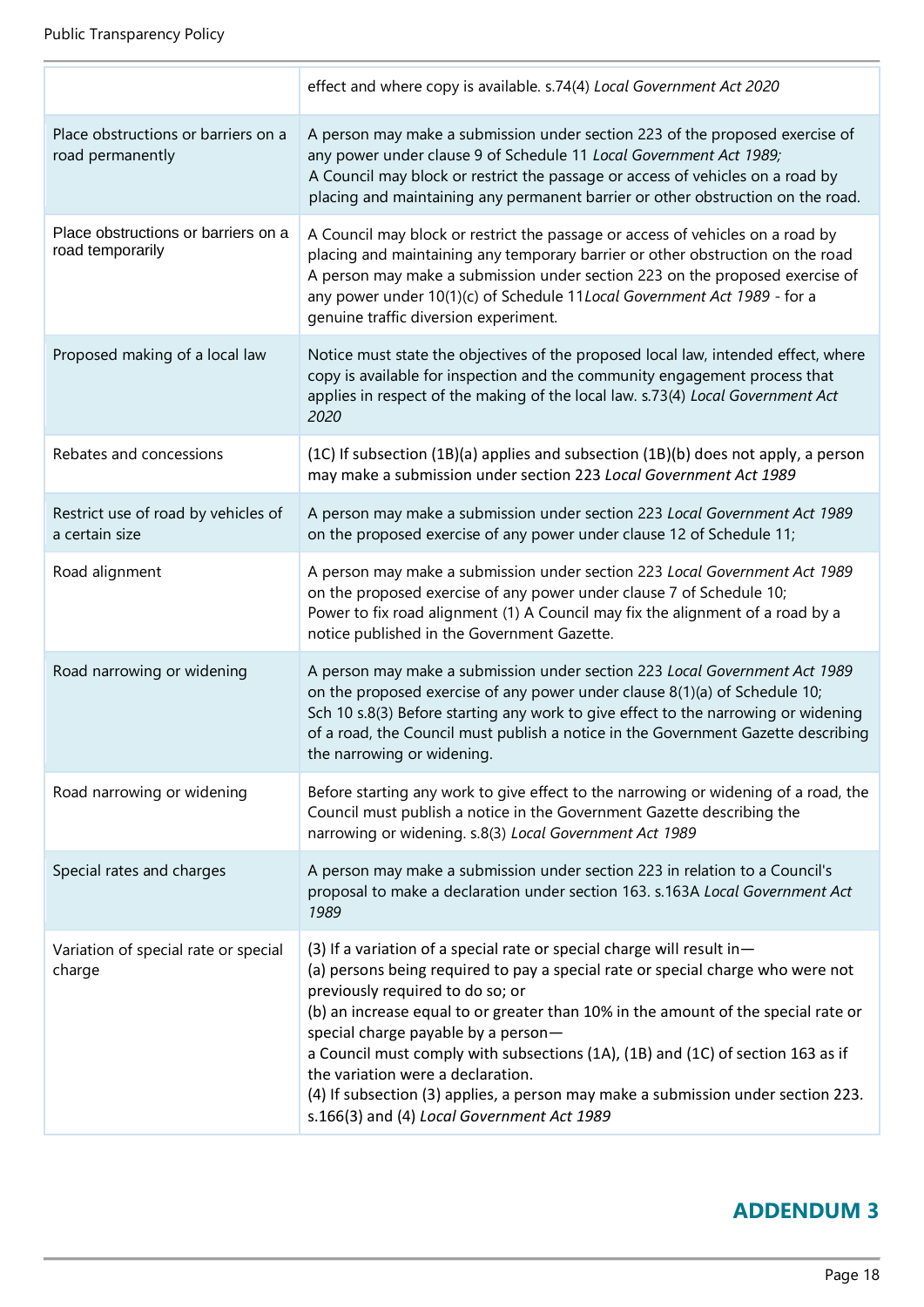# **Policies, plans and other information available to the public under the** *Local Government Act 2020* **or any other Act**

| <b>Type</b>          | <b>Description</b>                                                                                                                                                                                                                                                                                                                                                                                                                                                                                                                                                                                                                                                                                                                                                                                                                                                                                                                                    | Ways in which information is<br>made publicly available                                                                                                  |
|----------------------|-------------------------------------------------------------------------------------------------------------------------------------------------------------------------------------------------------------------------------------------------------------------------------------------------------------------------------------------------------------------------------------------------------------------------------------------------------------------------------------------------------------------------------------------------------------------------------------------------------------------------------------------------------------------------------------------------------------------------------------------------------------------------------------------------------------------------------------------------------------------------------------------------------------------------------------------------------|----------------------------------------------------------------------------------------------------------------------------------------------------------|
| Annual Report        | A Council must prepare an annual report in respect of<br>each financial year s.98(1) Local Government Act 2020                                                                                                                                                                                                                                                                                                                                                                                                                                                                                                                                                                                                                                                                                                                                                                                                                                        | Available on website<br>www.ngshire.vic.gov.au<br>Hard and soft copies are available<br>upon request 03 5358 8700 or<br>email ngshire@ngshire.vic.gov.au |
| Annual Report        | An annual report must contain the following- $(a)$ a report<br>of operations of the Council; (b) an audited performance<br>statement; (c) audited financial statements; (d) a copy of<br>the auditor's report on the performance statement; (e) a<br>copy of the auditor's report on the financial statements<br>under Part 3 of the Audit Act 1994; (f) any other matters<br>prescribed by the regulations. s.98(2) Local Government<br>Act 2020                                                                                                                                                                                                                                                                                                                                                                                                                                                                                                     | Available on website<br>www.ngshire.vic.gov.au<br>Hard and soft copies are available<br>upon request 03 5358 8700 or<br>email ngshire@ngshire.vic.gov.au |
| Annual Report        | The report of operations of the Council must contain the<br>following- (a) a statement of progress on<br>implementation of the Council Plan, which includes the<br>results of the strategic indicators; (b) a statement of<br>progress in relation to the major initiatives identified in<br>the budget or a revised budget; (c) the prescribed<br>indicators of service performance for the services<br>provided by the Council and funded in the budget during<br>the financial year, the prescribed measures relating to<br>those indicators and the results achieved in relation to<br>those performance indicators and measures; (d) any other<br>information prescribed by the regulations. s.98(3) Local<br>Government Act 2020                                                                                                                                                                                                                | Available on website<br>www.ngshire.vic.gov.au<br>Hard and soft copies are available<br>upon request 03 5358 8700 or<br>email ngshire@ngshire.vic.gov.au |
| <b>Annual Report</b> | The performance statement must be prepared in<br>accordance with the regulations and contain the<br>following- (a) the prescribed indicators of service<br>performance for the services provided by the Council and<br>funded in the budget for the financial year, the prescribed<br>measures relating to those indicators and the results<br>achieved in relation to those performance indicators and<br>measures; (b) the prescribed indicators of financial<br>performance, the prescribed measures relating to those<br>indicators and the results achieved in relation to those<br>performance indicators and measures; (c) the prescribed<br>indicators of sustainable capacity performance, the<br>prescribed measures relating to those indicators and the<br>results achieved in relation to those performance<br>indicators and measures; (d) any other information<br>prescribed by the regulations. s.98(4) Local Government<br>Act 2020 | Available on website<br>www.ngshire.vic.gov.au<br>Hard and soft copies are available<br>upon request 03 5358 8700 or<br>email ngshire@ngshire.vic.gov.au |
| <b>Type</b>          | <b>Description</b>                                                                                                                                                                                                                                                                                                                                                                                                                                                                                                                                                                                                                                                                                                                                                                                                                                                                                                                                    | Ways in which information is<br>made publicly available                                                                                                  |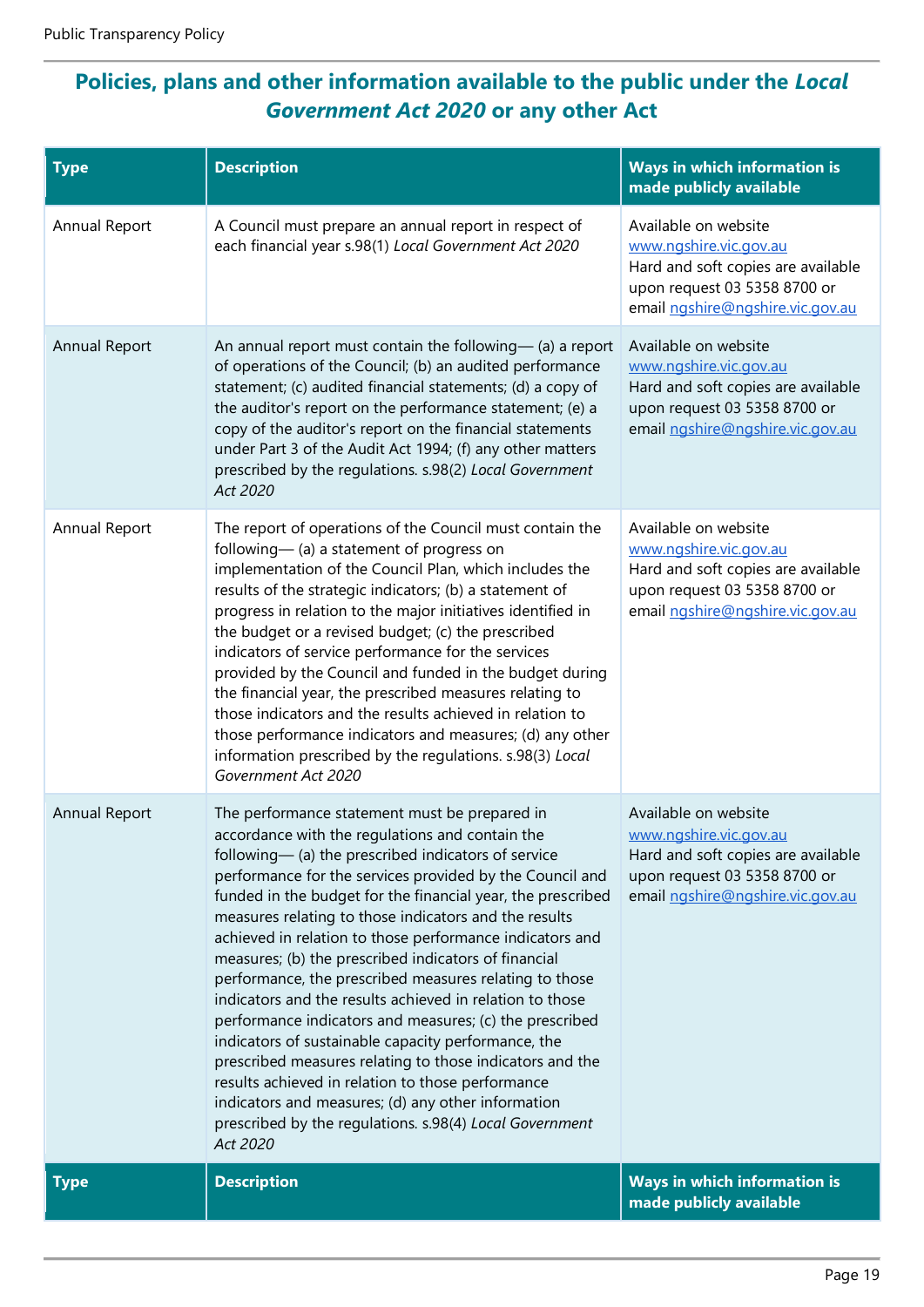| Annual Report                                        | The financial statements must- $(a)$ include any other<br>information prescribed by the regulations; and (b) be<br>prepared in accordance with the regulations. s.98(5) Local<br>Government Act 2020                                                                                                                                                                                                                                                                                                                                                                                                                                                                  | Available on website<br>www.ngshire.vic.gov.au Hard and<br>soft copies are available upon<br>request 03 5358 8700                                                               |
|------------------------------------------------------|-----------------------------------------------------------------------------------------------------------------------------------------------------------------------------------------------------------------------------------------------------------------------------------------------------------------------------------------------------------------------------------------------------------------------------------------------------------------------------------------------------------------------------------------------------------------------------------------------------------------------------------------------------------------------|---------------------------------------------------------------------------------------------------------------------------------------------------------------------------------|
| Annual Report                                        | A Council must report on the operations and performance<br>of each beneficial enterprise in its annual report. s.111(2)<br>Local Government Act 2020                                                                                                                                                                                                                                                                                                                                                                                                                                                                                                                  | Available on website<br>www.ngshire.vic.gov.au<br>Hard and soft copies are available<br>upon request 03 5358 8700 or<br>email ngshire@ngshire.vic.gov.au                        |
| Annual Report -<br>Service performance<br>indicators | For the purposes of section 98(3)(c) of the Act, the<br>prescribed indicators of service performance and the<br>prescribed measures relating to those indicators are set<br>out in Schedule 2. r.9(1) Local Government (Planning and<br>Reporting) Regulations 2020                                                                                                                                                                                                                                                                                                                                                                                                   | Annual Report document available<br>on website www.ngshire.vic.gov.au<br>Hard and soft copies are available<br>upon request 03 5358 8700 or<br>email ngshire@ngshire.vic.gov.au |
| Annual Report -<br>Service performance<br>indicators | For the purposes of section 98(3)(d) of the Act, the<br>prescribed information is the following- (a) the results<br>achieved in the preceding 3 financial years that<br>correspond to the results referred to in section 98(3)(c) of<br>the Act; (b) an explanation of any material variations<br>between the results referred to in paragraph (a); (c) an<br>assessment of Council's governance and management in<br>the form set out in Schedule 1.r.9(2) Local Government<br>(Planning and Reporting) Regulations 2020                                                                                                                                             | Annual Report document available<br>on website www.ngshire.vic.gov.au<br>Hard and soft copies are available<br>upon request 03 5358 8700 or<br>email ngshire@ngshire.vic.gov.au |
| Annual Report                                        | For the purposes of section $98(3)(d)$ of the Act, the report<br>of operations must include (a) information in relation to<br>(i) economic or other factors that have had an impact on<br>the council's performance; (ii) major capital works<br>expenditure of the council; (iii) major changes that have<br>taken place during the financial year in relation to the<br>operations of the Council or the council's organisational<br>structure or methods of carrying out its strategic<br>objectives and the reasons for those changes; and (iv)<br>other major achievements of the Council. r.10(a) Local<br>Government (Planning and Reporting) Regulations 2020 | Annual Report document available<br>on website www.ngshire.vic.gov.au<br>Hard and soft copies are available<br>upon request 03 5358 8700 or<br>email ngshire@ngshire.vic.gov.au |
| <b>Annual Report</b>                                 | Information in relation to (i) services funded in the budget<br>or revised budget; and (ii) the persons or sections of the<br>community who are provided with the services referred to<br>in subparagraph (i). r.10(b) Local Government (Planning<br>and Reporting) Regulations 2020                                                                                                                                                                                                                                                                                                                                                                                  | Annual Report document available<br>on website www.ngshire.vic.gov.au<br>Hard and soft copies are available<br>upon request 03 5358 8700 or<br>email ngshire@ngshire.vic.gov.au |
| <b>Type</b>                                          | <b>Description</b>                                                                                                                                                                                                                                                                                                                                                                                                                                                                                                                                                                                                                                                    | Ways in which information is<br>made publicly available                                                                                                                         |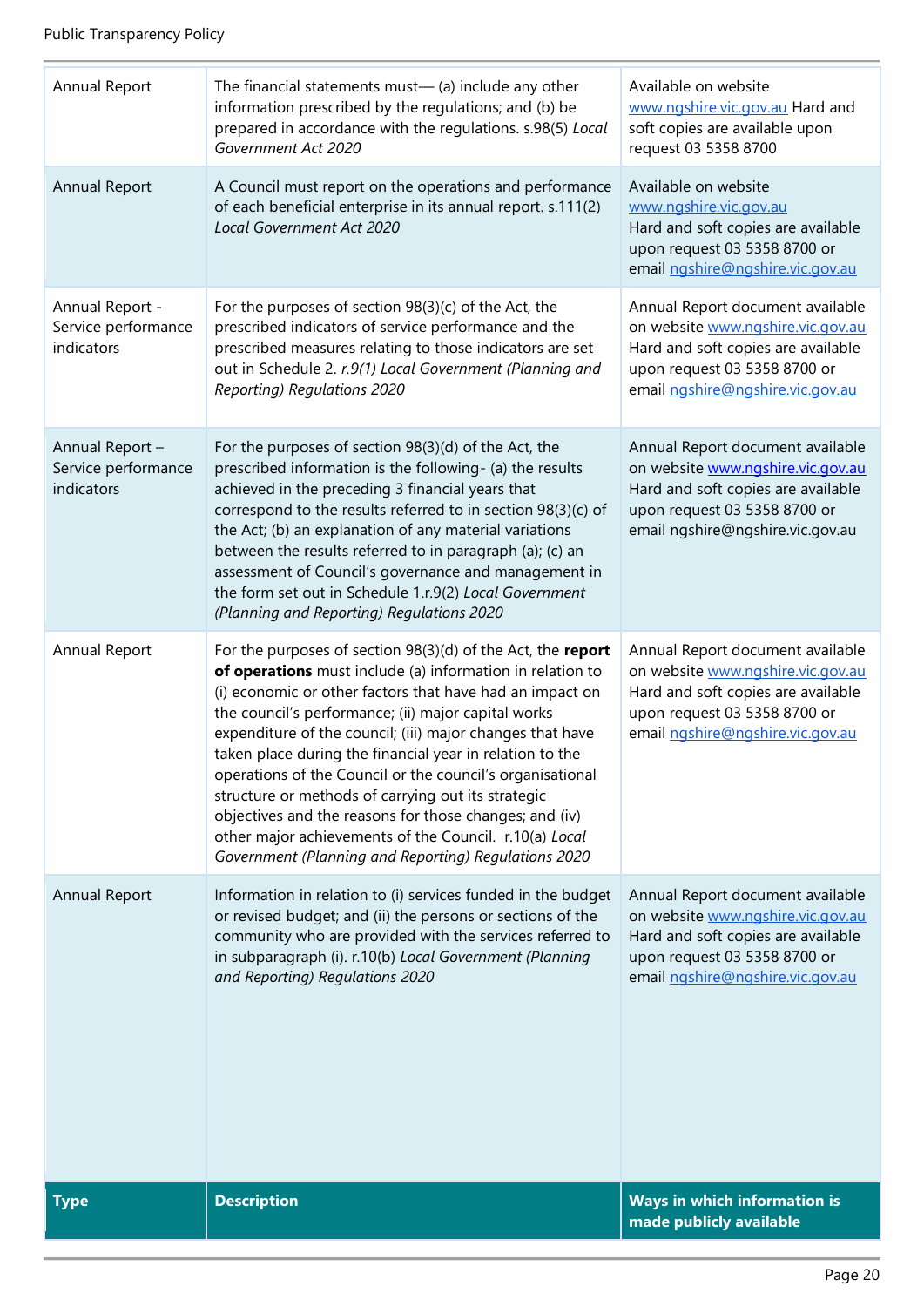| Annual Report | For the financial year commencing on 1 July 2022 and<br>subsequent financial years, information in relation to- (i)<br>a list of contracts entered into by Council valued above<br>the contract value at which the Council must invite a<br>tender or seek an expression of interest under its<br>Procurement Policy; and (ii) a list of contracts entered into<br>by Council valued above the contract value at which the<br>Council must engage a competitive process under its<br>Procurement Policy but for which the Council did not<br>invite a tender or seek an expression of interest and which<br>did not meet the conditions for the Council to purchase<br>goods or services without inviting a public tender or<br>seeking an expression of interest. r.10(d) Local<br>Government (Planning and Reporting) Regulations 2020                                                                                                                                                                                                                                                                                                                                                                                                                                                                                                                                                                                                                                                                                                                                                                                                                                                                                                                                                                                                                 | Annual Report document available<br>on website www.ngshire.vic.gov.au<br>Hard and soft copies are available<br>upon request 03 5358 8700 or<br>email ngshire@ngshire.vic.gov.au |
|---------------|----------------------------------------------------------------------------------------------------------------------------------------------------------------------------------------------------------------------------------------------------------------------------------------------------------------------------------------------------------------------------------------------------------------------------------------------------------------------------------------------------------------------------------------------------------------------------------------------------------------------------------------------------------------------------------------------------------------------------------------------------------------------------------------------------------------------------------------------------------------------------------------------------------------------------------------------------------------------------------------------------------------------------------------------------------------------------------------------------------------------------------------------------------------------------------------------------------------------------------------------------------------------------------------------------------------------------------------------------------------------------------------------------------------------------------------------------------------------------------------------------------------------------------------------------------------------------------------------------------------------------------------------------------------------------------------------------------------------------------------------------------------------------------------------------------------------------------------------------------|---------------------------------------------------------------------------------------------------------------------------------------------------------------------------------|
| Annual Report | For the financial year commencing on 1 July 2021 (i) for<br>the period during which the Council has not adopted a<br>Procurement Policy under s.108 of the Act, information in<br>relation to- (A) a list of contracts entered into by Council<br>valued at \$100000 (or such higher amount fixed in<br>accordance with s.186(1) of the Local Government Act<br>1989 or more in the circumstances referred to in<br>s.186(5)(a) or (c) of the Local Government Act 1989 as in<br>force immediately before its repeal; and (B) a list of<br>contracts entered into by Council valued at \$100000 (or<br>such higher amount fixed in accordance with s.186(1) of<br>the Local Government Act 1989 or more, other than in<br>circumstances referred to in s.186(5) or (5A) of the Local<br>Government Act 1989 as in force immediately before its<br>repeal, for which the Council did not engage in a<br>competitive process before entering into the contract; and<br>(ii) for the period during which the Council has adopted a<br>Procurement Policy under s.108 of the Act, information in<br>relation to (A) a list of contracts entered into by Council<br>valued above the contract value at which the Council<br>must invite a tender or seek an expression of interest<br>under its Procurement Policy; and (B) a list of contracts<br>entered into by Council valued above the contract value<br>at which the Council must invite a tender or seek an<br>expression of interest under its Procurement Policy but for<br>which the Council did not invite a tender or seek an<br>expression of interest and which did not meet the<br>conditions for the Council to purchase goods or services<br>without inviting a public tender or seeking an expression<br>of interest. r.10(c) Local Government (Planning and<br>Reporting) Regulations 2020 | Annual Report document available<br>on website www.ngshire.vic.gov.au<br>Hard and soft copies are available<br>upon request 03 5358 8700 or<br>email ngshire@ngshire.vic.gov.au |
| Annual Report | A list of the names of all Councillors and their dates of<br>election and, if applicable, retirement. r.10(e) Local<br>Government (Planning and Reporting) Regulations 2020                                                                                                                                                                                                                                                                                                                                                                                                                                                                                                                                                                                                                                                                                                                                                                                                                                                                                                                                                                                                                                                                                                                                                                                                                                                                                                                                                                                                                                                                                                                                                                                                                                                                              | Annual Report document available<br>on website www.ngshire.vic.gov.au<br>Hard and soft copies are available<br>upon request 03 5358 8700 or<br>email ngshire@ngshire.vic.gov.au |
| <b>Type</b>   | <b>Description</b>                                                                                                                                                                                                                                                                                                                                                                                                                                                                                                                                                                                                                                                                                                                                                                                                                                                                                                                                                                                                                                                                                                                                                                                                                                                                                                                                                                                                                                                                                                                                                                                                                                                                                                                                                                                                                                       | Ways in which information is<br>made publicly available                                                                                                                         |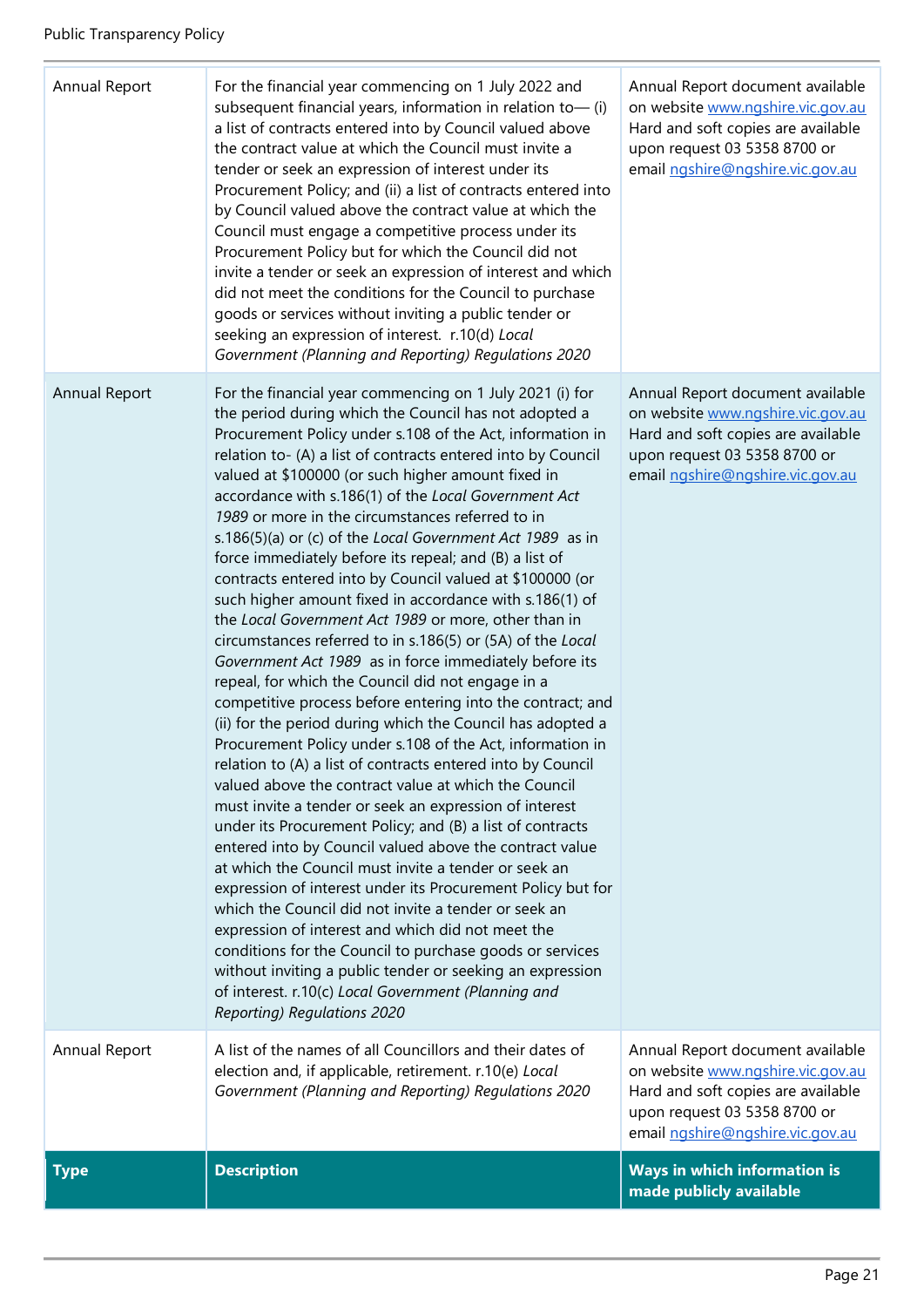| Annual Report | Details of current allowances fixed for the Mayor, Lord<br>Mayor (if any), Deputy Mayor (if any) and Councillors.<br>r.10(f) Local Government (Planning and Reporting)<br><b>Regulations 2020</b>                                                                                                                                                                                                                                                                                                                                                                                                                                                                                                                                                                       | Annual Report document available<br>on website www.ngshire.vic.gov.au<br>Hard and soft copies are available<br>upon request 03 5358 8700 or<br>email ngshire@ngshire.vic.gov.au |
|---------------|-------------------------------------------------------------------------------------------------------------------------------------------------------------------------------------------------------------------------------------------------------------------------------------------------------------------------------------------------------------------------------------------------------------------------------------------------------------------------------------------------------------------------------------------------------------------------------------------------------------------------------------------------------------------------------------------------------------------------------------------------------------------------|---------------------------------------------------------------------------------------------------------------------------------------------------------------------------------|
| Annual Report | Details of the expenses, including reimbursement of<br>expenses, paid by the Council for each Councillor and<br>member of a Council committee, categorised separately<br>as-(i) travel expenses; and (ii) professional development<br>expenses; and (iii) expenses to support the performance<br>of the role. r.10(g) Local Government (Planning and<br>Reporting) Regulations 2020                                                                                                                                                                                                                                                                                                                                                                                     | Annual Report document available<br>on website www.ngshire.vic.gov.au<br>Hard and soft copies are available<br>upon request 03 5358 8700 or<br>email ngshire@ngshire.vic.gov.au |
| Annual Report | A list of any delegated committees established by the<br>Council that are in operation, and the purpose for which<br>each committee was established. r.10(h) Local Government<br>(Planning and Reporting) Regulations 2020                                                                                                                                                                                                                                                                                                                                                                                                                                                                                                                                              | Annual Report document available<br>on website www.ngshire.vic.gov.au<br>Hard and soft copies are available<br>upon request 03 5358 8700 or<br>email ngshire@ngshire.vic.gov.au |
| Annual Report | Information in relation to the organisational structure of<br>the Council, including-(i) the name of the Chief<br>Executive Officer; and (ii) the names and areas of<br>responsibility of Council staff reporting directly to the<br>Chief Executive Officer; and (iii) a chart setting out the<br>organisational structure of the Council. r.10(i) Local<br>Government (Planning and Reporting) Regulations 2020                                                                                                                                                                                                                                                                                                                                                       | Annual Report document available<br>on website www.ngshire.vic.gov.au<br>Hard and soft copies are available<br>upon request 03 5358 8700 or<br>email ngshire@ngshire.vic.gov.au |
| Annual Report | The business address, telephone number, e-mail address<br>and Internet site address of each Council office. r.10(j)<br>Local Government (Planning and Reporting) Regulations<br>2020                                                                                                                                                                                                                                                                                                                                                                                                                                                                                                                                                                                    | Annual Report document available<br>on website www.ngshire.vic.gov.au<br>Hard and soft copies are available<br>upon request 03 5358 8700 or<br>email ngshire@ngshire.vic.gov.au |
| Annual Report | A summary of the information which is publicly available<br>for the purposes of the Council's public transparency<br>policy adopted under section 57 of the Act and the ways<br>in which that information can be accessed by members of<br>the municipal community. r.10(k) Local Government<br>(Planning and Reporting) Regulations 2020                                                                                                                                                                                                                                                                                                                                                                                                                               | Annual Report document available<br>on website www.ngshire.vic.gov.au<br>Hard and soft copies are available<br>upon request 03 5358 8700 or<br>email ngshire@ngshire.vic.gov.au |
| Annual Report | A summary of the number of full time equivalent Council<br>staff, categorised according to the organisational<br>structure of the Council and classified separately as -- (i)<br>permanent full time staff who are— (A) women; or (B)<br>men; or (C) persons of self-described gender; or (ii)<br>permanent part time staff who are— (A) women; or (B)<br>men; or (C) persons of self-described gender; or (iii) casual<br>Council staff who are - (A) women; or (B) men; or (C)<br>persons of self-described gender; (m) a summary of the<br>number of full time equivalent Council staff, categorised<br>by employment classification, and the number of full time<br>equivalent Council staff. r.10(I) Local Government<br>(Planning and Reporting) Regulations 2020 | Annual Report document available<br>on website www.ngshire.vic.gov.au<br>Hard and soft copies are available<br>upon request 03 5358 8700 or<br>email ngshire@ngshire.vic.gov.au |
| <b>Type</b>   | <b>Description</b>                                                                                                                                                                                                                                                                                                                                                                                                                                                                                                                                                                                                                                                                                                                                                      | <b>Ways in which information is</b><br>made publicly available                                                                                                                  |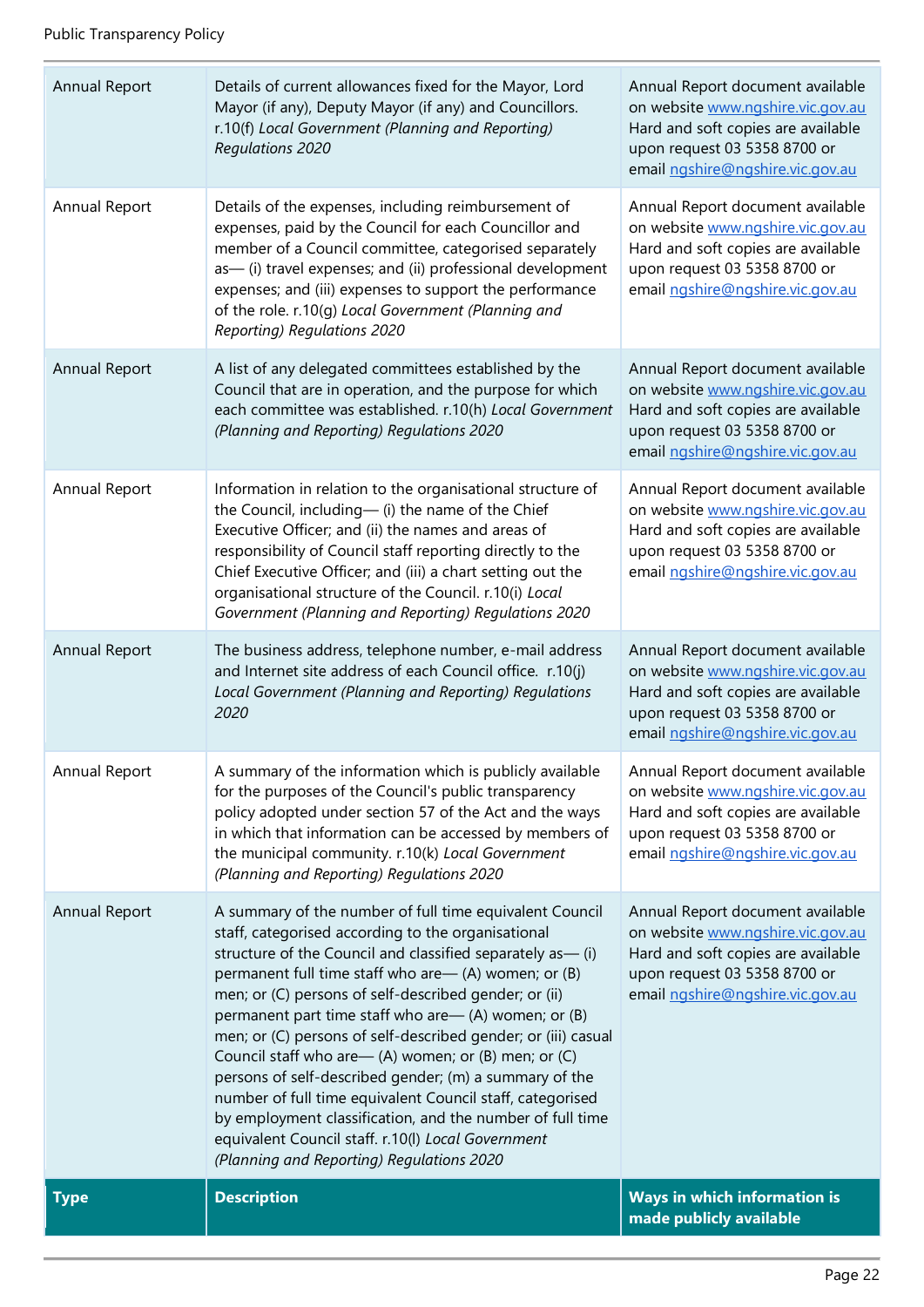| Annual Report -<br>Performance<br>Indicators | For the purposes of s. 98(4)(a) of the Act, the prescribed<br>indicators of service performance and the prescribed<br>measures relating to those indicators are set out in Part 2<br>of Schedule 3. (2) For the purposes of s.98(4)(b) of the Act,<br>the prescribed indicators of financial performance and the<br>prescribed measures relating to those indicators are set<br>out in Part 3 of Sch 3. (3) For the purposes of s.98(4)(c) of<br>the Act, the prescribed indicators of sustainable capacity<br>performance and the prescribed measures relating to<br>those indicators are set out in Part 4 of Sch 3. r.11 Local<br>Government (Planning and Reporting) Regulations 2020                                                                                                                                                                                                                                                                                                                                                                                                                                                                                                                                                                                                                                                                                                                                                                                                                                                     | Annual Report document available<br>on website www.ngshire.vic.gov.au<br>Hard and soft copies are available<br>upon request 03 5358 8700 or<br>email ngshire@ngshire.vic.gov.au |
|----------------------------------------------|-----------------------------------------------------------------------------------------------------------------------------------------------------------------------------------------------------------------------------------------------------------------------------------------------------------------------------------------------------------------------------------------------------------------------------------------------------------------------------------------------------------------------------------------------------------------------------------------------------------------------------------------------------------------------------------------------------------------------------------------------------------------------------------------------------------------------------------------------------------------------------------------------------------------------------------------------------------------------------------------------------------------------------------------------------------------------------------------------------------------------------------------------------------------------------------------------------------------------------------------------------------------------------------------------------------------------------------------------------------------------------------------------------------------------------------------------------------------------------------------------------------------------------------------------|---------------------------------------------------------------------------------------------------------------------------------------------------------------------------------|
| Annual Report -<br>Performance results       | For the purposes of s.98(4)(d) of the Act the prescribed<br>information is the following: (a) the results achieved in the<br>preceding 3 financial years that correspond to the results<br>referred to in s.98(4)(a), (b) and (c) of the Act (b) the<br>estimates forecast by the Council's budget or revised<br>budget to be achieved in relation to the performance<br>indicators and measures referred to in s.98(4)(b) of the Act<br>(c) a description of the municipal district, including its size,<br>location and population (d) an explanation of any material<br>variations in the results referred to in s.98(4)(a), (b) and (c)<br>of the Act and the corresponding results referred to in<br>paragraph (a) (e) an explanation of any material variations<br>in the results referred to in s.98(4)(b) of the Act and the<br>forecast results referred to in paragraph (b). r.12 Local<br>Government (Planning and Reporting) Regulations 2020                                                                                                                                                                                                                                                                                                                                                                                                                                                                                                                                                                                     | Annual Report document available<br>on website www.ngshire.vic.gov.au<br>Hard and soft copies are available<br>upon request 03 5358 8700 or<br>email ngshire@ngshire.vic.gov.au |
| Annual Report                                | For the purposes of s.98(5) of the Act, the prescribed<br>information is the following (a) a statement of capital<br>works for the financial year to which the financial<br>statements relate (b) the amounts of money and assets<br>held in trust, the purposes for which they are held and the<br>nature of any restrictions on the way in which the money<br>and assets may be applied (c) a list of grants by type and<br>source, classified separately as (i) recurrent grants used to<br>fund operating expenditure; and (ii) recurrent grants used<br>to fund capital expenditure; and (iii) non-recurrent grants<br>used to fund operating expenditure; and (iv) non-<br>recurrent grants used to fund capital expenditure (d) all<br>assets and liabilities committed to joint venture activities<br>(e) a comparison of the income and expenditure in the<br>financial statements in the annual report with the income<br>and expenditure in the financial statements in the budget<br>or, if there is a revised budget, the revised budget (f) an<br>explanation of any material variations identified under<br>paragraph (e) (g) a comparison of the capital expenditure<br>in the statement of capital works in the annual report with<br>the capital expenditure in the statement of capital works<br>in the budget or, if there is a revised budget, the revised<br>budget (h) an explanation of any material variations<br>identified under paragraph (g). r.14 Local Government<br>(Planning and Reporting) Regulations 2020 | Annual Report document available<br>on website www.ngshire.vic.gov.au<br>Hard and soft copies are available<br>upon request 03 5358 8700 or<br>email ngshire@ngshire.vic.gov.au |
| <b>Type</b>                                  | <b>Description</b>                                                                                                                                                                                                                                                                                                                                                                                                                                                                                                                                                                                                                                                                                                                                                                                                                                                                                                                                                                                                                                                                                                                                                                                                                                                                                                                                                                                                                                                                                                                            | Ways in which information is<br>made publicly available                                                                                                                         |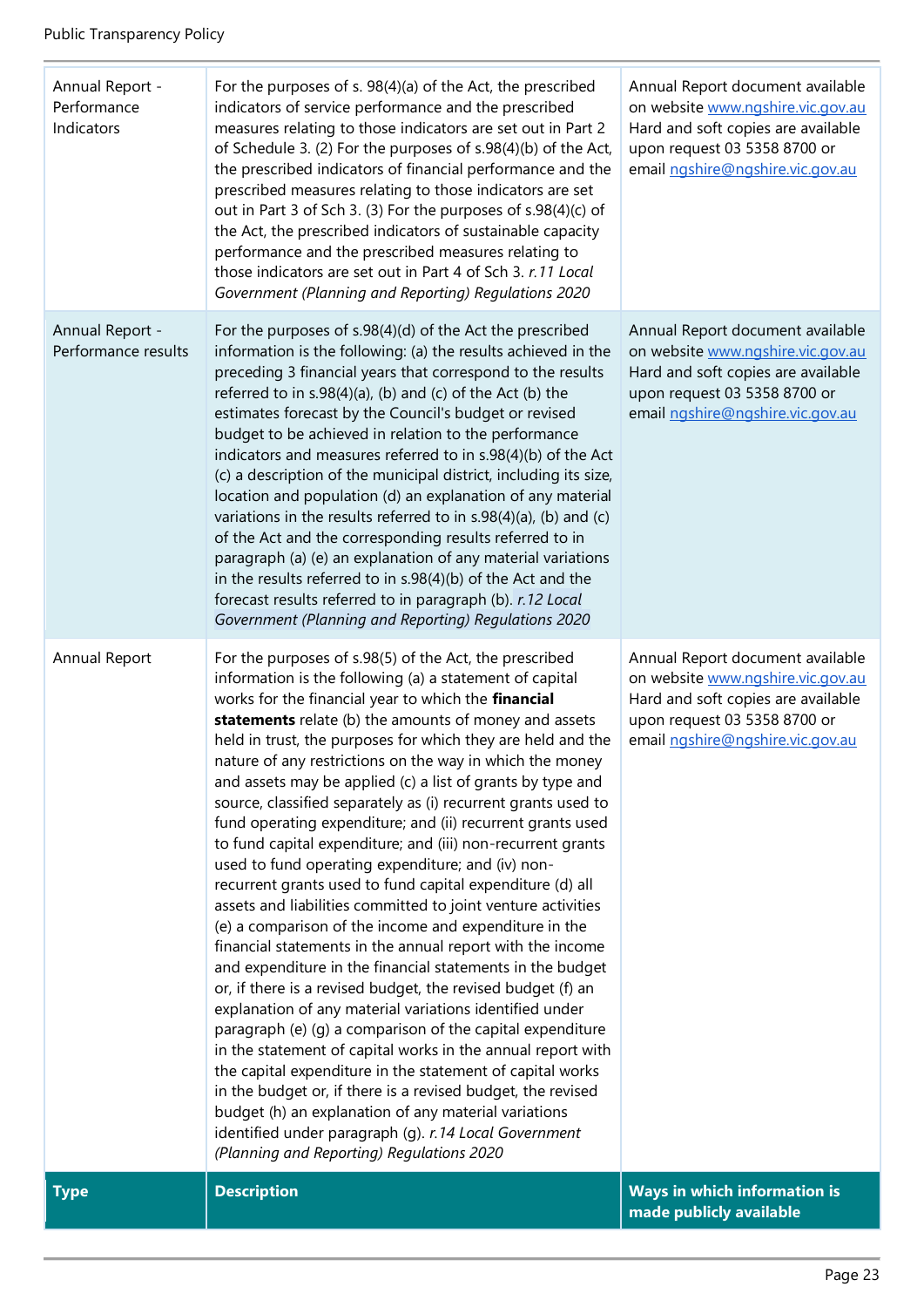| Asset Plan                                 | Council must develop, adopt and keep in force an Asset<br>Plan for a period of at least the next 10 financial years.<br>s.92 Local Government Act 2020                                                                                                                                                                                                                                                                                                                                                                                                                                                                                                                                                                                                                                                                                                                                                                                                                                                                                                                                                                                                                                                                                                                                                     | Currently under construction                                                                                                                             |
|--------------------------------------------|------------------------------------------------------------------------------------------------------------------------------------------------------------------------------------------------------------------------------------------------------------------------------------------------------------------------------------------------------------------------------------------------------------------------------------------------------------------------------------------------------------------------------------------------------------------------------------------------------------------------------------------------------------------------------------------------------------------------------------------------------------------------------------------------------------------------------------------------------------------------------------------------------------------------------------------------------------------------------------------------------------------------------------------------------------------------------------------------------------------------------------------------------------------------------------------------------------------------------------------------------------------------------------------------------------|----------------------------------------------------------------------------------------------------------------------------------------------------------|
| Asset Plan                                 | An Asset Plan must include the following-(a)<br>information about maintenance, renewal, acquisition,<br>expansion, upgrade, disposal and decommissioning in<br>relation to each class of infrastructure asset under the<br>control of the Council; (b) any other matters prescribed by<br>the regulations. s.92(3) Local Government Act 2020                                                                                                                                                                                                                                                                                                                                                                                                                                                                                                                                                                                                                                                                                                                                                                                                                                                                                                                                                               |                                                                                                                                                          |
| Audit and Risk<br><b>Committee Charter</b> | Council must prepare and approve an Audit and Risk<br>Committee Charter to be included in Council minutes.<br>s.54(1) Local Government Act 2020                                                                                                                                                                                                                                                                                                                                                                                                                                                                                                                                                                                                                                                                                                                                                                                                                                                                                                                                                                                                                                                                                                                                                            | Available on website<br>www.ngshire.vic.gov.au<br>Hard and soft copies are available<br>upon request 03 5358 8700 or<br>email ngshire@ngshire.vic.gov.au |
| <b>Budget</b>                              | Council must prepare and adopt a budget for each<br>financial year and the subsequent 3 financial years. s.94<br>Local Government Act 2020                                                                                                                                                                                                                                                                                                                                                                                                                                                                                                                                                                                                                                                                                                                                                                                                                                                                                                                                                                                                                                                                                                                                                                 | Available on website<br>www.ngshire.vic.gov.au<br>Hard and soft copies are available<br>upon request 03 5358 8700 or<br>email ngshire@ngshire.vic.gov.au |
| <b>Budget</b>                              | Council must ensure that the budget gives effect to the<br>Council Plan and contains the following- (a) financial<br>statements in the form and containing the information<br>required by the regulations; (b) a general description of<br>the services and initiatives to be funded in the budget; (c)<br>major initiatives identified by the Council as priorities in<br>the Council Plan, to be undertaken during each financial<br>year; (d) for services to be funded in the budget, the<br>prescribed indicators and measures of service<br>performance that are required to be reported against by<br>this Act; (e) the total amount that the Council intends to<br>raise by rates and charges; (f) a statement as to whether<br>the rates will be raised by the application of a uniform<br>rate or a differential rate; (g) a description of any fixed<br>component of the rates, if applicable; (h) if the Council<br>proposes to declare a uniform rate, the matters specified<br>in section 160 of the Local Government Act 1989; (i) if the<br>Council proposes to declare a differential rate for any<br>land, the matters specified in section 161(2) of the Local<br>Government Act 1989; (j) any other information<br>prescribed by the regulations. s.94(2) Local Government<br>Act 2020 | Available on website<br>www.ngshire.vic.gov.au<br>Hard and soft copies are available<br>upon request 03 5358 8700 or<br>email ngshire@ngshire.vic.gov.au |
| <b>Type</b>                                | <b>Description</b>                                                                                                                                                                                                                                                                                                                                                                                                                                                                                                                                                                                                                                                                                                                                                                                                                                                                                                                                                                                                                                                                                                                                                                                                                                                                                         | Ways in which information is<br>made publicly available                                                                                                  |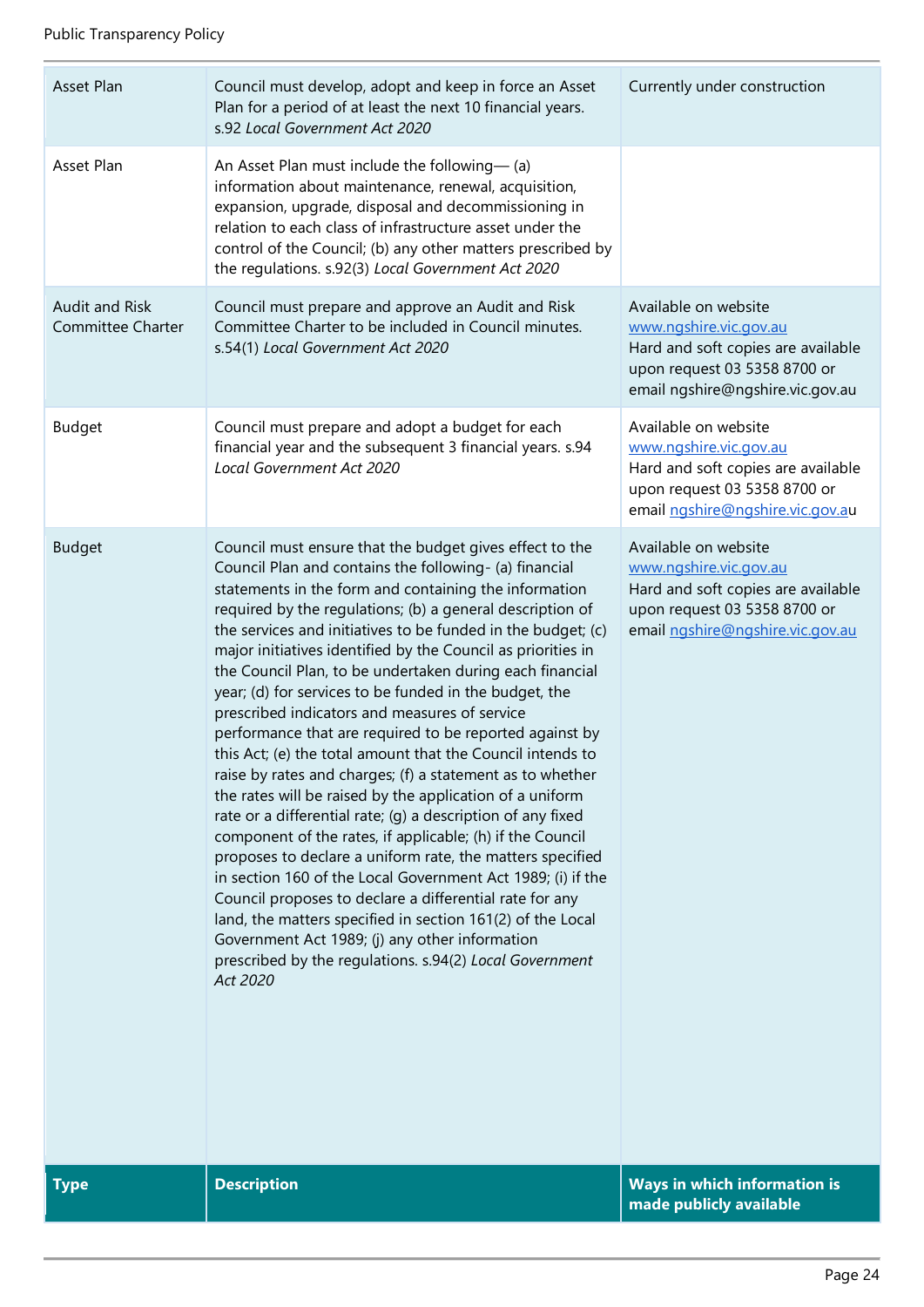| <b>Type</b>                         | <b>Description</b>                                                                                                                                                                                                                                                                                                                                                                                                                                                                                                                                                                                                                             | Ways in which information is<br>made publicly available                                                                                                  |
|-------------------------------------|------------------------------------------------------------------------------------------------------------------------------------------------------------------------------------------------------------------------------------------------------------------------------------------------------------------------------------------------------------------------------------------------------------------------------------------------------------------------------------------------------------------------------------------------------------------------------------------------------------------------------------------------|----------------------------------------------------------------------------------------------------------------------------------------------------------|
| <b>Budget</b>                       | For the purposes of $s.94(2)(j)$ of the Act, a budget must<br>contain the following information in relation to the<br>budget year to which it relates- (a) the total amount to<br>be borrowed (other than borrowings to refinance existing<br>loans) during the budget year compared with the<br>previous financial year; (b) the information specified in<br>s.r.(4); (c) the information specified in s.r. (5) compared<br>with the previous financial year; (d) any potential<br>significant changes that may affect the estimated<br>amounts referred to in s.r. (5). r.8(1) Local Government<br>(Planning and Reporting) Regulations 2020 | Available on website<br>www.ngshire.vic.gov.au<br>Hard and soft copies are available<br>upon request 03 5358 8700 or<br>email ngshire@ngshire.vic.gov.au |
| Budget - Financial<br>statements    | For the purposes of section 95(2) of the Act, a revised<br>budget must contain financial statements, including a<br>statement of capital works for the budget year and<br>subsequent 3 financial years. r.7(2) Local Government<br>(Planning and Reporting) Regulations 2020                                                                                                                                                                                                                                                                                                                                                                   | Available on website<br>www.ngshire.vic.gov.au<br>Hard and soft copies are available<br>upon request 03 5358 8700 or<br>email ngshire@ngshire.vic.gov.au |
| Budget - Financial<br>statements    | For the purposes of section 94(2)(a) of the Act, the<br>financial statements included in a budget must-(a)<br>contain a statement of capital works for the budget year<br>and subsequent 3 financial years; and (b) be in the form<br>set out in the Local Government Model Financial Report.<br>r.7(1) Local Government (Planning and Reporting)<br>Regulations 2020                                                                                                                                                                                                                                                                          | Available on website<br>www.ngshire.vic.gov.au<br>Hard and soft copies are available<br>upon request 03 5358 8700 or<br>email ngshire@ngshire.vic.gov.au |
| Budget - Quarterly<br>budget report | A quarterly budget report must include- (a) a<br>comparison of the actual and budgeted results to date;<br>and (b) an explanation of any material variations; and (c)<br>any other matters prescribed by the regulations. s.97(2)<br>Local Government Act 2020                                                                                                                                                                                                                                                                                                                                                                                 | Available on website<br>www.ngshire.vic.gov.au<br>Hard and soft copies are available<br>upon request 03 5358 8700 or<br>email ngshire@ngshire.vic.gov.au |
| Budget - Quarterly<br>budget report | As soon as practicable after the end of each quarter of the<br>financial year, the Chief Executive Officer must ensure that<br>a quarterly budget report is presented to the Council at a<br>Council meeting which is open to the public. s.97(1) Local<br>Government Act 2020                                                                                                                                                                                                                                                                                                                                                                 | Available on website<br>www.ngshire.vic.gov.au<br>Hard and soft copies are available<br>upon request 03 5358 8700 or<br>email ngshire@ngshire.vic.gov.au |
| Revised Budget                      | Council must ensure a revised budget contains all the<br>information prescribed by the Regulations. s.95(2) Local<br>Government Act 2020                                                                                                                                                                                                                                                                                                                                                                                                                                                                                                       | Available on website<br>www.ngshire.vic.gov.au<br>Hard and soft copies are available<br>upon request 03 5358 8700 or<br>email ngshire@ngshire.vic.gov.au |
| <b>Budget</b>                       | Council must ensure that, if applicable, the budget also<br>contains a statement- (a) that the Council intends to apply<br>for a special Order to increase the Council's average rate<br>cap for the financial year or any other financial year; or (b)<br>that the Council has made an application to the ESC for a<br>special Order and is waiting for the outcome of the<br>application; or (c) that a special Order has been made in<br>respect of the Council and specifying the average rate cap<br>that applies for the financial year or any other financial<br>year. s.94(3) Local Government Act 2020                                | Available on website<br>www.ngshire.vic.gov.au<br>Hard and soft copies are available<br>upon request 03 5358 8700 or<br>email ngshire@ngshire.vic.gov.au |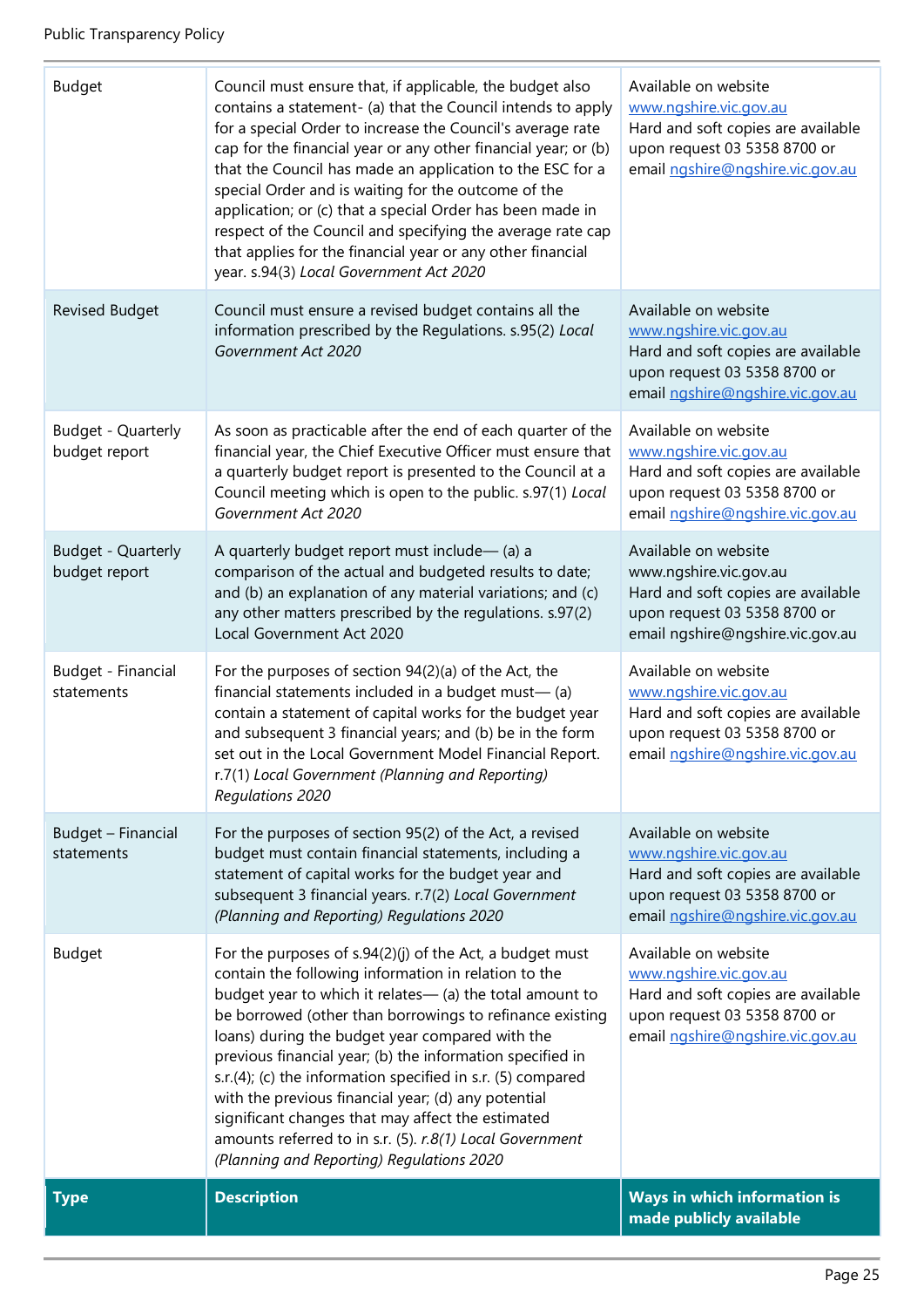| <b>Budget</b> | For the purposes of section 95(2) of the Act, a revised<br>budget must contain the following information in relation<br>to the budget year to which the revised budget relates-<br>(a) the information specified in subregulation (4); (b) any<br>additional amount to be borrowed (other than<br>borrowings to refinance existing loans) compared with the<br>budget initially adopted or the most recent revised<br>budget (as applicable); (c) the information specified in<br>subregulation (5) compared with the budget initially<br>adopted for that financial year or the most recent revised<br>budget (as applicable); (d) any potential significant<br>changes that may affect the estimated amounts referred<br>to in subregulation (5). r.8(2) Local Government (Planning<br>and Reporting) Regulations 2020                                                                                                                                                                                                                                                                                                                                                                                                                                                                                                                                                                                | Budget document available on<br>website www.ngshire.vic.gov.au<br>Hard and soft copies are available<br>upon request 03 5358 8700 or<br>email ngshire@ngshire.vic.gov.au |
|---------------|---------------------------------------------------------------------------------------------------------------------------------------------------------------------------------------------------------------------------------------------------------------------------------------------------------------------------------------------------------------------------------------------------------------------------------------------------------------------------------------------------------------------------------------------------------------------------------------------------------------------------------------------------------------------------------------------------------------------------------------------------------------------------------------------------------------------------------------------------------------------------------------------------------------------------------------------------------------------------------------------------------------------------------------------------------------------------------------------------------------------------------------------------------------------------------------------------------------------------------------------------------------------------------------------------------------------------------------------------------------------------------------------------------|--------------------------------------------------------------------------------------------------------------------------------------------------------------------------|
| <b>Budget</b> | For the purposes of sections 94(2)(j) and 95(2) of the Act,<br>a budget or revised budget must contain, in relation to<br>the subsequent 3 financial years after the budget year-<br>(a) a summary of planned capital works expenditure-(i)<br>in relation to non-current assets classified in accordance<br>with the model statement of capital works in the Local<br>Government Model Financial Report; and (ii) set out<br>according to asset expenditure type; and (b) the<br>information specified in subregulation (4)(b), (c), (d) and<br>(e). r.8(3) Local Government (Planning and Reporting)<br><b>Regulations 2020</b>                                                                                                                                                                                                                                                                                                                                                                                                                                                                                                                                                                                                                                                                                                                                                                       | Budget document available on<br>website www.ngshire.vic.gov.au<br>Hard and soft copies are available<br>upon request 03 5358 8700 or<br>email ngshire@ngshire.vic.gov.au |
| <b>Budget</b> | For the purposes of sub-regulations $(1)(c)$ and $(2)(c)$ , the<br>specified information is the following- (a) the percentage<br>change in the rate in the dollar to be levied for each type<br>or class of land; (b) the estimated amount to be raised by<br>general rates in relation to each type or class of land; (c)<br>the estimated amount to be raised by general rates; (d)<br>the number of assessments in relation to each type or<br>class of land; (e) the number of assessments; (f) the<br>estimated value of each type or class of land; (g) the<br>estimated total value of land rated under section 158 of<br>the Local Government Act 1989; (h) the municipal charge<br>under section 159 of the Local Government Act 1989; (i)<br>the percentage change in the municipal charge; (j) the<br>estimated amount to be raised by municipal charges; (k)<br>the rate or unit amount to be levied for each type of<br>service rate or charge under section 162 of the Local<br>Government Act 1989; (I) the percentage change for each<br>type of service rate or charge; (m) the estimated amount<br>to be raised by each type of service rate or charge; (n) the<br>estimated total amount to be raised by service rates and<br>charges; (o) the estimated total amount to be raised by all<br>rates and charges. r.8(5) Local Government (Planning and<br>Reporting) Regulations 2020 | Budget document available on<br>website www.ngshire.vic.gov.au<br>Hard and soft copies are available<br>upon request 03 5358 8700 or<br>email ngshire@ngshire.vic.gov.au |
| <b>Type</b>   | <b>Description</b>                                                                                                                                                                                                                                                                                                                                                                                                                                                                                                                                                                                                                                                                                                                                                                                                                                                                                                                                                                                                                                                                                                                                                                                                                                                                                                                                                                                      | <b>Ways in which information is</b><br>made publicly available                                                                                                           |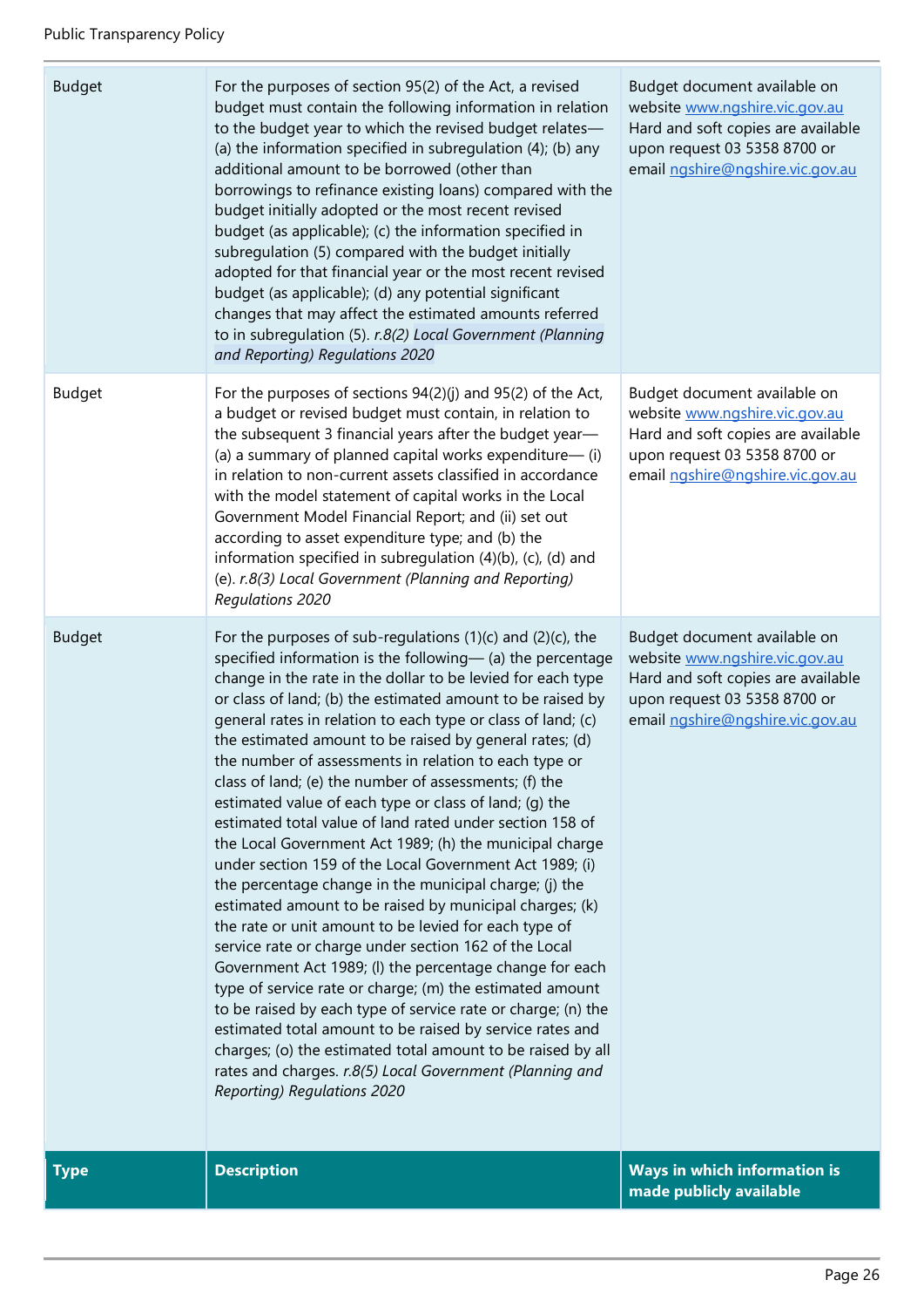| Budget |
|--------|
|--------|

For the purposes of sub-regulations  $(1)(b)$  and  $(2)(a)$ , the specified information is the following— (a) a detailed list of planned capital works expenditure— (i) in relation to non-current assets classified in accordance with the model statement of capital works in the Local Government Model Financial Report; and (ii) set out according to asset expenditure type. (b) a summary of funding sources in relation to the capital works expenditure referred to in paragraph (a) and subregulation  $(3)(a)$ , classified separately as  $-$  (i) grants; and (ii) contributions; and (iii) Council cash; and (iv) borrowings; (c) a statement of human resources; (d) a summary of planned expenditure in relation to the human resources referred to in the statement of human resources, categorised according to the organisational structure of the Council and classified separately as— (i) permanent full time staff who are— (A) women; or (B) men; or (C) persons of self-described gender; or (ii) permanent part time staff who are— (A) women; or (B) men; or (C) persons of self-described gender; (e) a summary of the planned number of full time equivalent Council staff referred to in the statement of human resources, categorised according to the organisational structure of the Council and classified separately as— (i) permanent full time staff who are— (A) women; or (B) men; or (C) persons of self-described gender; or (ii) permanent part time staff who are— (A) women; or (B) men; or (C) persons of self-described gender; (f) a list of grants by type and source, classified separately as— (i) recurrent grants to be used to fund operating expenditure; or (ii) recurrent grants to be used to fund capital expenditure; or (iii) non-recurrent grants to be used to fund operating expenditure; or (iv) non-recurrent grants to be used to fund capital expenditure; (g) the total amount borrowed as at 30 June of the budget year compared with the previous financial year; (h) the total amount projected to be redeemed during the budget year compared with the previous financial year; (i) if Council declares general rates under section 158 of the Local Government Act 1989, the rate in the dollar to be levied for each type or class of land; (j) the basis of valuation to be used under section 157 of the Local Government 1989. *r.8(4) Local Government (Planning and Reporting) Regulations 2020* CEO Remuneration If a Council passes a resolution to reappoint a person as its Chief Executive Officer without advertising the position, the Council must make details of the person's proposed total remuneration as Chief Executive Officer under the new contract available for public inspection within 14 days after the passing of the resolution. s.94(6) *Local Government Act 1989* Available for public inspection at Council offices during office hours. **Type Description Description Reserves All 2009 Ways in which information is** 

Budget document available on websit[e www.ngshire.vic.gov.au](http://www.ngshire.vic.gov.au/) Hard and soft copies are available upon request 03 5358 8700 or emai[l ngshire@ngshire.vic.gov.au](mailto:ngshire@ngshire.vic.gov.au)

**made publicly available**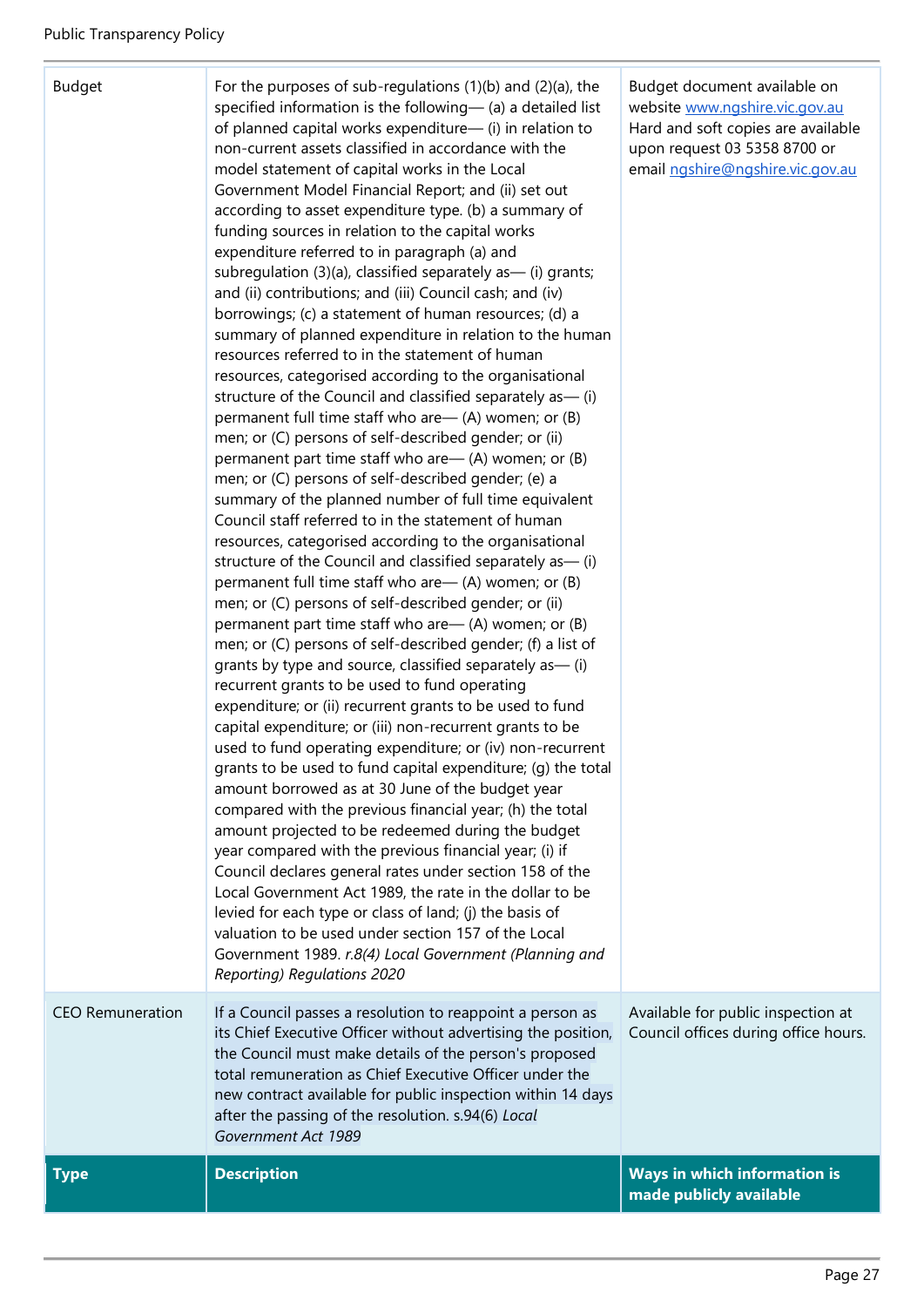| <b>CEO Employment</b><br>and Remuneration<br>Policy | Council must develop, adopt and keep in force a CEO<br>Employment and Remuneration Policy s.45(4) Local<br>Government Act 2020                                                                                                                                                                                                                                                                                                                                                                                                                                                                                                                                                                                                   | Available on website<br>www.ngshire.vic.gov.au<br>Hard and soft copies are available<br>upon request 03 5358 8700 or<br>email ngshire@ngshire.vic.gov.au<br>(Currently in development)<br>Council meeting minutes. |
|-----------------------------------------------------|----------------------------------------------------------------------------------------------------------------------------------------------------------------------------------------------------------------------------------------------------------------------------------------------------------------------------------------------------------------------------------------------------------------------------------------------------------------------------------------------------------------------------------------------------------------------------------------------------------------------------------------------------------------------------------------------------------------------------------|--------------------------------------------------------------------------------------------------------------------------------------------------------------------------------------------------------------------|
| <b>Community Vision</b>                             | Council must maintain a Community Vision. s.88 Local<br>Government Act 2020                                                                                                                                                                                                                                                                                                                                                                                                                                                                                                                                                                                                                                                      | Currently under construction                                                                                                                                                                                       |
| Complaints<br><b>Resolution Policy</b>              | Council must develop and maintain a complaints policy.<br>s.107(1) Local Government Act 2020 [1 July 2021]                                                                                                                                                                                                                                                                                                                                                                                                                                                                                                                                                                                                                       | Available on website<br>www.ngshire.vic.gov.au<br>Hard and soft copies are available<br>upon request 03 5358 8700 or<br>email ngshire@ngshire.vic.gov.au                                                           |
| Council Plan                                        | Council must prepare and adopt a Council Plan for a<br>period of at least the next 4 financial years after a general<br>election. s.90(1) Local Government Act 2020                                                                                                                                                                                                                                                                                                                                                                                                                                                                                                                                                              | Available on website<br>www.ngshire.vic.gov.au<br>Hard and soft copies are available<br>upon request 03 5358 8700 or<br>email ngshire@ngshire.vic.gov.au<br>Council meeting minutes                                |
| Councillor Code of<br>Conduct                       | Council must develop a Councillor Code of Conduct. s.139<br>Local Government Act 2020                                                                                                                                                                                                                                                                                                                                                                                                                                                                                                                                                                                                                                            | Available on website<br>www.ngshire.vic.gov.au Hard and<br>soft copies are available upon<br>request 03 5358 8700 or email<br>ngshire@ngshire.vic.gov.au                                                           |
| <b>Councillor Gift Policy</b>                       | Council must adopt a Councillor Gift policy that includes<br>procedures for the maintenance of a gift register. s.138<br>Local Government Act 2020                                                                                                                                                                                                                                                                                                                                                                                                                                                                                                                                                                               | Available on website<br>www.ngshire.vic.gov.au<br>Hard and soft copies are available<br>upon request 03 5358 8700 or<br>email ngshire@ngshire.vic.gov.au                                                           |
| Council Expenses<br>Policy                          | Council must adopt and maintain an expenses policy in<br>relation to the reimbursement of out of pocket expenses<br>for councillors and members of delegated committees.<br>s.41 Local Government Act 2020                                                                                                                                                                                                                                                                                                                                                                                                                                                                                                                       | Available on website<br>www.ngshire.vic.gov.au Hard and<br>soft copies are available upon<br>request 03 5358 8700 or email<br>ngshire@ngshire.vic.gov.au                                                           |
| <b>Election Period</b><br>Policy                    | Council must include an election period policy in its<br>Governance Rules that prohibits any Council decision<br>during the election period for a general election that<br>relates to the appointment or remuneration of the CEO,<br>commits the Council to expenditure exceeding 1% of the<br>Council's income from general rates, municipal charges<br>and service rates and charges in the preceding financial<br>year, that council considers could be reasonably deferred<br>until the next Council is in place or should not be made<br>during an election period. The policy must prohibit any<br>decision that would enable the use of council resources in<br>a way to influence voting. s.69 Local Government Act 2020 | Available on website<br>www.ngshire.vic.gov.au<br>Hard and soft copies are available<br>upon request 03 5358 8700 or<br>email ngshire@ngshire.vic.gov.au<br>Council meeting minutes.                               |
| <b>Type</b>                                         | <b>Description</b>                                                                                                                                                                                                                                                                                                                                                                                                                                                                                                                                                                                                                                                                                                               | Ways in which information is<br>made publicly available                                                                                                                                                            |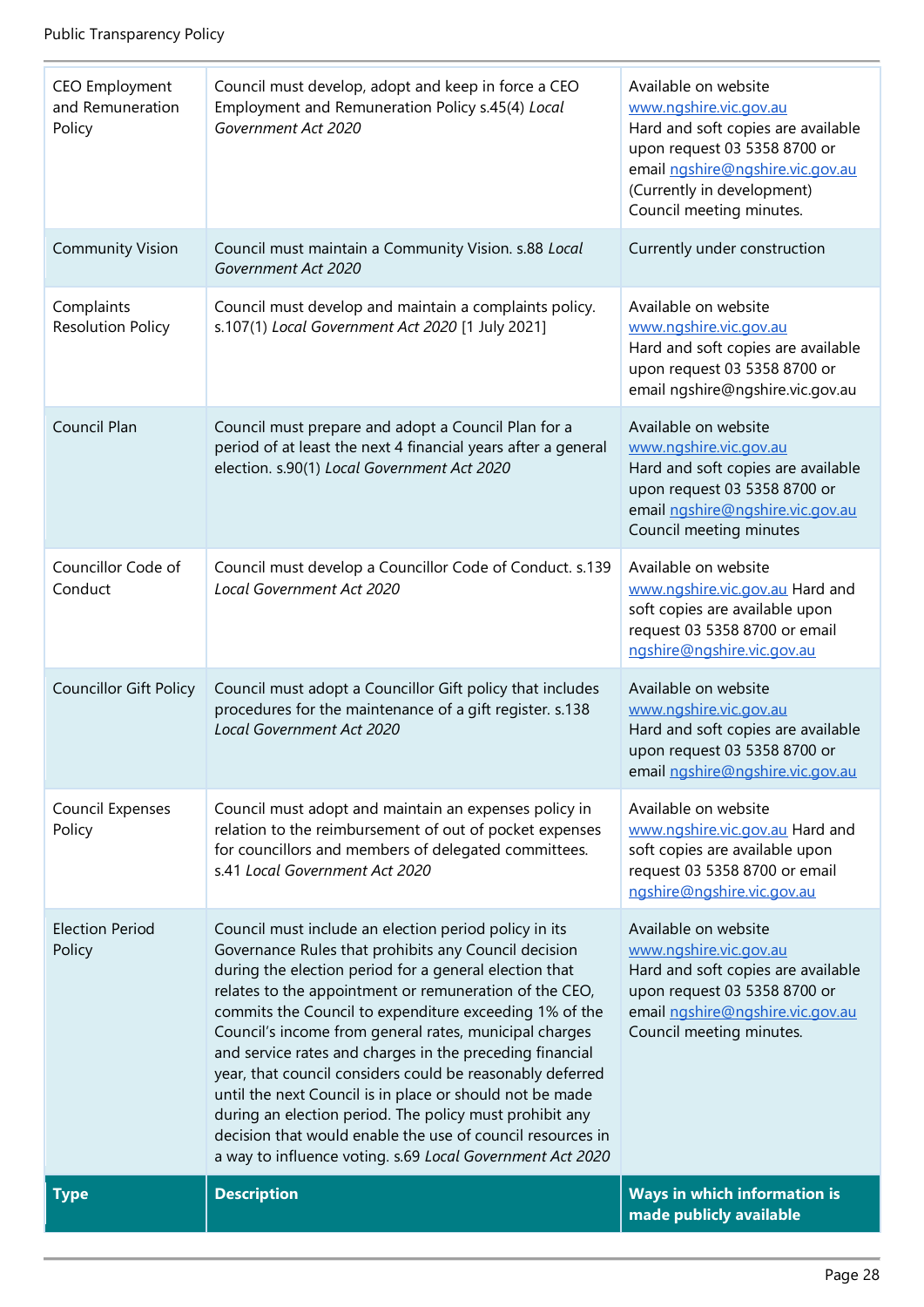| Planning Scheme                           | Governance Rules for or with respect to the conduct of<br>meetings, form and availability of meeting minutes,<br>election of the Mayor and Deputy Mayor, an election<br>period policy, procedures for disclosure of conflicts of<br>interest. s.60 Local Government Act 2020<br>Council must publish on its internet site a municipal<br>emergency management plan on behalf of the relevant<br>Municipal Emergency Management Planning Committee.<br>S.60Al(1)(ab) Emergency Management Act 2013<br>Council must prepare a planning scheme for its municipal<br>district for which it is a planning authority. s.18(1)<br>Planning & Environment Act 1987 | Available on website<br>www.ngshire.vic.gov.au<br>Hard and soft copies are available<br>upon request 03 5358 8700 or<br>email ngshire@ngshire.vic.gov.au<br>(Currently in development)<br>Council meeting minutes.<br>Available on website<br>www.ngshire.vic.gov.au<br>Hard and soft copies are available<br>upon request 03 5358 8700 or<br>email ngshire@ngshire.vic.gov.au<br>Online at https://planning-<br>schemes.delwp.vic.gov.au/schemes<br>/northerngrampians |
|-------------------------------------------|------------------------------------------------------------------------------------------------------------------------------------------------------------------------------------------------------------------------------------------------------------------------------------------------------------------------------------------------------------------------------------------------------------------------------------------------------------------------------------------------------------------------------------------------------------------------------------------------------------------------------------------------------------|-------------------------------------------------------------------------------------------------------------------------------------------------------------------------------------------------------------------------------------------------------------------------------------------------------------------------------------------------------------------------------------------------------------------------------------------------------------------------|
|                                           |                                                                                                                                                                                                                                                                                                                                                                                                                                                                                                                                                                                                                                                            |                                                                                                                                                                                                                                                                                                                                                                                                                                                                         |
| Municipal<br>Emergency<br>Management Plan |                                                                                                                                                                                                                                                                                                                                                                                                                                                                                                                                                                                                                                                            |                                                                                                                                                                                                                                                                                                                                                                                                                                                                         |
| Governance Rules                          | Council must develop, adopt and keep in force                                                                                                                                                                                                                                                                                                                                                                                                                                                                                                                                                                                                              |                                                                                                                                                                                                                                                                                                                                                                                                                                                                         |
| Gender Equality<br><b>Action Plan</b>     | Council must prepare a plan that includes results of a<br>workplace gender audit and strategies and measures for<br>promoting gender equalitgy in the workplace. s.10(1)<br>Gender Equality Act 2020<br>Council must publish the completed GEAP on its website.<br>s.12(3)(a) Gender Equality Act 2020                                                                                                                                                                                                                                                                                                                                                     | Available on website<br>www.ngshire.vic.gov.au<br>Hard and soft copies are available<br>upon request 03 5358 8700 or<br>email ngshire@ngshire.vic.gov.au<br>Council meeting minutes<br>(Currently in development)                                                                                                                                                                                                                                                       |
| <b>Financial Plan</b>                     | A Financial Plan must include the following in the manner<br>and form prescribed by the regulations- (a) statements<br>describing the financial resources required to give effect<br>to the Council Plan and other strategic plans of the<br>Council; (b) information about the decisions and<br>assumptions that underpin the forecasts in the statements<br>specified in paragraph (a); (c) statements describing any<br>other resource requirements that the Council considers<br>appropriate to include in the Financial Plan; (d) any other<br>matters prescribed by the Regulations. s.91(3) Local<br>Government Act 2020                            | Available on website<br>www.ngshire.vic.gov.au<br>Hard and soft copies are available<br>upon request 03 5358 8700 or<br>email ngshire@ngshire.vic.gov.au                                                                                                                                                                                                                                                                                                                |
| <b>Financial Plan</b>                     | Council must develop, adopt and keep in force a Financial<br>Plan for a period of at least the next 10 financial years.<br>s.91 Local Government Act 2020                                                                                                                                                                                                                                                                                                                                                                                                                                                                                                  | Available on website<br>www.ngshire.vic.gov.au<br>Hard and soft copies are available<br>upon request 03 5358 8700 or<br>email ngshire@ngshire.vic.gov.au                                                                                                                                                                                                                                                                                                                |
| <b>Electrical Line</b><br>Clearance Plan  | Council must ensure an electrical line clearance<br>management plan is prepared annually r.9(2) Electricity<br>Safety (Electric Line Clearance) Regulations 2015                                                                                                                                                                                                                                                                                                                                                                                                                                                                                           | Available on website<br>www.ngshire.vic.gov.au<br>Hard and soft copies are available<br>upon request 03 5358 8700 or<br>email ngshire@ngshire.vic.gov.au                                                                                                                                                                                                                                                                                                                |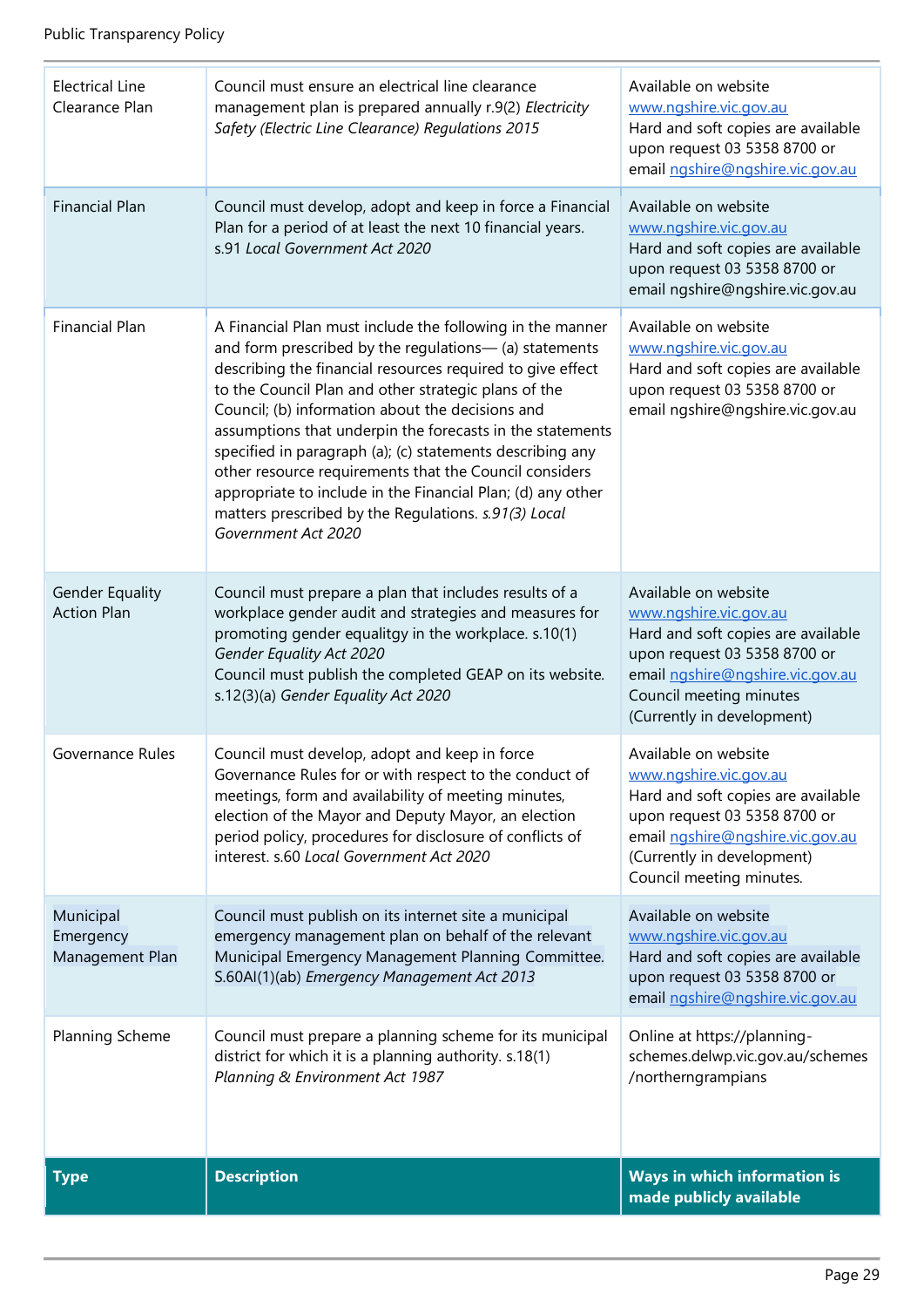| Privacy and Data<br>Protection and<br><b>Health Records</b><br>Policy | Council is committed to protecting the privacy and<br>personal information collected from its customers and the<br>policy details how Council complies with its obligations<br>under the Privacy & Data Protection Act 2014 (Vic) and<br>the Health Records Act 2001.                                                                                                                                                                                                                                                                                                                                                                                                                                                                                                                                        | Available on website<br>www.ngshire.vic.gov.au<br>Hard and soft copies are available<br>upon request 03 5358 8700 or<br>email ngshire@ngshire.vic.gov.au<br>Council meeting minutes |
|-----------------------------------------------------------------------|--------------------------------------------------------------------------------------------------------------------------------------------------------------------------------------------------------------------------------------------------------------------------------------------------------------------------------------------------------------------------------------------------------------------------------------------------------------------------------------------------------------------------------------------------------------------------------------------------------------------------------------------------------------------------------------------------------------------------------------------------------------------------------------------------------------|-------------------------------------------------------------------------------------------------------------------------------------------------------------------------------------|
| Procurement Policy                                                    | Council must prepare and adopt a Procurement Policy<br>which specifies the principles, processes and procedures<br>applying in respect of the purchase of goods and services<br>by the Council. s.108 Local Government Act 2020                                                                                                                                                                                                                                                                                                                                                                                                                                                                                                                                                                              | Available on website<br>www.ngshire.vic.gov.au<br>Hard and soft copies are available<br>upon request 03 5358 8700 or<br>email ngshire@ngshire.vic.gov.au<br>Council meeting minutes |
| Procurement Policy                                                    | (2) The Chief Executive Officer must ensure that any<br>report to the Council that recommends entering into a<br>procurement agreement includes information in relation<br>to any opportunities for collaboration with other Councils<br>or public bodies which may be available. s.109(2) Local<br>Government Act 2020                                                                                                                                                                                                                                                                                                                                                                                                                                                                                      | Available on website<br>www.ngshire.vic.gov.au<br>Hard and soft copies are available<br>upon request 03 5358 8700 or<br>email ngshire@ngshire.vic.gov.au<br>Council meeting minutes |
| Procurement Policy                                                    | A Procurement Policy must include the following— (a) the<br>contract value above which the Council must invite a<br>tender or seek an expression of interest; (b) a description<br>of the criteria to be used by the Council to evaluate<br>whether a proposed contract provides value for money;<br>(c) a description of how the Council will seek collaboration<br>with other Councils and public bodies in the procurement<br>of goods or services; (d) the conditions under which the<br>Council may purchase goods or services without inviting a<br>public tender or expression of interest; (e) a description of<br>the process to be undertaken in inviting a public tender or<br>expression of interest; (f) any other matters prescribed by<br>the regulations. s.108(3) Local Government Act 2000 | Available on website<br>www.ngshire.vic.gov.au<br>Hard and soft copies are available<br>upon request 03 5358 8700 or<br>email ngshire@ngshire.vic.gov.au<br>Council meeting minutes |
| Recruitment Policy                                                    | Ensures that recruitment decisions are based on merit,<br>support transparency in recruitment processes and the<br>public advertising of positions and regard to gender<br>equity, diversity and inclusiveness measures specified in<br>the workforce plan. s.48(2) Local Government Act 2020                                                                                                                                                                                                                                                                                                                                                                                                                                                                                                                | Available on website<br>www.ngshire.vic.gov.au<br>Hard and soft copies are available<br>upon request 03 5358 8700 or<br>email ngshire@ngshire.vic.gov.au                            |
| Revenue and Rating<br>Plan                                            | Council must prepare and adopt a Revenue and Rating<br>Plan. s.93 Local Government Act 2020                                                                                                                                                                                                                                                                                                                                                                                                                                                                                                                                                                                                                                                                                                                  | Available on website<br>www.ngshire.vic.gov.au<br>Hard and soft copies are available<br>upon request 03 5358 8700 or<br>email ngshire@ngshire.vic.gov.au                            |
| Staff Code of<br>Conduct                                              | The CEO must develop and implement a code of conduct<br>for members of Council staff. s.49 Local Government Act<br>2020                                                                                                                                                                                                                                                                                                                                                                                                                                                                                                                                                                                                                                                                                      | Available for inspection at Council<br>offices during office hours. Hard<br>and soft copies are available upon<br>request 03 5358 8700 or email<br>ngshire@ngshire.vic.gov.au       |
| <b>Type</b>                                                           | <b>Description</b>                                                                                                                                                                                                                                                                                                                                                                                                                                                                                                                                                                                                                                                                                                                                                                                           | Ways in which information is<br>made publicly available                                                                                                                             |